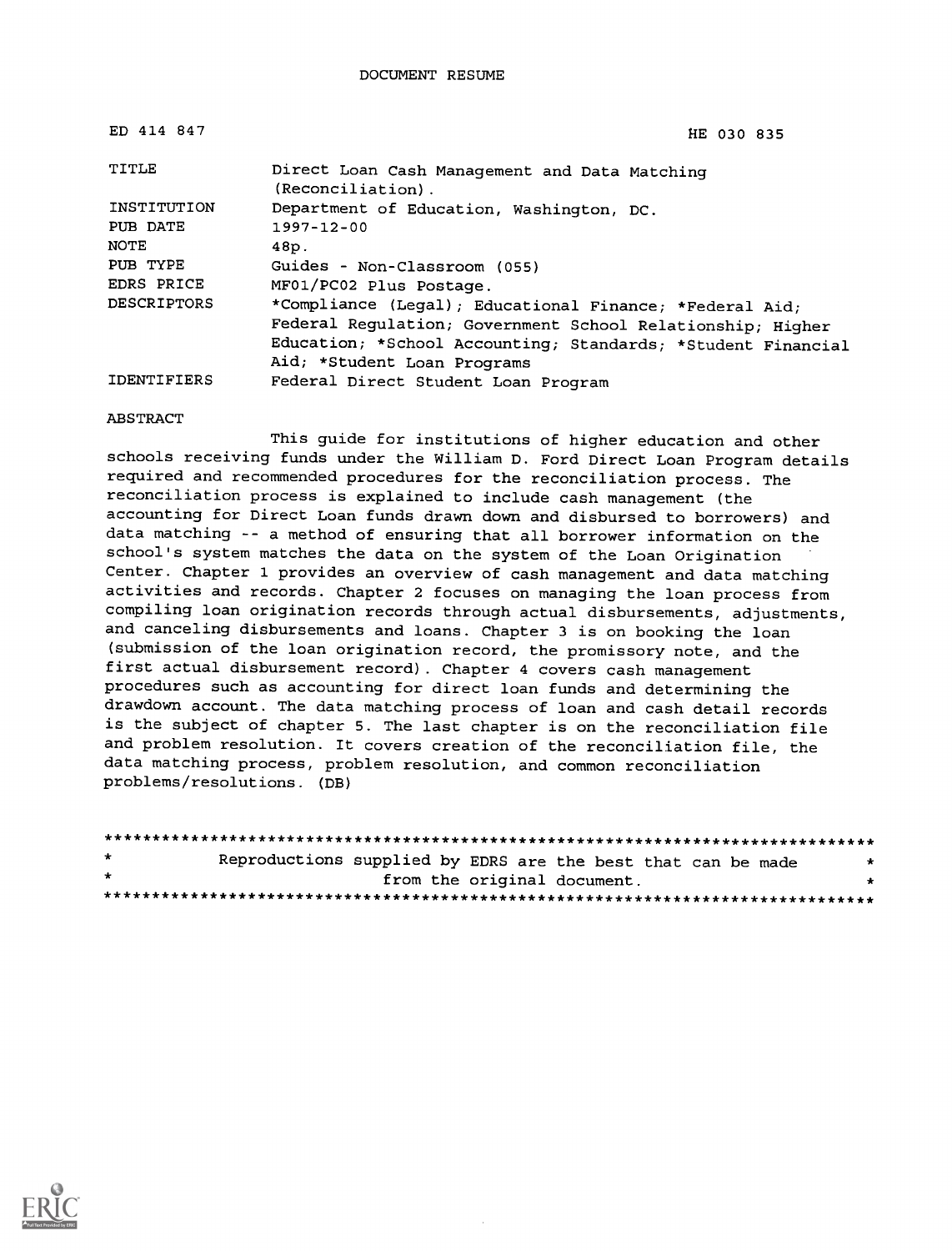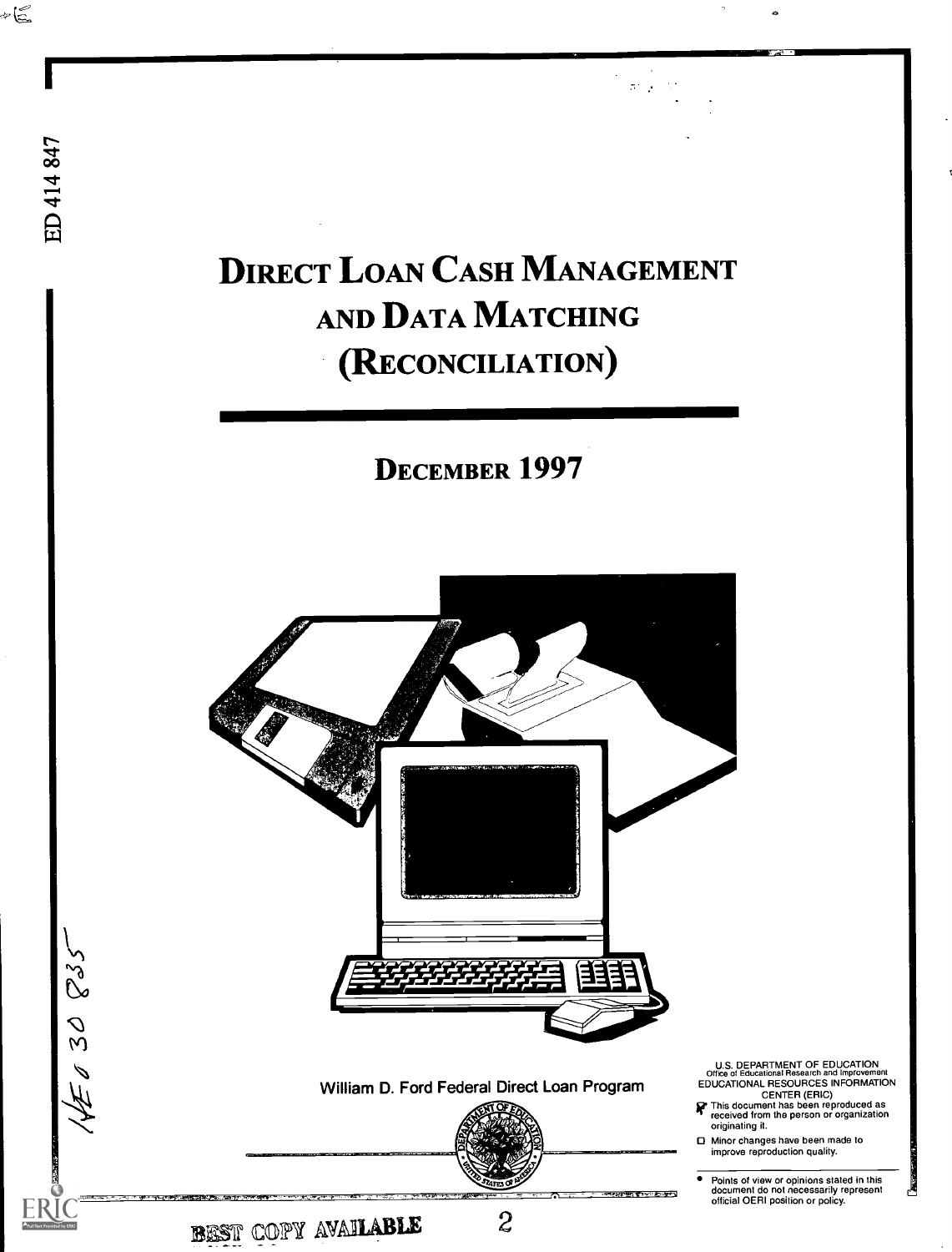# CASH MANAGEMENT AND DATA MATCHING GUIDE

### December 1997

 $\sim 10^{-1}$ 

### CONTENTS

 $\sim 10$ 

|                  |                                                                                                                                                                                                                                                                                                                                                                                                                                                                                                                                                                                                                                                                                                                                      | Page                                                                                                                              |
|------------------|--------------------------------------------------------------------------------------------------------------------------------------------------------------------------------------------------------------------------------------------------------------------------------------------------------------------------------------------------------------------------------------------------------------------------------------------------------------------------------------------------------------------------------------------------------------------------------------------------------------------------------------------------------------------------------------------------------------------------------------|-----------------------------------------------------------------------------------------------------------------------------------|
| <b>Chapter 1</b> | Cash Management and Data Matching Guide<br>(Reconciliation)                                                                                                                                                                                                                                                                                                                                                                                                                                                                                                                                                                                                                                                                          |                                                                                                                                   |
|                  | Overview<br><b>Cash Management Overview</b><br>Data Matching Overview<br><b>Loan Detail Record</b><br><b>Cash Detail Record</b><br><b>Cash Summary Record</b>                                                                                                                                                                                                                                                                                                                                                                                                                                                                                                                                                                        | 1<br>$\mathbf{2}$<br>3<br>5<br>6<br>6                                                                                             |
| <b>Chapter 2</b> | Managing the Loan Process                                                                                                                                                                                                                                                                                                                                                                                                                                                                                                                                                                                                                                                                                                            |                                                                                                                                   |
|                  | <b>Loan Origination Records</b><br><b>Stafford Loans</b><br><b>PLUS Loans</b><br>Changing Loan Amounts - Prior to Disbursement<br>Decreasing the Loan Amount<br>Increasing the Loan Amount<br>Canceling a Loan Prior to Disbursement<br><b>Promissory Notes</b><br><b>Actual Disbursements</b><br>The Disbursement Date<br>Changing the Disbursement Date<br><b>Rules for Actual Disbursement</b><br>Changing the Loan Amounts - After Disbursement<br>Adjustments to Actual Disbursements<br>The Action Date for an Adjustment<br><b>Rules for Adjusting Actual Disbursements</b><br><b>Canceling Actual Disbursements and Loans</b><br>The Action Date for Cancellations<br><b>Rules for Cancellations of Actual Disbursements</b> | 8<br>8<br>8<br>8<br>8<br>$\mathbf{9}$<br>9<br>10<br>11<br>11<br>12<br>12<br>$12 \overline{ }$<br>13<br>13<br>13<br>14<br>14<br>15 |
| <b>Chapter 3</b> | Booking the Loan                                                                                                                                                                                                                                                                                                                                                                                                                                                                                                                                                                                                                                                                                                                     |                                                                                                                                   |
|                  | <b>Booked Loans</b><br>The Booked Loan Concept - Year 4                                                                                                                                                                                                                                                                                                                                                                                                                                                                                                                                                                                                                                                                              | 16<br>17                                                                                                                          |



 $\mathbf{i}^{\perp}$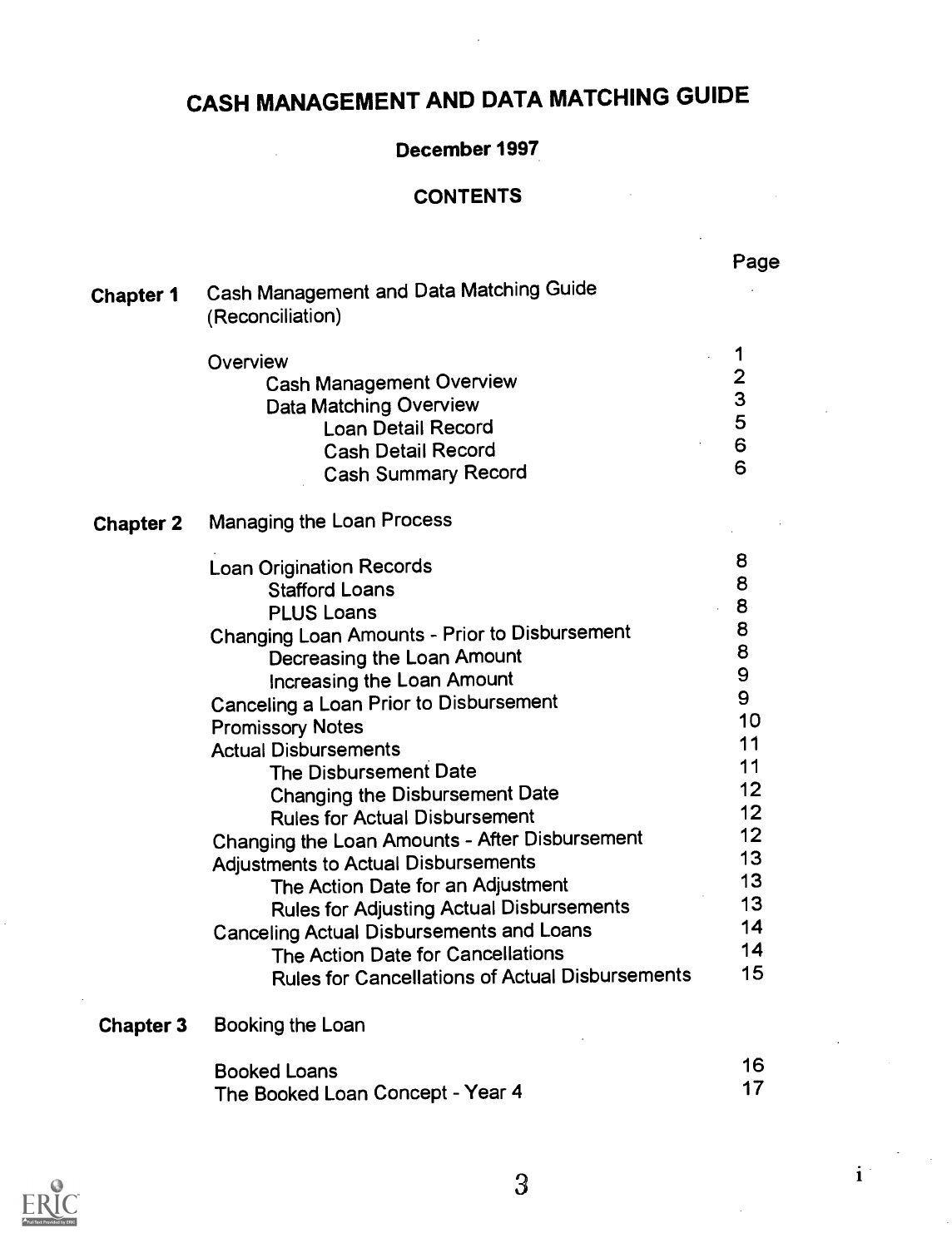|                  | <b>Chapter 4 Cash Management</b>                  |    |
|------------------|---------------------------------------------------|----|
|                  | <b>Accounting for Direct Loan Funds</b>           | 19 |
|                  | <b>Cash Balances</b>                              | 19 |
|                  | Determining the Drawdown Amount                   | 21 |
|                  | <b>Determining Excess Cash</b>                    | 22 |
|                  | <b>Returning Excess Cash</b>                      | 23 |
|                  | <b>Examples of Cash Management</b>                | 24 |
| <b>Chapter 5</b> | The Data Matching Process                         |    |
|                  | Data Matching - Loan Detail Records               | 29 |
|                  | Data Matching - Cash Detail Records               | 31 |
|                  | <b>Cash Receipts</b>                              | 31 |
|                  | <b>Return of Excess Cash</b>                      | 32 |
|                  | <b>Cash Summary Records</b>                       | 32 |
| <b>Chapter 6</b> | The Reconciliation File and Problem Resolution    |    |
|                  | <b>Prior to Reconciling</b>                       | 33 |
|                  | <b>Creating the Reconciliation File</b>           | 35 |
|                  | "As of" Date                                      | 35 |
|                  | Year-Specific Reconciliation File                 | 35 |
|                  | <b>Timing Issues</b>                              | 35 |
|                  | <b>Multiple Reconciliation Files</b>              | 36 |
|                  | <b>Falling Behind</b>                             | 36 |
|                  | The Data Matching Process                         | 37 |
|                  | <b>Problem Resolution</b>                         | 37 |
|                  | Unreconciled Cash Summary                         | 37 |
|                  | <b>Unreconciled Cash Detail</b>                   | 38 |
|                  | <b>Unreconciled Loan Detail</b>                   | 38 |
|                  | <b>Common Reconciliation Problems/Resolutions</b> | 39 |
|                  | I. Submission Errors                              | 39 |
|                  | II. Cash Summary                                  | 40 |
|                  | III. Cash Detail                                  | 40 |
|                  | IV. Loan Detail                                   | 43 |



 $\ddot{\phantom{1}}$ 

 $\ddot{4}$ 

 $\hat{\mathcal{L}}$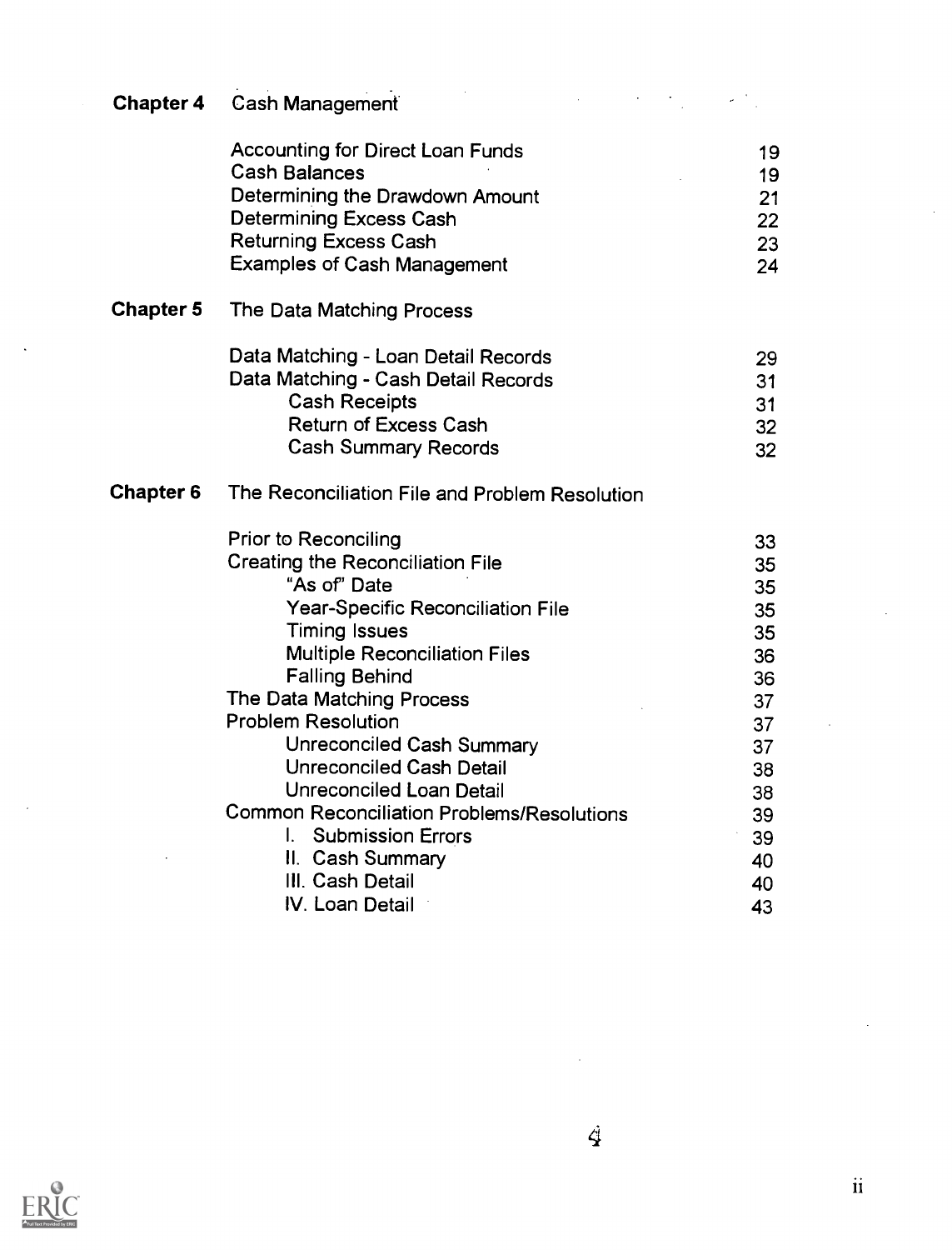# CHAPTER 1

# CASH MANAGEMENT AND DATA MATCHING (RECONCILIATION)

### **OVERVIEW**

The concept of reconciliation in the Direct Loan Program encompasses two activities performed by the school:

- 1. Cash manaqement--the accounting for Direct Loan funds drawn down and disbursed to borrowers. A school demonstrates appropriate cash management of Direct Loan funds by the timely reporting of disbursement records (including adjustments and cancellations) that are submitted to the Loan Origination Center (LOC) as loan activity records.
- 2. Data matchinq--a method of ensuring that all borrower loan information has resulted in a "booked" loan and cash data (drawdowns and returns of excess cash) on the school's system matches the cash data on the LOC's system.

As a participant in Direct Loans, schools are responsible for the following key activities, which are performed on a regular basis at the school:

- create and transmit loan origination record data to the LOC;  $\bullet$
- print promissory notes and mail signed documents to the LOC (for school  $\bullet$ participation Options 1 and 2), including both electronic and paper manifests;
- draw down Direct Loan funds, based on immediate funding needs, as determined by the loan amounts shown on the signed promissory notes (for school participation Option 2 only);
- disburse funds to borrowers;
- transmit loan disbursement records (including adjustments and cancellations) to the LOC;
- import all corresponding acknowledgments from the LOC for each of the above transmissions.



 $\mathbf{1}$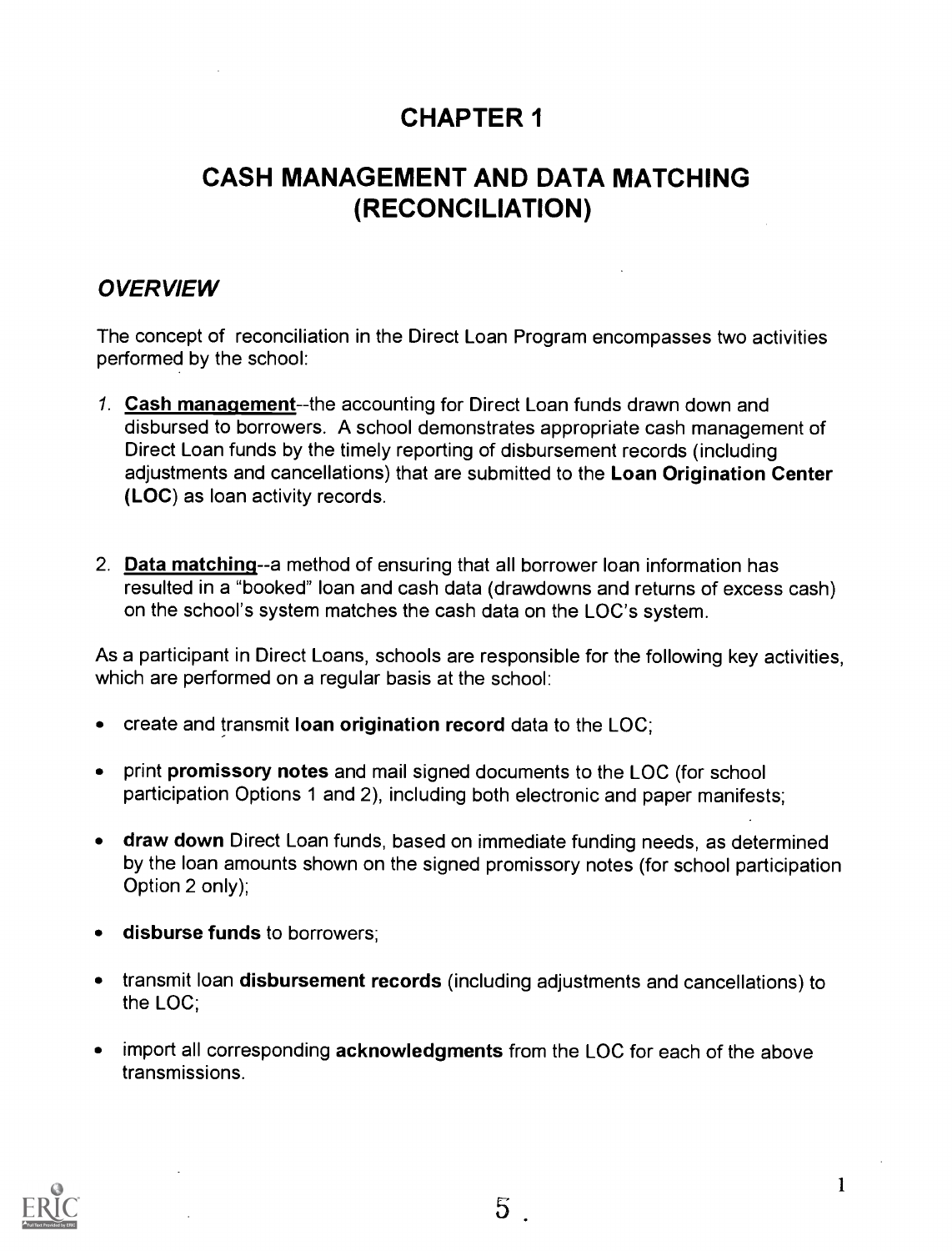In performing these activities, the school must make sure that an internal process is in place to systematically research and resolve any rejected records, make the necessary corrections and then resubmit all previously rejected records.

Remember, the school is responsible for maintaining records for all of these key activities in its own internal system, whether the school uses EDExpress, vendor software or institutionally developed software. Schools using third-party servicers to perform key tasks for Direct Loans, are responsible for making sure that these agents maintain required records in their systems.

### CASH MANAGEMENT OVERVIEW

The cash management activity is an integral part of the school's normal processing of Direct Loans that occurs throughout the month. A school must maintain accurate accounting processes for recording the receipt of Direct Loan funds from the U. S. Department of Education (ED) and the disbursement of Direct Loan funds to borrowers. At the beginning of a school's processing cycle of Direct Loans (usually the beginning of the academic year), the school's Direct Loan cash balance is zero - no Direct Loan funds have been received and no disbursements or returns of cash have been recorded.

Schools receive funds to be disbursed to borrowers from ED. Requested funds are deposited into the school's designated bank account within two to four business days of the date of the request. These funds are either requested directly by the school (using either FEDWIRE or ACH) or by the LOC, depending on the school's participation level:

- Option 1 and Standard Origination schools receive Direct Loan funds from the  $\bullet$ Department of Education (ED) based on the information provided by the school's submission of loan origination records. Option 1 and Standard Origination schools receive funds on a borrower by borrower basis. These schools must disburse funds to students and return excess cash to the LOC in accordance with Title IV cash management regulations. If funds intended for a specific borrower are not disbursed to that borrower (in accordance with Title IV cash management regulations), those funds must be returned to ED and the appropriate cancellation or adjustment record needs to be created and transmitted to the LOC.
- Option 2 schools request Direct Loan funds directly from ED based on the school's  $\bullet$ determination of cash needs for borrowers. Funds not disbursed to an intended borrower, may be disbursed to other borrowers or returned to ED in accordance with Title IV cash management regulations.

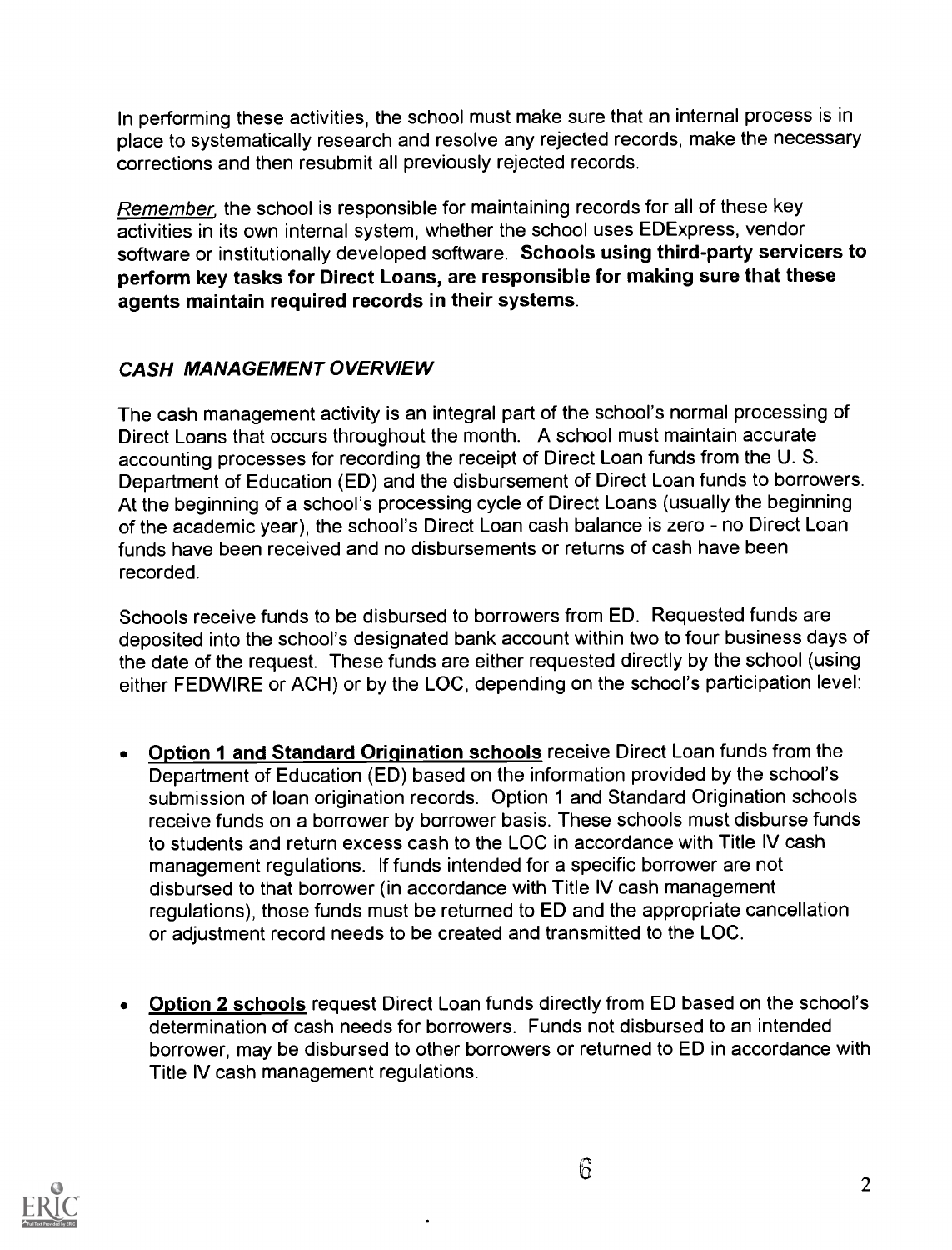As a school receives Direct Loan funds, the amount must be reflected in the school's Direct Loan system as an increase in its cash balance. If a school must return Direct Loan funds to the Department of Education, the school's system should reflect that information as a decrease in its Direct Loan cash balance. As a school commences disbursement activity, each disbursement transaction will either decrease the school's cash balance (for example, when recording an actual disbursement) or increase the school's cash balance (as when a downward adjustment or cancellation is made to an actual disbursement).

The school accounts for its Direct Loan funds by the regular submission of loan activity records (timely reporting of loan origination records, promissory notes, disbursements, and adjustments and cancellations) to the LOC. Timely reporting, according to regulations effective July 1, 1996, means reporting all loan activity records to the LOC within 30 days following the date of disbursement. For example, if \$2,000 is disbursed to a borrower on July 1, the institution is required to report the loan origination record, submit the promissory note and transmit the disbursement record supporting this disbursement (including adjustments and cancellations) to the LOC no later than July 31.

A school must internally reconcile its own Direct Loan account, including its cash balance, to make sure it can account for all drawdowns, disbursements and returns of excess cash. This means maintaining accounting records of all loan activities. On at least a monthly basis, the school needs to verify that the amount of funds drawn down has resulted in either a disbursement or a return of excess cash and that this information has been reported to the LOC in a timely manner. A school can monitor this activity by making sure that the amount of funds drawn down equals the amount of funds disbursed and reported. For example, a school that has drawn down \$100,000 and has reported \$80,000 in disbursements would have a disbursement to drawdown ratio of 80 percent. Schools should strive to maintain a disbursement to drawdown ratio of 100 percent to ensure that all funds are accounted for and have been reported timely. The Department of Education closely monitors these activities and notifies institutions that are not reporting loan activity data in a.timely manner.

#### DATA MATCHING OVERVIEW

The purpose of the data matching activity is to make sure that borrower loan information has resulted in a "booked" loan and cash records (receipts of cash and returns of excess cash) submitted by the school to the LOC, matches the information the LOC has in its system. The accuracy of loan records is needed to ensure that the borrower has a true record of the loan amount and repayment periods and that proper servicing of the loan is achieved. The matching of cash records is needed to ensure that all drawdowns were received by the school and that any returns of excess cash

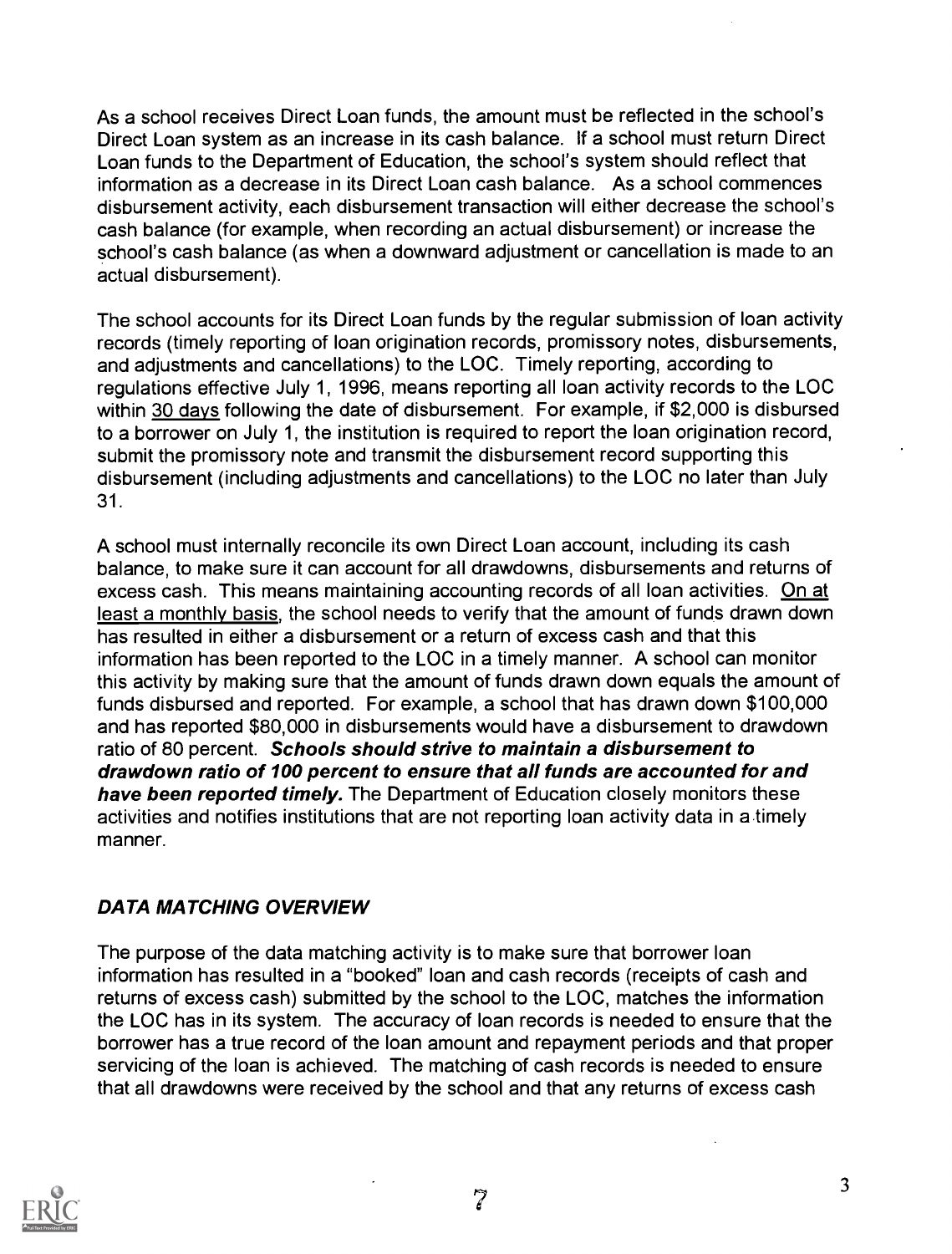were received by the LOC. These steps are critical in order to demonstrate accountability and ensure program integrity.

A loan is considered to be booked by the Department of Education (ED) when:

- 1. the LOC has received and accepted a loan origination record;
- 2. a **promissory note** has been signed by the borrower and been accepted by the LOC;

and,

3. a first disbursement has been made to the borrower and the disbursement record has been transmitted (reported) and accepted by the LOC.

Loan record data on the LOC's system must be an exact match of the loan activity recorded in the school's system for each loan originated by the school. If there is a discrepancy with loan data, the school is responsible for determining the reason for the difference. The school must then correct the discrepancy by taking the necessary steps to correct the inaccurate data.

As such, this data matching activity is initiated by the school. The school is responsible for submitting a reconciliation file to the LOC at least once a month. The reconciliation file reflects information on loans that have not yet been reconciled and includes:

- loan detail records;
- cash detail records; and,
- a summary record that includes totals of each type of cash and loan detail record.

The reconciliation file includes all previously unreconciled records through the "as of" date. The "as of" date is a date, chosen by the school, which represents the day of each month for which records will be included in the reconciliation file. The date remains constant for each month. For example, if a school chooses the 15th of the month as its "as of" date, the school is required to submit a monthly reconciliation file reflecting all activity as of the fifteenth of the month (January 15, February 15, March 15, and so on).

When the LOC receives the reconciliation file from the school, it attempts to match each loan and cash detail record submitted by the school with the records on its system. After processing the reconciliation file, the LOC transmits the file back to the school and, for each record, indicates whether or not it matches the LOC's records. For each unmatched record, the LOC provides a reject code specifying the reason for the rejected record. It is the school's responsibility to research each unmatched item

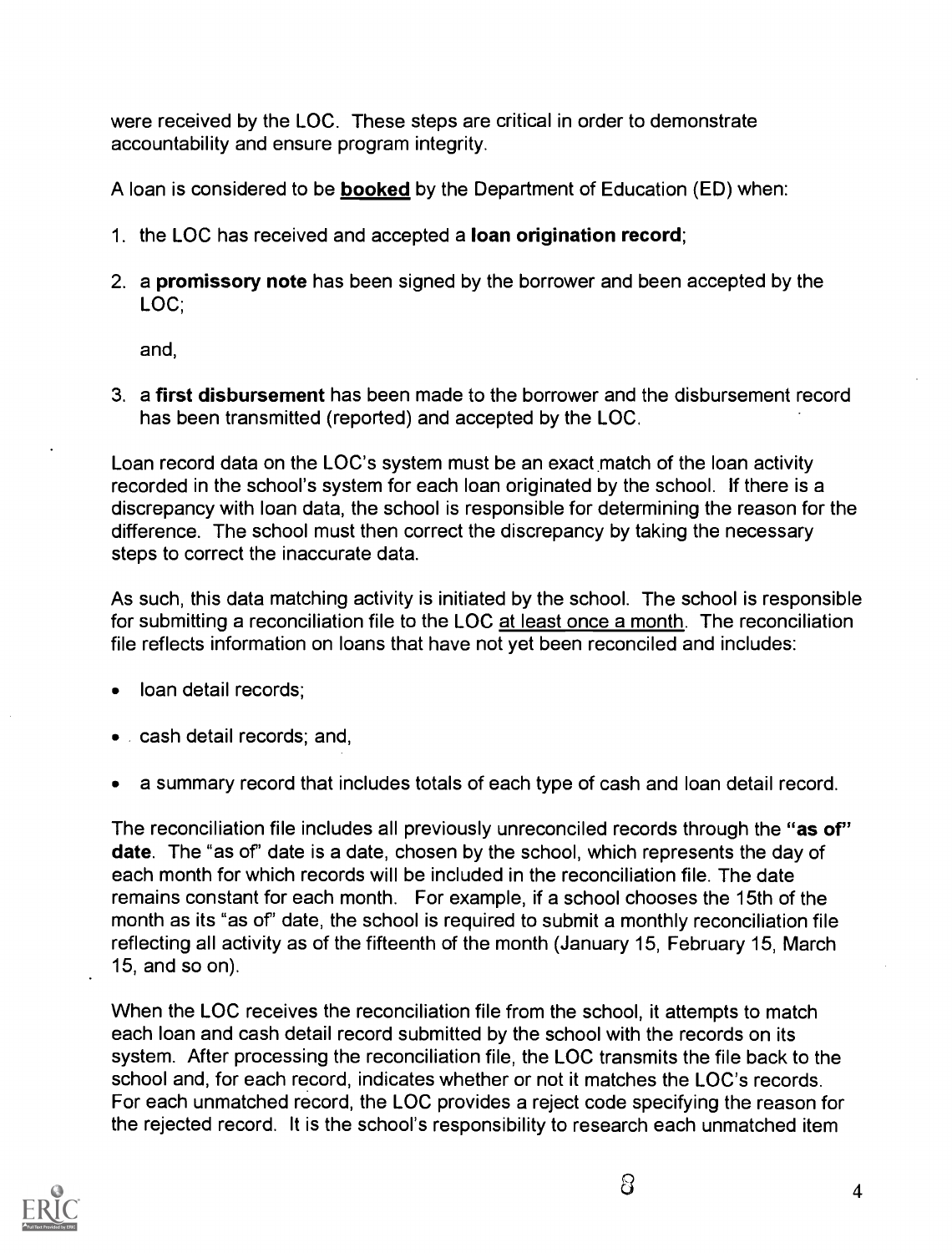and correct it. The next file submitted by the school should include all previously unreconciled records that have since been resolved.

### Loan Detail Record

A reconciliation file consists of unreconciled loan detail records for all disbursement activity that has occurred on loans originated by the school. Disbursement activity includes:

- initial or subsequent actual disbursements;
- cancellations to actual disbursements; and,
- adjustments to actual disbursements.

Disbursement records are submitted to the LOC continuously throughout the month, according to a school's established Direct Loan processing schedule. When a school transmits a reconciliation file to the LOC, the file contains details of the school's loan transactions, which are then matched against the corresponding disbursement records submitted by the school to the LOC.

For Direct Loan Program Academic Years 95/96 and 96/97, if disbursement records have been received and accepted by the LOC, then each loan detail record should match the record in the LOC's system and be considered reconciled., If the LOC has no disbursement record in its system that matches the loan detail record in the file submitted by the school, the loan detail will be considered unreconciled and returned to the school. The school performs the necessary research to determine why the loan detail record does not match, then corrects the record and returns it with the next reconciliation file.

For Direct Loan Program Academic Year 1997-98, when a *disbursement record* has been received, accepted by the LOC and results in the loan being booked, the acknowledgment of the disbursement record returned by the LOC will include a status flag indicating that the record has been reconciled. This status flag is in addition to the disbursement status flag on the disbursement acknowledgment. The current amount of the loan that has been disbursed to the borrower (the cumulative amount to date, including adjustments and cancellations) will also be returned with this acknowledgment. If the disbursement record is accepted and does not book the loan, the acknowledgment will indicate that the disbursement has been accepted, but not reconciled (booked), and will also provide the reason why it did not reconcile (book).

Similarly, when a *promissory note* has been received, accepted by the LOC and results in the loan being booked, the promissory note acknowledgment will include a status flag indicating that the record has been reconciled. This status flag is in addition to the promissory note status flag returned on the promissory note acknowledgment. In addition, the current amount of the loan that has been disbursed to the borrower (the

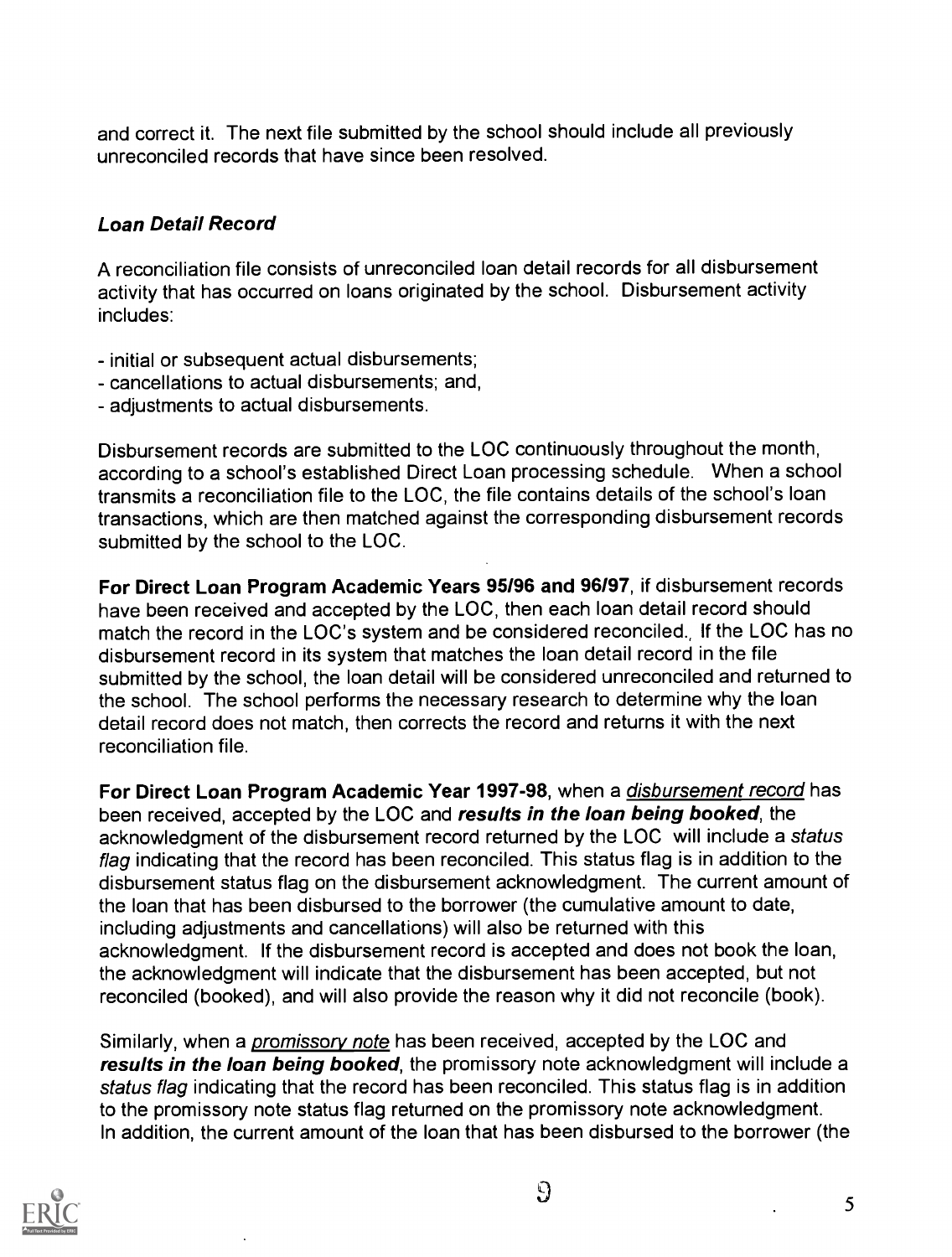cumulative amount to date, including adjustments and cancellations) will also be returned with this acknowledgment. If the promissory note is accepted and does not book the loan, the acknowledgment will indicate that the promissory note has been accepted, but not reconciled (booked).

#### Cash Detail Record

The reconciliation file also includes cash detail records. While a school maintains its own internal system of accounting for the receipt and disbursement of Direct Loan funds, as well as any returns of excess cash, this information must be electronically transmitted to the LOC to ensure institutional accountability for these funds. When a school transmits a reconciliation file to the LOC, the cash detail records will be matched against drawdown activity records maintained by ED and will also be matched against returns of excess cash submitted by the school (via checks or electronic wire transfers) and received by the LOC. This match will indicate whether or not the school received its drawdown of Direct Loan funds and if the LOC received the check or wire transfer from the school for excess cash.

If cash detail records sent by the school match the drawdown and excess cash records on the LOC's system, these records will be considered reconciled. Any unmatched records will be marked as unreconciled and the necessary research must be performed by the school to determine why the cash detail records do not reconcile. After the school has made the appropriate corrections, the unreconciled records must be resubmitted with the next reconciliation file.

#### Cash Summary Record

The reconciliation file also includes cash summary records. The information found in the Cash Summary report includes:

- 1. Prior Months' Unreconciled Total
- 2. Total Cash Receipts
- 3. Total Actual Disbursements
- 4. Total Canceled Disbursements
- 5. Total Adjusted Disbursements
- 6. Total Returns of Excess Cash
- 7. Ending Balance

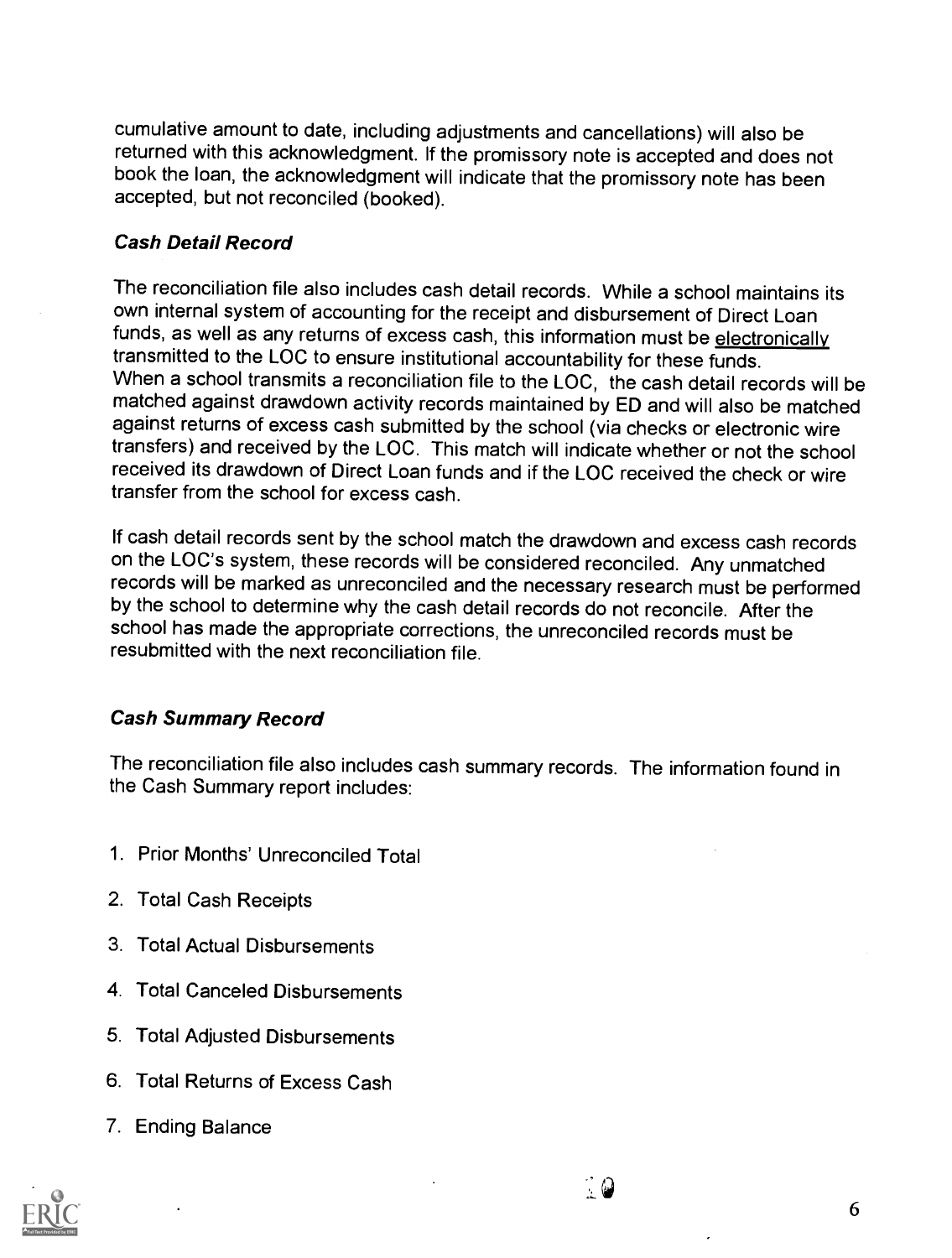- 8. Net Unbooked Transactions at the LOC
- 9. Ending Balance Per LOC Records

If any loan or cash detail record is unreconciled, one of the summary totals will be unreconciled and the necessary steps to correct the problem will need to be performed.

 $\bar{z}$ 



7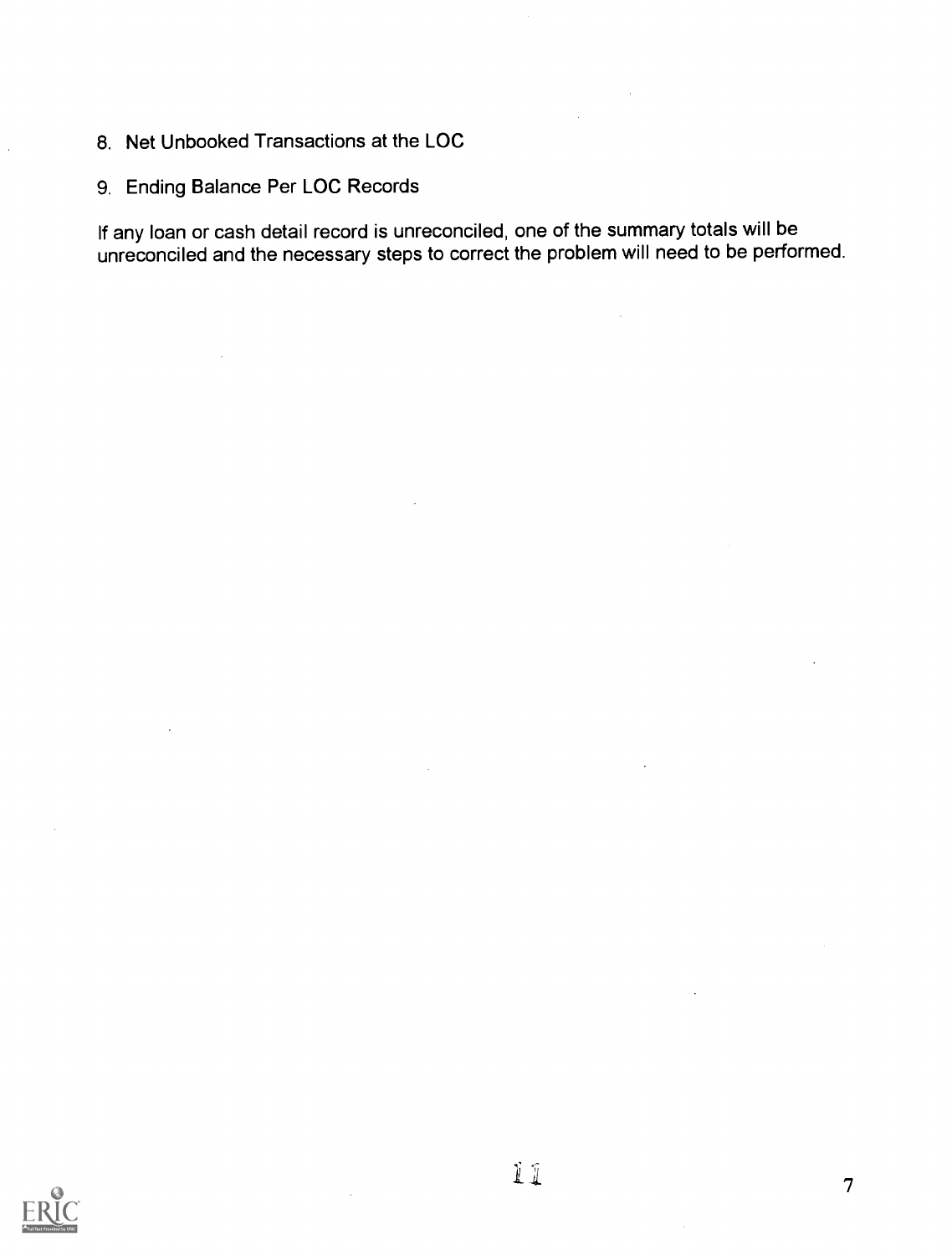# CHAPTER 2

# MANAGING THE LOAN PROCESS

### LOAN ORIGINATION RECORDS

### STAFFORD LOANS

In order to create a Stafford loan origination record, the school needs to enter a value for the loan amount approved which is the amount that the student is actually eligible to receive based on the borrower's need. After entering a loan amount approved, the school needs to create anticipated disbursement dates and amounts that correlate to the particular loan.

### PLUS LOANS

For a PLUS loan record, the borrower may not be approved for an amount greater than the loan amount requested on the Loan Application/Promissory Note. Since the loan amount requested may be greater than the loan amount approved, the anticipated disbursements for the PLUS loan are determined by the loan amount approved. Therefore, any changes to the loan amount approved must be recorded in the loan amount approved field. If the promissory note indicates different amounts for the loan amount approved and the loan amount requested, the LOC will use the lower amount to compare to the loan origination record.

### CHANGING LOAN AMOUNTS - PRIOR TO DISBURSEMENT

#### DECREASING THE LOAN AMOUNT

A borrower may decide to borrow less than the loan amount initially printed on the promissory note after the loan has already been originated (the borrower can request a lower amount than indicated on the promissory note by crossing through the amount approved on the promissory note and initialing the change). In this situation, a new promissory note is not required because the borrower is requesting an amount that is lower than the amount for which he has been approved. However, the loan origination record must be updated with the new loan amount information. For any changes made to the loan amounts, new anticipated disbursement amounts must be calculated and new anticipated disbursements must be sent to the LOC as a change record.

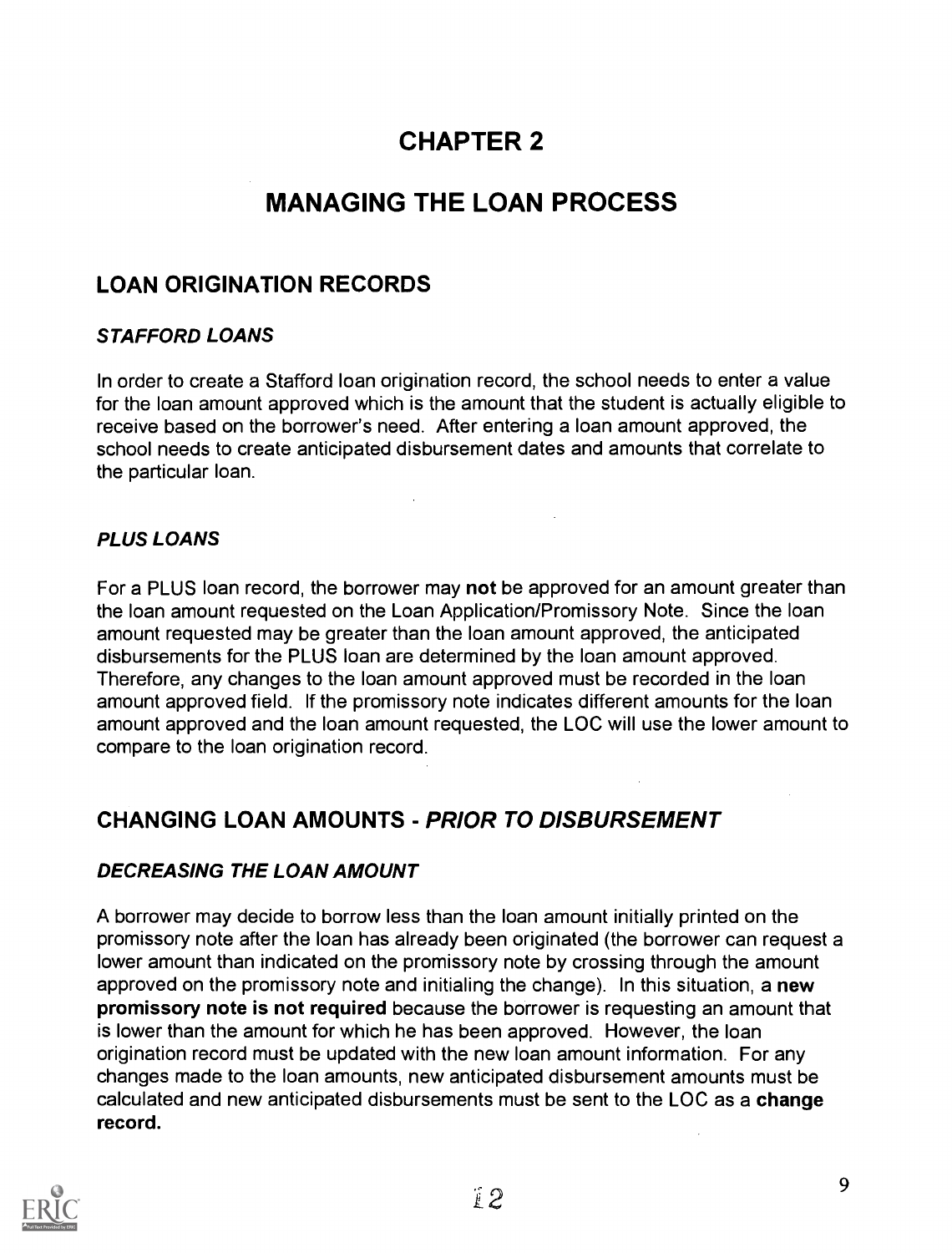### INCREASING THE LOAN AMOUNT

If the loan amount needs to be increased after the loan origination record has been submitted, the school has two options:

1) create another loan for the difference between the two loan amounts; or

2) cancel the original loan and create a new loan with the new loan amount.

It is up to the school to determine which option is best for the school. If a school takes the first approach, the borrower would have two loan records and two promissory notes instead of one loan record and one promissory note and the school would have to make multiple disbursements for the same loan period. Or, a school may decide that it prefers the second approach listed above and choose to cancel the original loan and create an entirely new loan with a new promissory note.

For any changes made to the loan amounts, new anticipated disbursement amounts must be calculated and new anticipated disbursements must be sent to the LOC as a change record.

> Remember: whether increasing a loan amount or decreasing a loan amount, the new loan amount must be sent to the LOC as a change record in order for the LOC to update its system with the new loan amount.

### CANCELING A LOAN - PRIOR TO DISBURSEMENT

The school may cancel a loan record at any time prior to transmitting actual disbursement information to the LOC. If, after originating a loan, a school determines that a student does not intend to enroll at that school and therefore, the loan origination record is not needed, the school should cancel the loan record in order to prevent any further activity on the loan record. Once a loan origination record is canceled, it cannot be reactivated. If the borrower decides to re-enroll at a later time, a new loan origination record must be created.

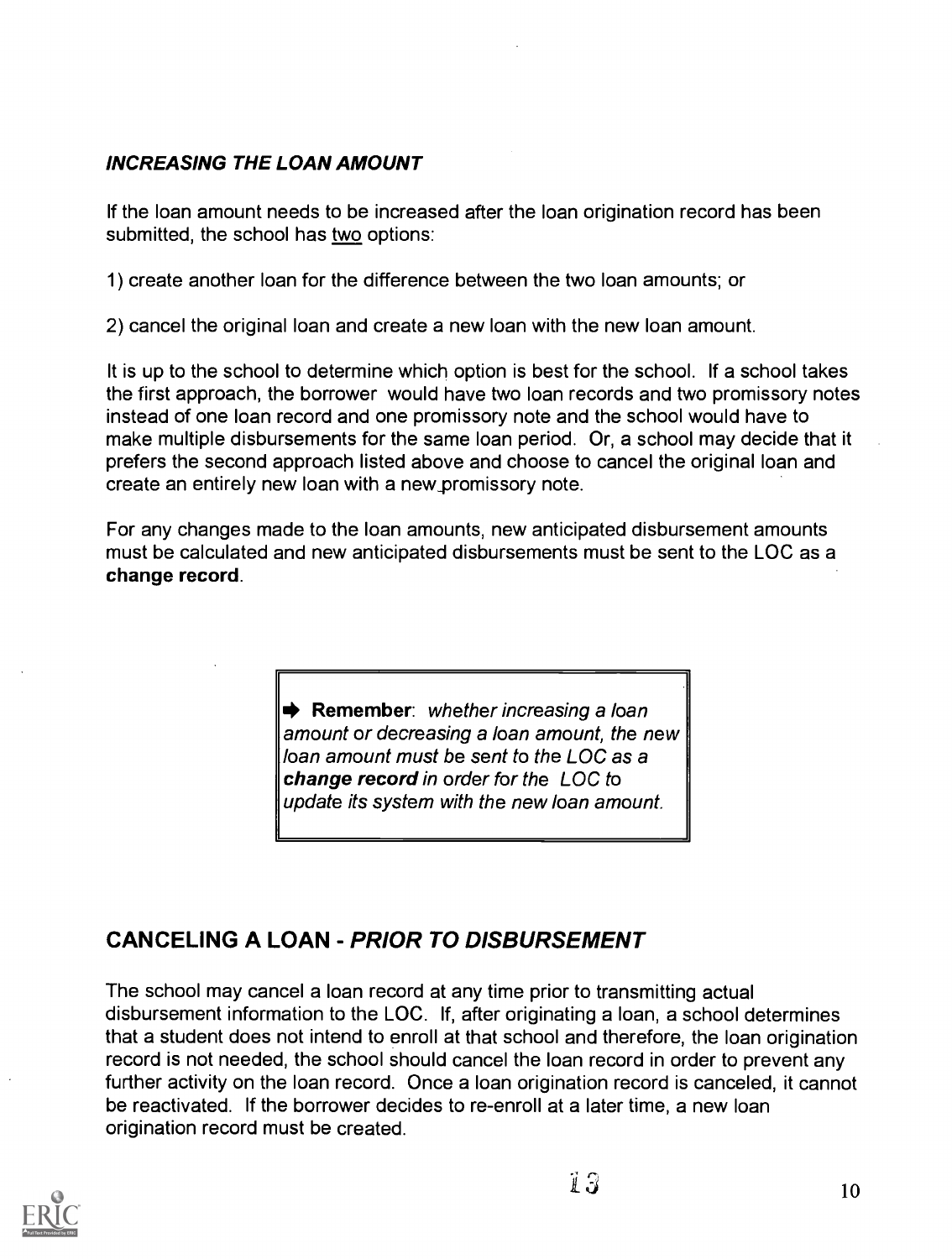However, in a situation where a student does not plan to attend the school for one semester but plans to attend the school in a subsequent semester, the school may choose to maintain the loan origination record and not cancel the loan. When the student re-enrolls at the school, the school needs to follow the processes listed above if it needs to change the student's loan amounts. The school also needs to remember to transmit all change records to the LOC. If a school follows these steps, the loan origination record remains open for future activity.

### PROMISSORY NOTES

An important part of managing the Direct Loan process is the school's handling of promissory notes for Direct Loan borrowers. All promissory notes must be accepted by the LOC. Accepted promissory notes are a key component for "booking" Direct Loans. Therefore, a school's promissory note procedures should include the following steps:

1. Promissory notes should be reviewed by the school upon being received from the borrower and prior to being submitted to the Loan Origination Center. Promissory note review/acceptance guidelines were published in **Direct Loan Bulletin DLB-96-6**. These guidelines should be incorporated into a school's review process in order to eliminate the possibility of promissory notes failing to meet the Loan Origination Center's edits and the note being returned to the school for correction(s).

2. Promissory notes should also be reviewed in order to determine if the borrower has made changes to the loan amount requested. If the borrower has decreased the amount of the loan, the school needs to make sure the corresponding changes are made on the loan origination record and submit a change record to the LOC. Loan amounts on the loan origination record sent to the LOC must accurately reflect loan amounts on the promissory note.

3. Promissory notes are mailed directly to the LOC accompanied by a paper manifest (which lists the names of the borrowers and loan ID's). The paper manifest must be signed by the appropriate school official before it is mailed. The school must also transmit an electronic manifest to the LOC.

4. Promissory notes which have been rejected by the LOC must be corrected immediately and resubmitted to the LOC in a timely manner. This ensures that the processing of the loan continues without any delay.

5. It is important to remember that promissory note acknowledgments are returned to the school as they are accepted/rejected by the LOC. As such, promissory notes mailed together and listed on the same manifest, are not necessarily acknowledged by the LOC at the same time.

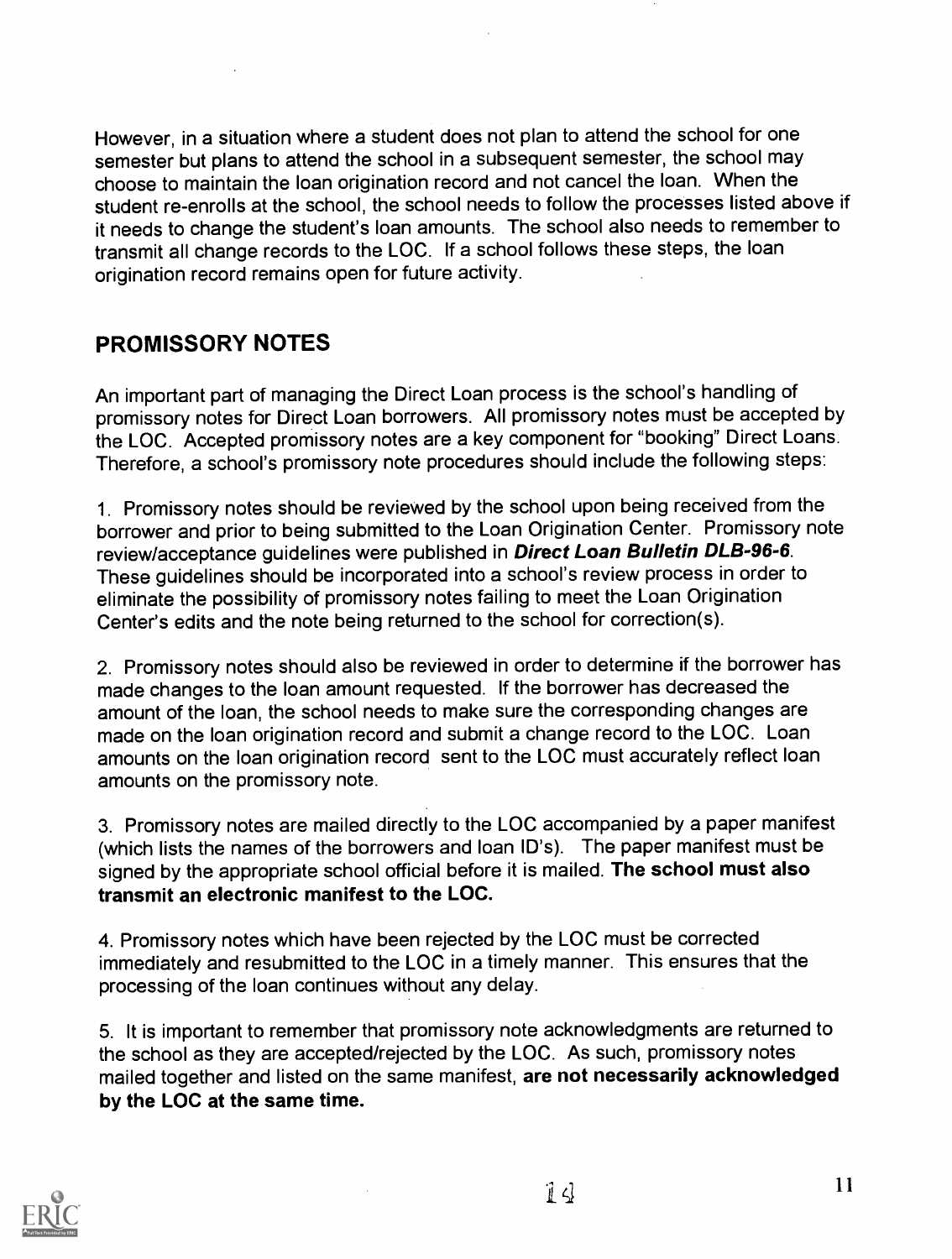# ACTUAL DISBURSEMENTS

Reporting the first disbursement of a loan for a borrower is one of the three required elements in order to "book" the loan. Subsequent disbursements of the loan must also be reported to the LOC. Actual disbursement records must be reported no later than 30 days after the disbursement has been made, regardless of whether the school is reporting a first or subsequent disbursement. Once a disbursement record has been accepted by the LOC and the loan is booked, the Direct Loan Servicing Center will send a disbursement notification letter to the borrower within 10 days. This disbursement notification is sent to the borrower each time a disbursement record is accepted by the LOC.

### THE DISBURSEMENT DATE

The disbursement record is essential to verify that funds drawn down by a school have actually been disbursed to a borrower. The disbursement record also records the date the funds (whether using institutional or federal funds) were made available (disbursed) to the borrower. It is critical that a school accurately reports the borrower's date of disbursement on the loan origination record and transmits it to the LOC. This is particularly important for unsubsidized and PLUS loan borrowers who are charged interest beginning on the date of disbursement, regardless of whether federal or institutional funds were used to make the disbursement.

For disbursements made on or after July 1, 1997, a Direct Loan disbursement occurs when a school credits a student's account at the school or pays a borrower directly with Direct Loan funds or institutional funds (used in advance of the school receiving actual Direct Loan funds).

HOWEVER:

- if the school disburses institutional funds ten or more days prior to the first day of classes, the date of disbursement is the date of the 10th day before the first day of class.
- if the school disburses institutional funds to a first-time, first-year, undergraduate borrower, sooner than 30 days after the start of classes, the date of disbursement is the date of the thirtieth day after the first day of classes.

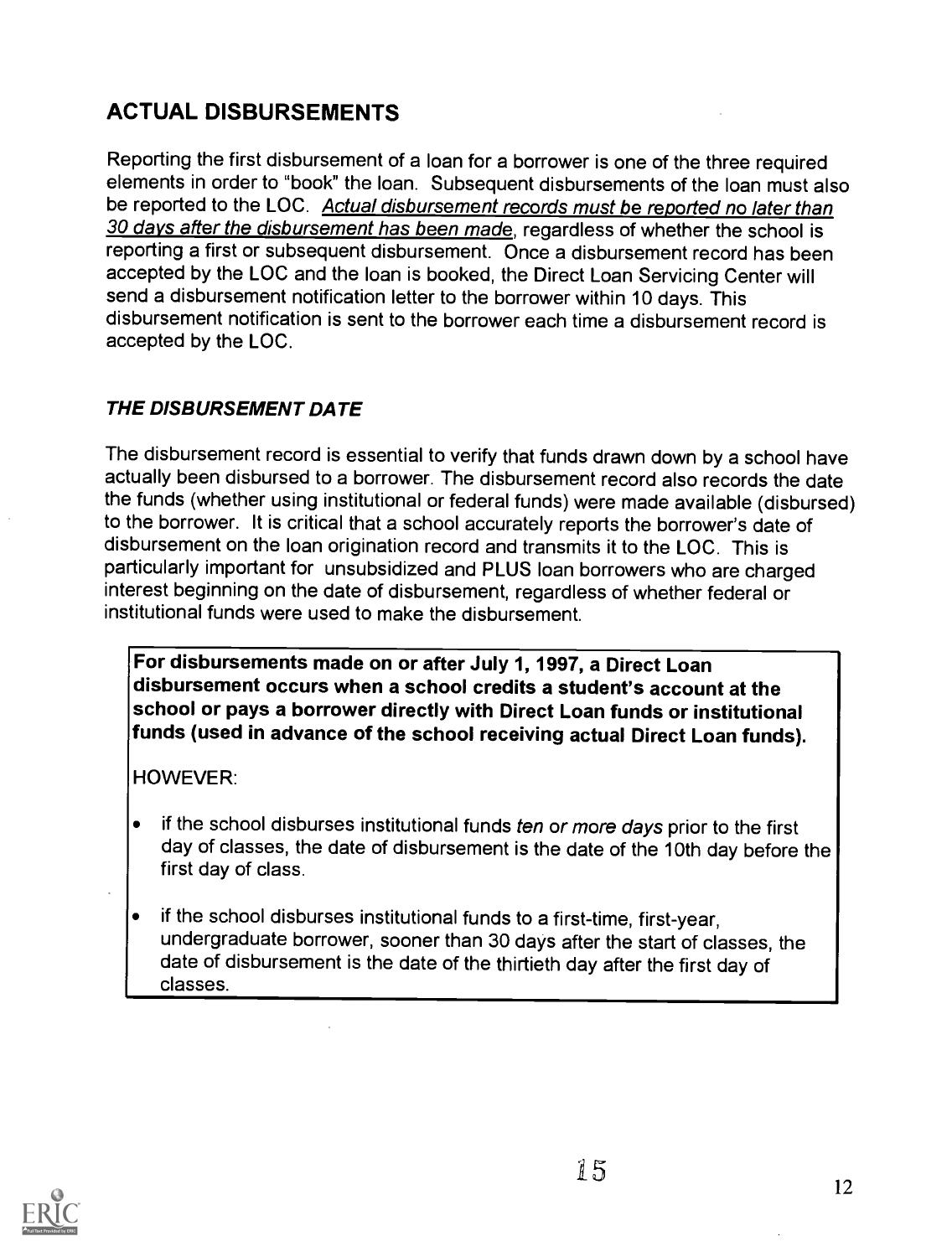### CHANGING THE DISBURSEMENT DATE

After transmitting the actual disbursement record, a school may determine that the wrong date has been recorded on its system (for example, the school uses the anticipated disbursement date as the disbursement date when actually the disbursement was made at a later date). In such a situation, the only way a school can change the disbursement date is to CANCEL the actual disbursement record that is in error and re-enter the disbursement transaction with the correct date. [Canceling disbursements will be discussed in detail later in this chapter.]

### RULES FOR ACTUAL DISBURSEMENTS

In order to prevent the rejection of disbursement records and the possibility of unreconciled loan detail records, the following rules should be followed when reporting actual disbursements:

- 1) When entering the first disbursement, a school may enter either the gross or net amount. For all subsequent actual disbursement transactions for the loan, the school should be consistent in using either the gross or net amount as the basis for the transaction.
- 2) The actual disbursement date may not be a future date and cannot be beyond the date of system entry. The actual disbursement date reported on the loan origination record cannot be more than ten days prior to the first day of classes.
- 3) Disbursements must be reported sequentially. For example, the school may not report a second, third or fourth disbursement if there is no first disbursement, unless the first anticipated disbursement has been canceled.

### CHANGING LOAN AMOUNTS - AFTER DISBURSEMENT

It is important to record any changes to loan amounts made prior to the first disbursement in the school's Direct Loan system and to report these changes to the Loan Origination Center. In addition, a loan amount may also need to be changed after an actual disbursement is made to a borrower. These changes also need to be recorded in the school's Direct Loan system and reported to the LOC.

Changes sometimes occur after funds are disbursed to a borrower that may cause a loan amount to be increased, decreased or canceled. When this occurs, the new loan amount information must be reported to the LOC which in turn informs the Direct Loan Servicing Center which notifies the borrower of the current status and amount of the borrower's loan.

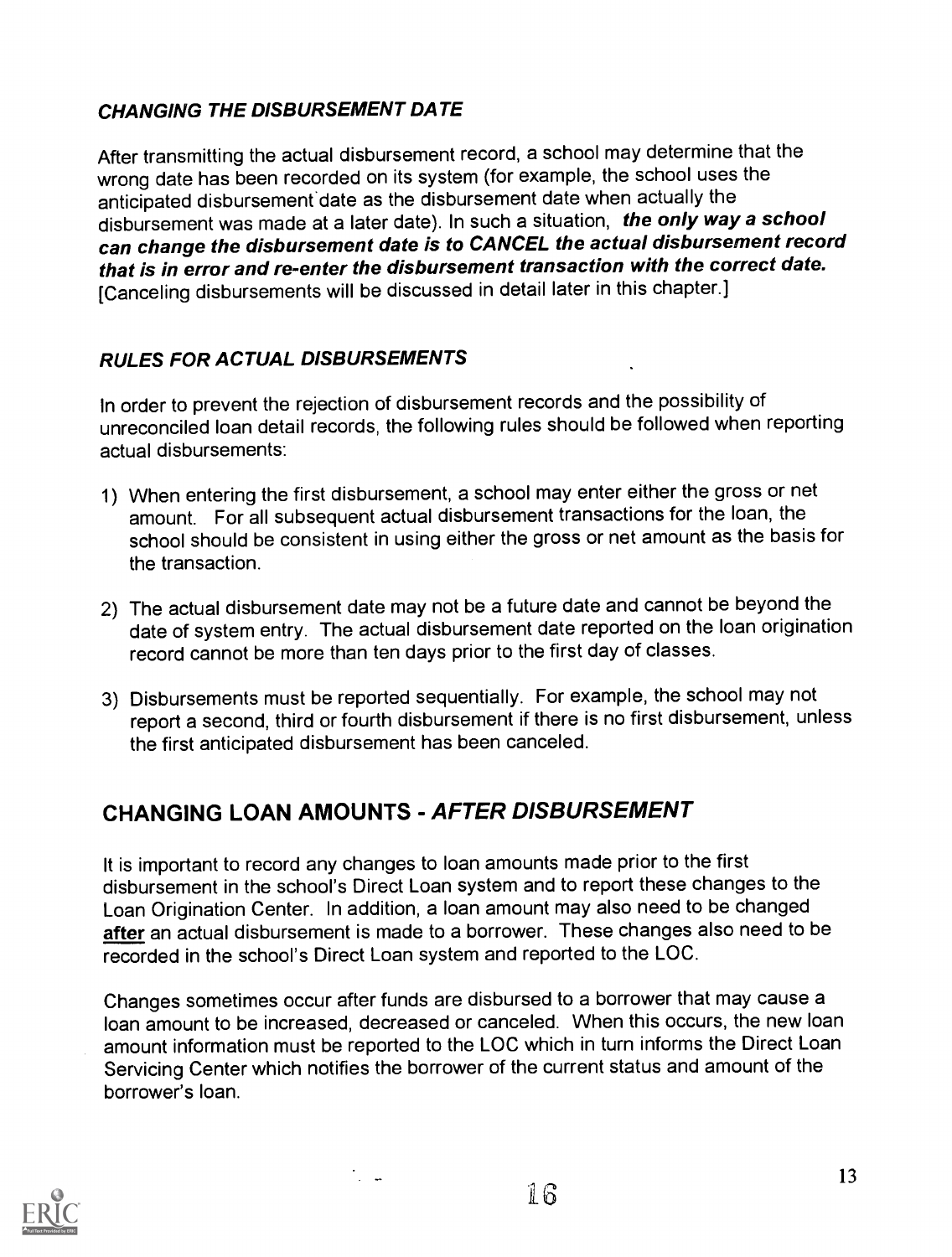Remember, the 30-day requirement for reporting actual disbursement records, which includes cancellations and adjustments, is necessary so that borrowers are charged interest based on correct loan amounts. Timely reporting is especially critical for unsubsidized and PLUS loan borrowers for whom interest accrues as of the date of disbursement.

In order to understand how adjustments to actual disbursements and cancellations of actual disbursements impact the reconciliation process, it is important to understand the rules that govern each of these activities.

### ADJUSTMENTS TO ACTUAL DISBURSEMENTS

Once an actual disbursement has been accepted by the LOC, the disbursement amount can be adjusted upward or downward as many times as is necessary during the loan period. For example, an adjustment may be necessary when a student returns a portion of the original disbursement or becomes eligible for a scholarship and therefore, wants to reduce the amount of his or her loan. Remember, adjustments create disbursement records which must be exported to the LOC within 30 days of the activity.

### THE ACTION DATE FOR AN ADJUSTMENT

The action date for an adjustment is the date the activity occurred that caused the adjustment. Using the above example, when a student returns funds to the school to reduce the loan amount, the date the student returns the funds to the school is the effective date of the adjustment. However, if this date is over 120 days from the date of disbursement, the school cannot make an adjustment to the disbursement . At this point in time, the original loan amount remains as is, and the amount to be returned is sent to the LOC as a prepayment. When an adjustment occurs after 120 days from the date of disbursement, the student remains responsible for the loan fees and any accrued interest.

### RULES FOR ADJUSTING ACTUAL DISBURSEMENTS

- 1) The action type (gross or net) of the adjustment must correspond to the action type of the related disbursement. For example, if the school enters a first actual disbursement as a gross amount, the school must enter the gross amount of any subsequent adjustments.
- 2) The school may not record two adjustments for the same disbursement number with the same action date. When a second adjustment is recorded with the

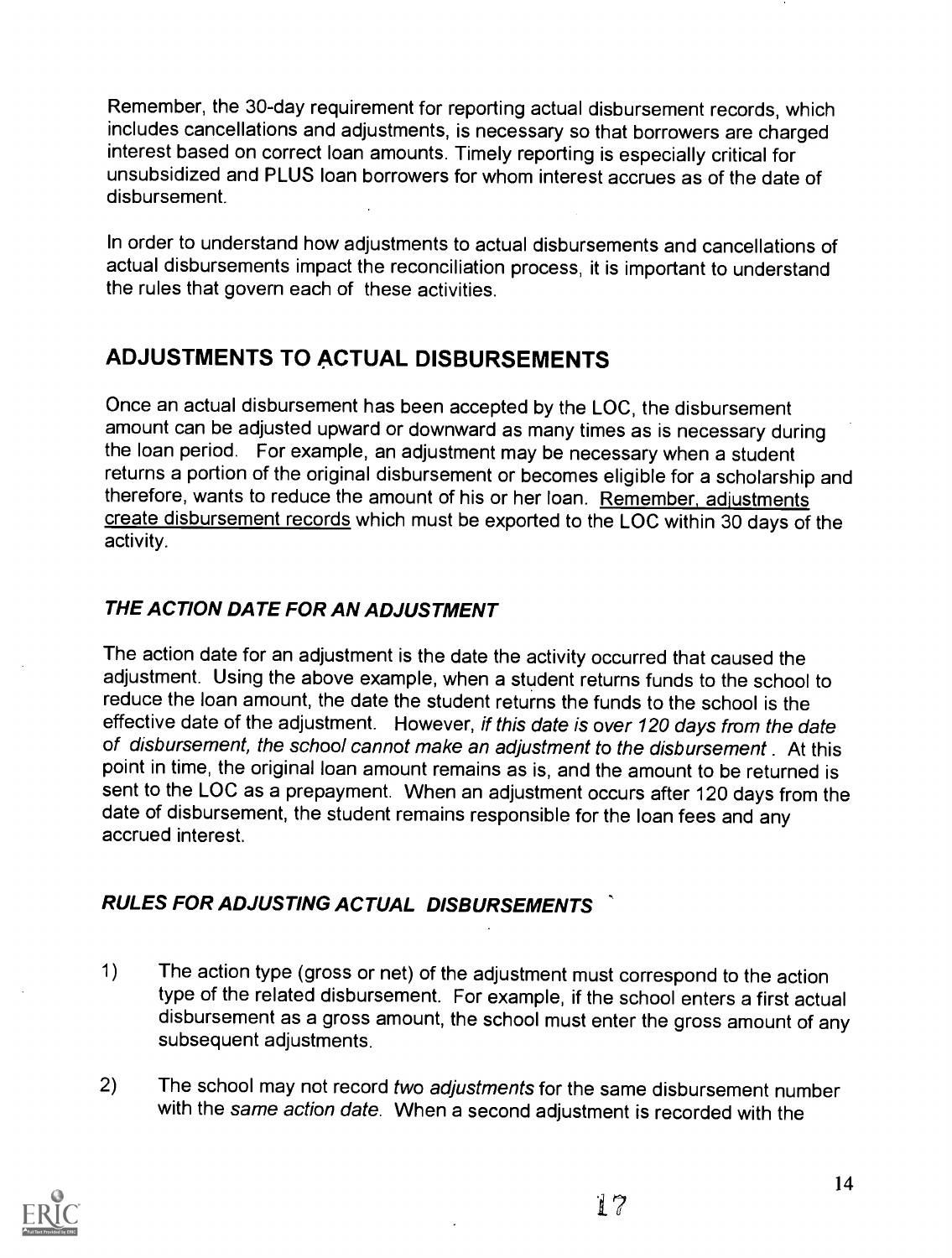same action date as a first adjustment, the LOC cannot determine the sequence in which the adjustments occurred which will cause the corresponding loan detail records not to reconcile.

### 3) Adjusting an actual disbursement to zero does not cancel the actual disbursement nor does it change the disbursement date.

4) When recording the adjustment, the school should be sure to enter the new adjusted amount (gross or net), not the difference between the original amount disbursed and the new disbursement amount.

### CANCELING ACTUAL DISBURSEMENTS AND LOANS

Once an actual disbursement has been made and reported to the LOC, a school may cancel each individual actual disbursement. When the school cancels individual actual disbursements, the school must create a cancellation record for each actual disbursement that has been canceled. Canceling individual actual disbursements allows the loan record to remain open for additional activity.

### If a school needs to cancel an entire loan, the school must first cancel each individual actual disbursement. Once the school has received acknowledgment from the LOC that each individual actual disbursement has been canceled, the school must send a change record to the LOC canceling the entire loan.

Any additional loan activity for the borrower will require the origination of a new loan and a new promissory note will need to be created.

### THE ACTION DATE FOR CANCELLATIONS

The action date for an actual disbursement cancellation or a loan cancellation is the date the activity occurred that resulted in the cancellation. This date must be within 120 days of the date of the actual disbursement. A loan may not be canceled if the effective date is 121 days or more past the actual disbursement date. For example, if the borrower does not want the loan after the disbursement was made, and returns the full amount to the school within 120 days of the actual disbursement date, the date the borrower returns the funds is the effective cancellation date. If the date is past 120 days, the school may not cancel the loan. After 120 days, funds sent to the Direct Loan Servicing Center will be applied as a prepayment on the borrower's loan account and the borrower will be responsible for fees and accrued interest.

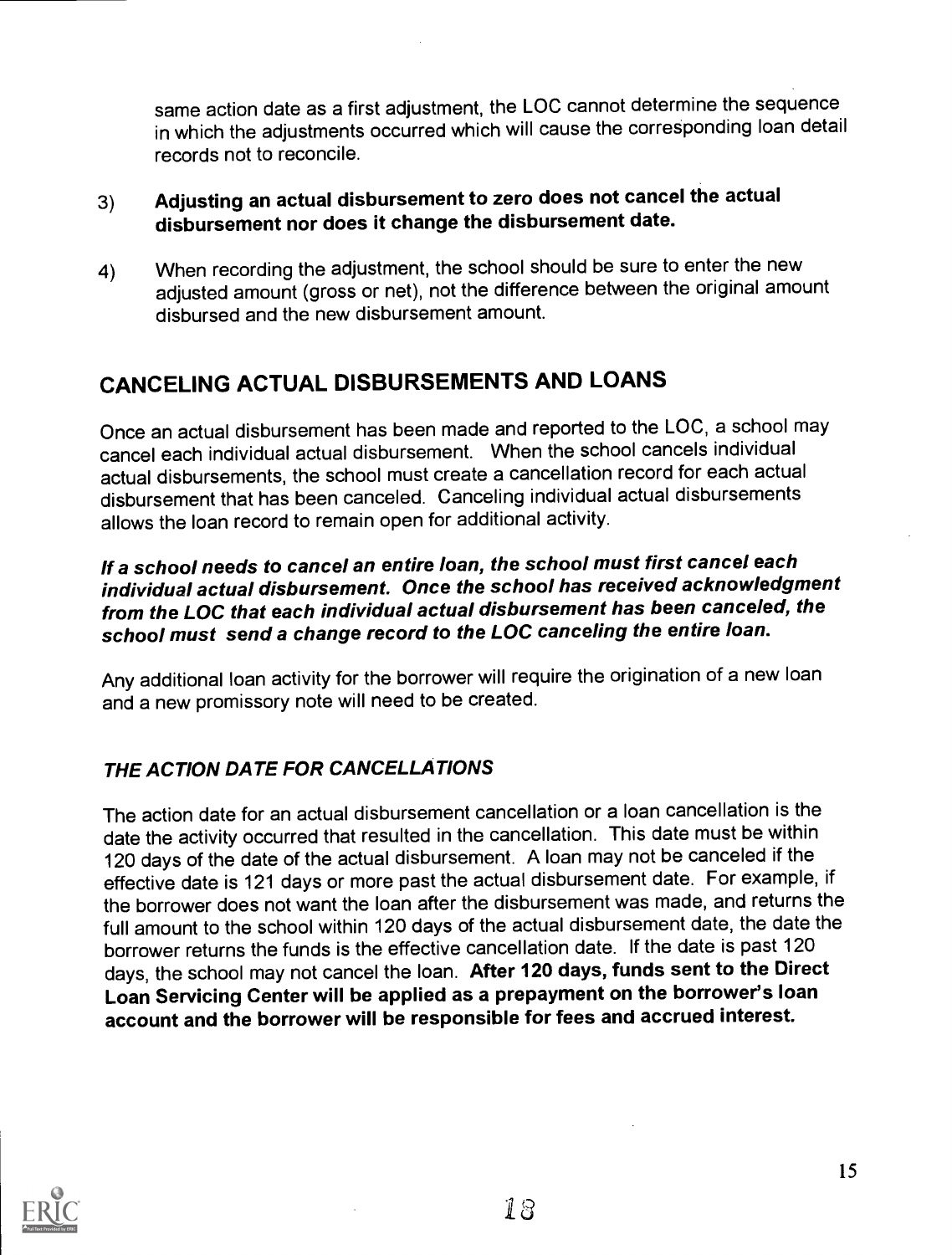### RULES FOR CANCELLATIONS OF ACTUAL DISBURSEMENT

- 1) The school may not use an action date for a cancellation that is more than 120 days past the actual disbursement date.
- 2) Once a disbursement has been canceled and accepted by the LOC, this action cannot be reversed.
- 3) A cancellation is always for the entire amount of the disbursement.
- 4) The school must export change records and cancellation of actual disbursement records to the LOC.
- 5) The school cannot cancel an actual disbursement by adjusting the actual disbursement to zero.



 $\ddotsc$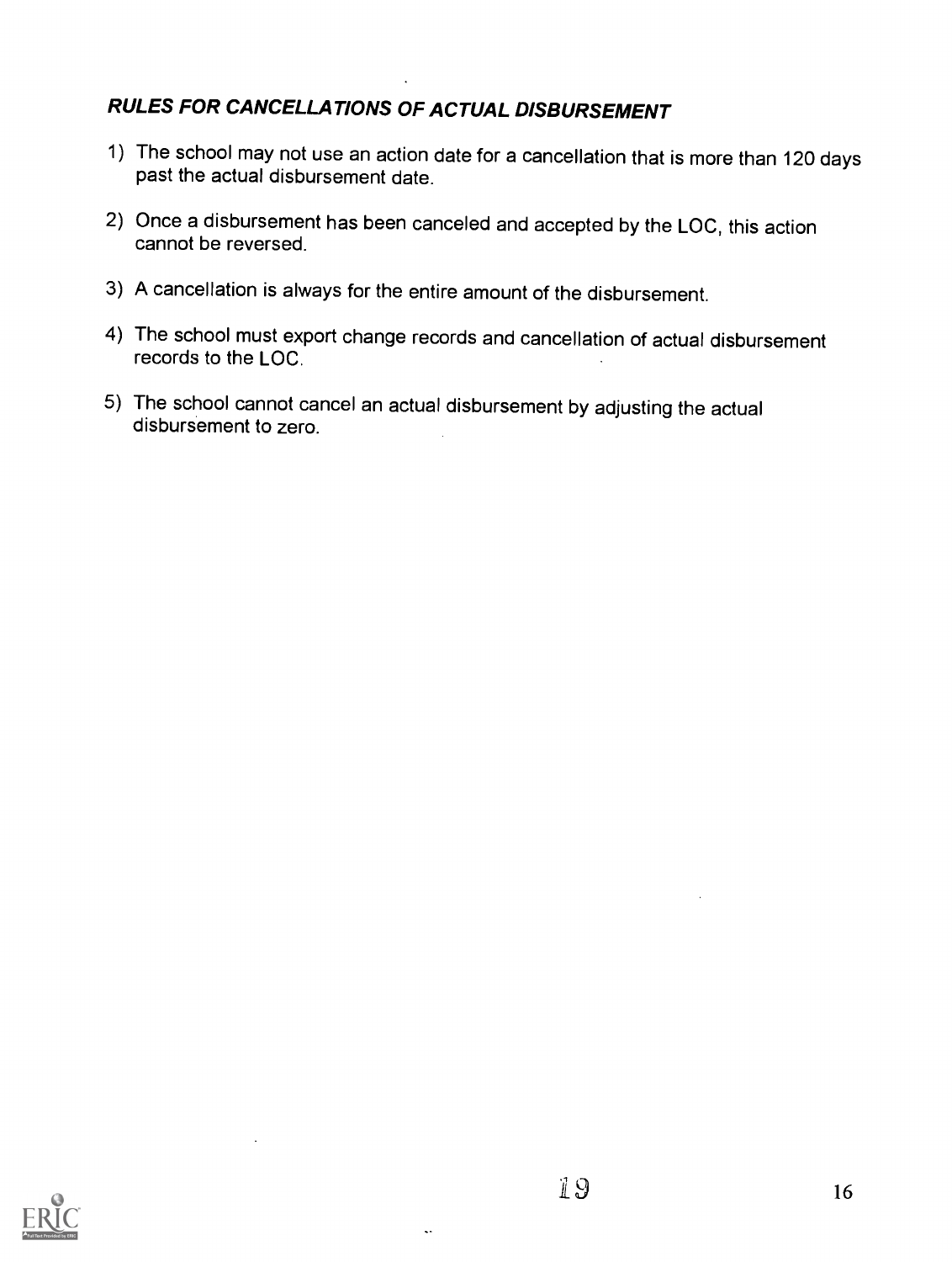# CHAPTER 3

# BOOKING THE LOAN

### BOOKED LOANS

It is important for Direct Loan schools to ensure *that the loan is booked.* In the Direct Loan Program, a loan is considered to be booked by the Department of Education (ED) when the school has completed the following steps:

- 1. the loan origination record has been submitted by the school and accepted by the LOC;
- 2. the promissory note has been submitted by the school and accepted by the LOC;
- 3. the first actual disbursement record has been submitted by the school and accepted by the LOC.

A booked loan becomes a legal and binding obligation between ED and the borrower for repayment of the loan. It is important for schools to realize that until the loan origination record, promissory note and disbursement record have been received and accepted by the LOC, the loan is not considered a booked loan by ED. ED does not assume liability for the Direct Loan until the loan is booked.

In addition, ED begins servicing a loan once the loan is booked. At that point, the borrower receives notification ("Welcome Letter") from the Direct Loan Servicing Center that he or she has received a Direct Loan.

Reminder: Effective July 1, 1996, reporting requirements for submission of all Direct Loan records were implemented. As stated in the Federal Register, December 1, 1995, Section 685.301, "a school that originates a loan must submit the promissory note, loan origination record, and initial and subsequent disbursement records to the Secretary no later than 30 days following the date of disbursement." Cancellations and adjustments of loans are considered disbursement records as well, and, therefore, are also required to be reported within 30 days of the date of the adjustment or cancellation.

As noted above, the booking of loans occurs when the process from loan origination to disbursement has been successfully completed by the school. To ensure that these processes are completed, schools should have a thorough understanding of the entire Direct Loan Program and develop a processing routine or production schedule.

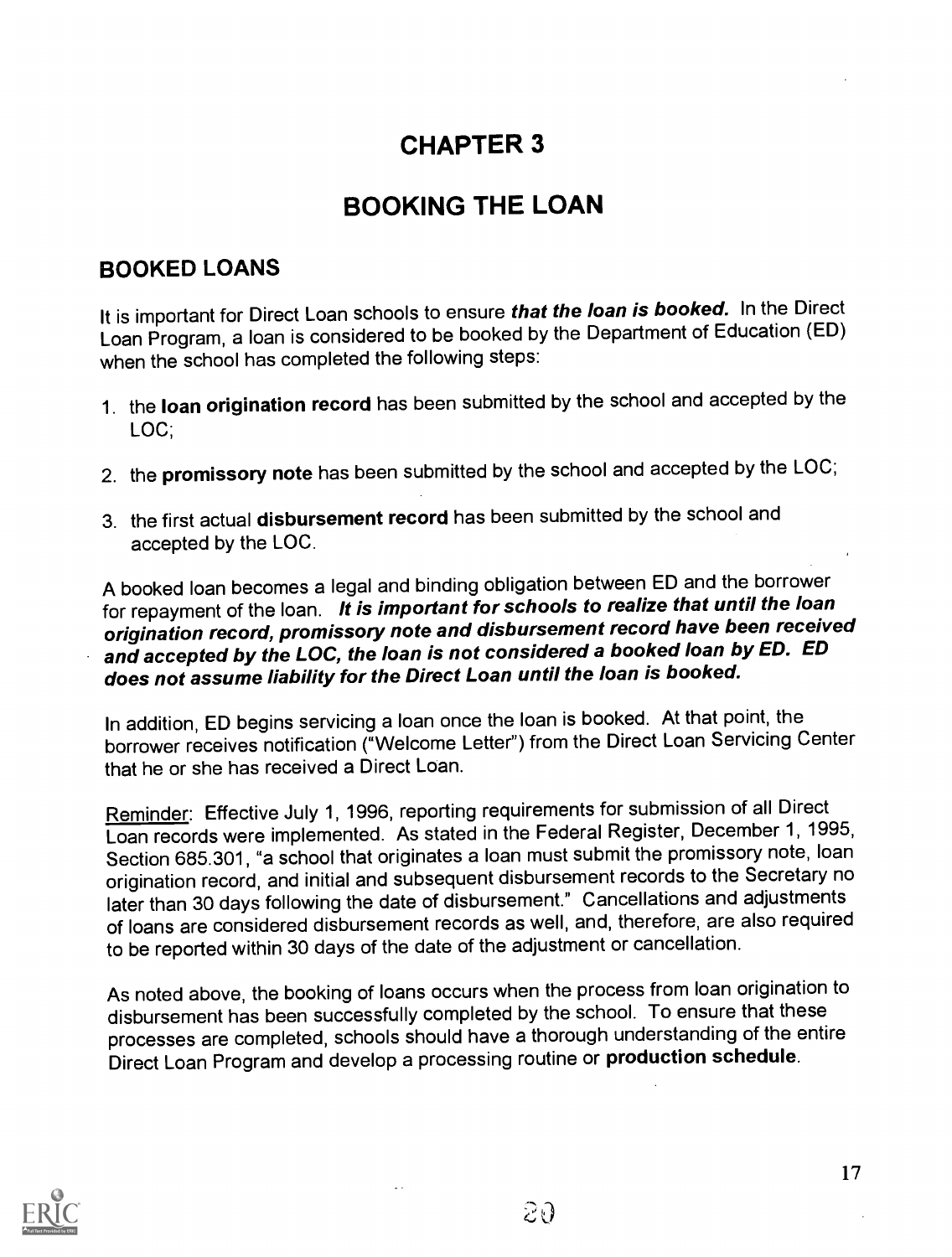A production schedule will assist schools in properly managing the program. A school's processing routine should be tailored to best suit the institution's needs and available resources. As the school develops its production schedule, it should take into account its unique individual characteristics (for example, the school's loan volume, staff resources, historical trends, peak/off-peak periods, etc.) to make sure the production schedule will work. In addition, during periods of heavy loan volume, such as registration, the production schedule may have to be modified to accommodate<br>increased loan processing. During slower periods, the processing schedule may be modified to allow for re-allocation of resources to other office activities. In addition, a production schedule is essential for minimizing processing problems and assuring all steps of a processing cycle are complete. It is also a useful quality assurance tool to help a school assess its management of Direct Loans.

# THE BOOKED LOAN CONCEPT - Academic Year 1997-98

One of the essential goals of a school's administration of the Direct Loan Program is to ensure that loans are booked and to verify that the LOC has recorded the correct loan information for all Direct Loan borrowers. Remember, a loan will not be booked or reconciled until the LOC has accepted all three required items listed above.

For 1995-96 and 1996-97, booking the loan is verified through the "data matching" process. The data matching process will be fully discussed in Chapter 5.

For 1997-98, verification that a loan is booked and that the amount of the loan is correct is accomplished through the acknowledgment process of disbursement records or promissory notes by the LOC. The promissory note and disbursement acknowledgments will now include a reconciliation (booked) status, as well as the specific promissory note or disbursement status. By reviewing the promissory note and disbursement acknowledgment reports returned by the LOC, a school can verify whether or not a loan has been booked and the current amount of the loan (the cumulative amount to date, including adjustments and cancellations).

The acknowledgment of the disbursement record will include an indication of whether or not the disbursement record resulted in the loan being booked. In addition, this acknowledgment will include the current amount of the loan that has been disbursed to the borrower (the cumulative amount to date, including adjustments and cancellations). If the disbursement record is accepted and does not book the loan, the<br>acknowledgment will indicate that the disbursement has been accepted, but not reconciled (booked), and will also provide the reason why it did not reconcile (book).

Similarly, the acknowledgment of the promissory note will include an indication of whether or not the promissory note resulted in the loan being booked. In addition, this acknowledgment will include the current amount of the loan that has been disbursed to the borrower (the cumulative amount to date, including adjustments and

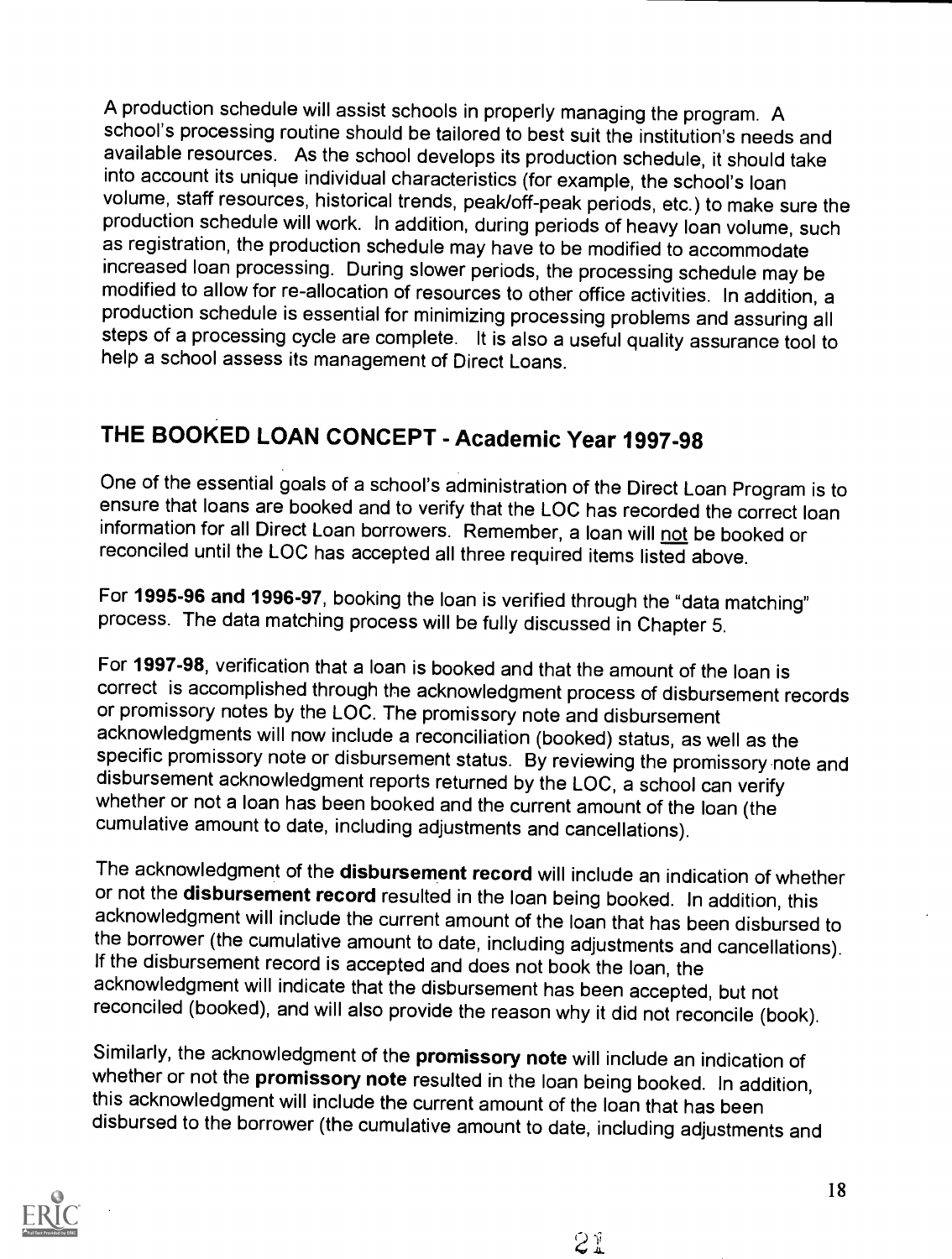cancellations). If the promissory note is accepted and does not book the loan, the acknowledgment will indicate that the promissory note has been accepted, but not reconciled (booked).

Once the loan has booked, regardless of whether it was the promissory note or the disbursement that booked the loan, all subsequent accepted disbursements for the loan (including adjustments and cancellations) will be reconciled. All acknowledgments for these subsequent disbursements will include a reconciliation (booked) flag that will indicate that these subsequent disbursements have been reconciled. In addition, once the loan has booked, all subsequent disbursement acknowledgments (including adjustments and cancellations) will include the current amount disbursed to the borrower.

After the loan has been booked, since all ioan disbursements are considered reconciled (booked) when accepted, these disbursement records should not be included in the monthly reconciliation file submitted by the school. The school's monthly reconciliation file should now include only cash detail records (drawdowns and excess cash) and unbooked disbursement records.

Remember, schools can identify those loans which have not yet booked (meaning that the school has items that have not been accepted by the LOC) by reviewing the codes (found in the Direct Loan Technical Reference provided to schools by NCS) listed on the acknowledgments received back from the LOC or by reviewing the 30-Day Warning Report.

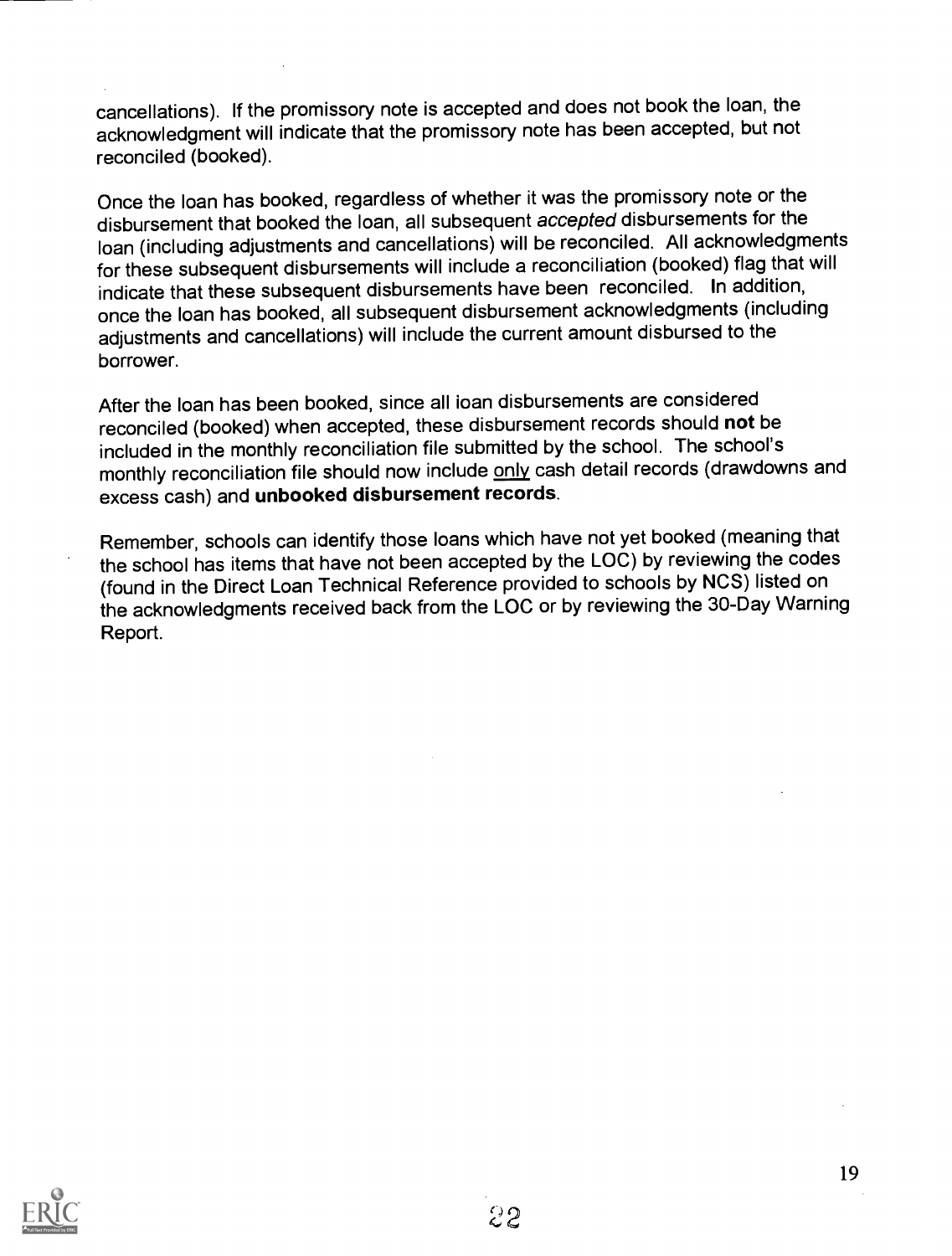# CHAPTER 4

# CASH MANAGEMENT

### ACCOUNTING FOR DIRECT LOAN FUNDS

A school must maintain accurate accounting processes for recording the receipt of Direct Loan funds from the Department of Education and the disbursement of funds to borrowers. When a school receives a drawdown of Direct Loan funds, the amount of the drawdown should be documented in the school's Direct Loan system as an increase in its Direct Loan cash balance. When a school must return Direct Loan funds to the Department of Education, the school's system should reflect that information as a decrease in its Direct Loan cash balance. As a school commences disbursement activity, each disbursement transaction will either decrease the school's cash balance (for example, when recording an actual disbursement) or increase the school's cash balance (for example, when a downward adjustment or cancellation is made to an actual disbursement).

Institutions must reconcile their own Direct Loan accounts, including its cash balance, to make sure that they have accounted for all drawdowns, returns of excess cash and disbursements. This means maintaining accounting records of all loan activities and verifying that all drawdowns have resulted in either a disbursement or a return of unused funds.

### CASH BALANCES

Beginning with 1997-98, and for all future years, a school's cash balance will be year specific. For schools that began participation in 1994-95, 1995-96 or 1996-97, the school's cash balance is a combined balance of all the years for which the school participated. For 1997-98, all schools' cash balances will begin at zero and schools will be responsible for maintaining a separate cash balance for 1997-98.

Specifically, drawdowns for 1997-98 must be separate from drawdowns for any prior academic year. For Option 1 and Standard Origination schools, the LOC will generate separate 1997-98 drawdown requests to the Department of Education. For Option 2 schools, if funds are drawn down on the same day for both 1997-98 and a prior year, the school will need to perform two separate drawdown requests. Excess cash for prior years must be returned separately from excess cash for 1997-98.

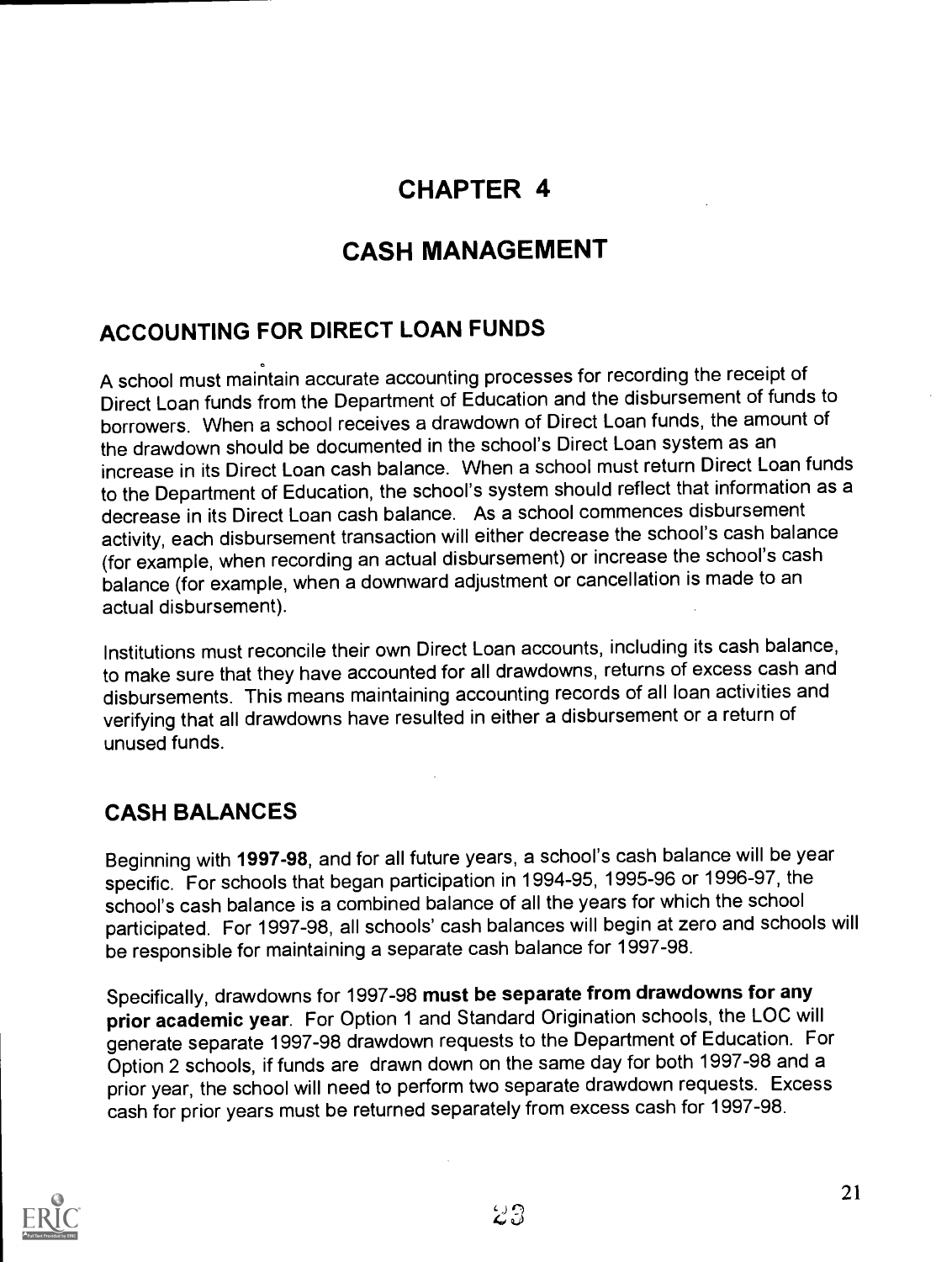There are two sets of transactions, loan detail (disbursements, adjustments and cancellations) and cash detail (drawdowns and returns of excess cash) that affect a school's Direct Loan cash balance.

#### Disbursements, Adjustments and Cancellations

These transactions are collectively known as "loan detail" transactions. Each individual loan detail transaction has an affect on the school's cash balance:

- Disbursements always reduce the cash balance.
- Adjustments either increase the cash balance (downward adjustment) or decrease the cash balance (upward adjustment).
- Cancellations always increase the cash balance. Remember, canceled disbursements only cancel individual disbursements; while a loan can only be canceled after all disbursements have been canceled and acknowledged by the LOC.

### Reporting Disbursements, Adjustments and Cancellations

Cash management includes the timely reporting of disbursements, adjustments and cancellations to the Loan Origination Center. Timely reporting, according to<br>regulations, means reporting loan activity within thirty days of the date of the disbursement. For example, if \$2,000 is disbursed to a borrower on July 1, the institution is required to report this information to the LOC no later that July 31. The Department of Education monitors this activity and notifies institutions that are not reporting in a timely manner.

#### **Drawdowns**

Schools receive Direct Loan funds to apply to borrowers accounts from the US Department of Education. Prior to the school's first drawdown, schools supply ED with information about the school's bank account that will receive the funds. ED supplies the school with a PIN number; and, if an Option 2 participant, a password. The PIN make Direct Loan funding requests separate from funding requests for other Title IV programs.



 $2\phi$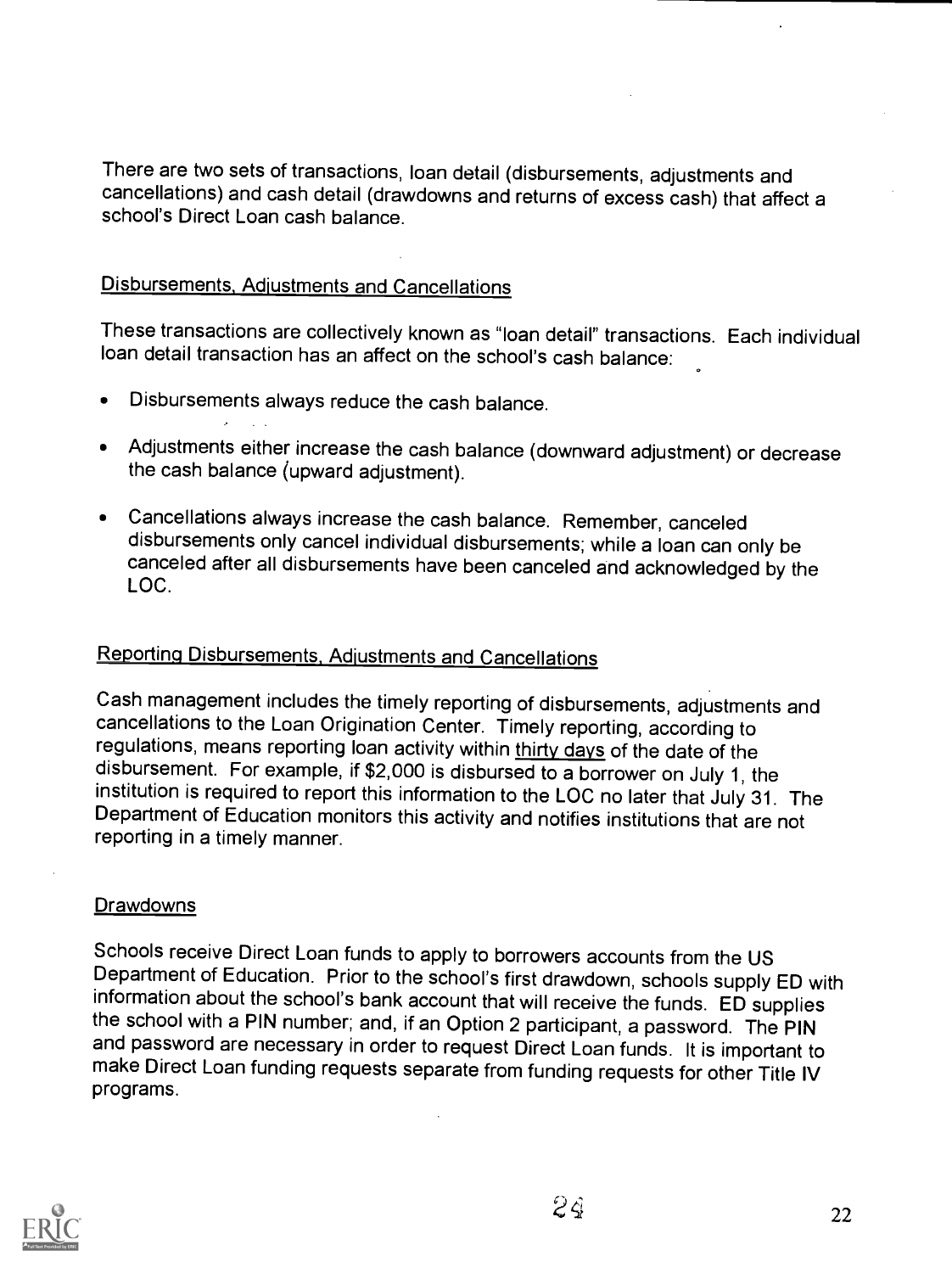### DETERMINING THE DRAWDOWN AMOUNT

The level of participation assigned to a school determines howthe school receives Direct Loan funds to disburse to borrowers.

### Standard Origination and Option 1

Standard Origination and Option 1 schools do not request funds directly from ED. Drawdowns for these schools are requested from ED by the Loan Origination Center (LOC). The amount requested is based on the Anticipated Disbursement dates and amounts listed on the loan origination records submitted by the school. Approximately 45 days prior to each anticipated disbursement date, schools receive a roster listing the loans to be disbursed. This roster should be reviewed by the school and any changes to anticipated dates or amounts should be reported to the LOC.

The LOC will draw down funds four days prior to each anticipated disbursement date. The amount drawn down is deposited in the school's designated bank account within approximately three to four days. For each drawdown, the school receives a list of borrowers and the expected disbursement amounts for each borrower. When funds are received in the school's account, the school must disburse the funds to the borrowers on the list in accordance with Title IV cash management regulations. Any funds not disbursed must be returned to the LOC as excess cash.

#### Option 2

Option 2 schools determine the amount of funds to draw down based on how much money is needed to be disbursed within three days of the date the school will receive the funds. These schools will use either ACH or FEDWIRE to request funds directly from ED. Generally, ACH requests will be deposited in the school's bank account within three business days from the date the funds were requested. FEDWIRE requests are generally received within two business days.

In determining the amount to draw down, schools must calculate the amount that is required to fund disbursements for loans that have been originated. In making this determination, the school should consider the following:

- borrower's enrollment status
- holds on the student's accounts
- satisfactory academic progress (SAP)
- whether the promissory note has been signed

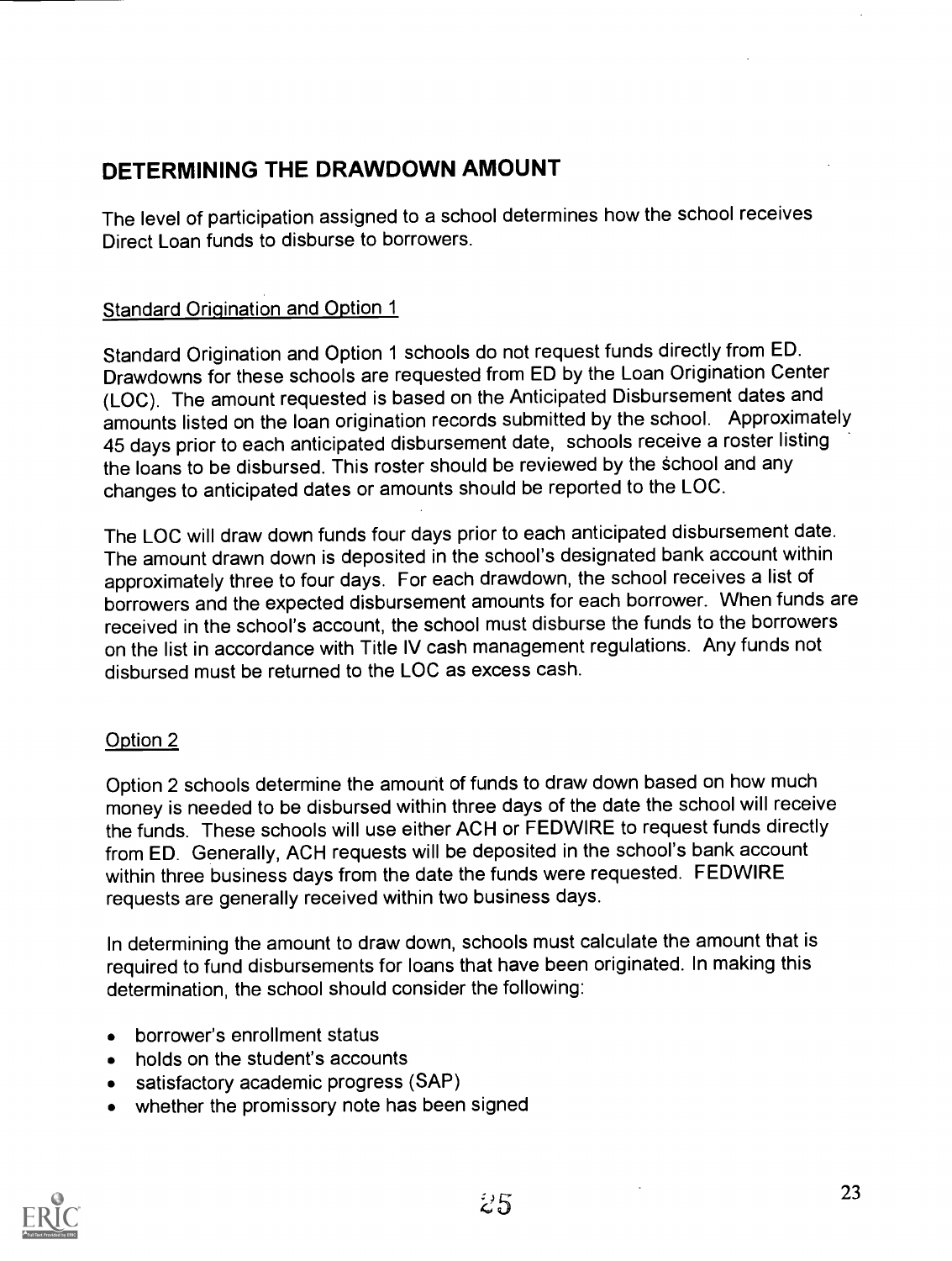Sometimes, after receiving the drawdown, the amount actually disbursed to students is less than the amount originally drawn down. When this occurs, an Option 2 school can use the unused funds for other eligible borrowers within the time frames dictated by the Title IV cash management regulations. The use of these funds would have to be taken into consideration when calculating future drawdowns. If drawn down funds cannot be used for other borrowers, these funds must be returned to the LOC as excess cash.

### DETERMINING EXCESS CASH

The following are guidelines for determining the return of excess cash to the U. S. Department of Education:

- When the institution has drawn down too much money, resulting in excess cash, the school must return these funds as excess cash.
- Within 120 days from the date of disbursement, for loan funds being returned due to an adjustment or cancellation to a student's account, the school needs to:

[Note: When a school calculates a refund within 120 days from the date of disbursement, the refund must be reported either as an adjustment or a cancellation and funds should be returned as excess cash.]

- 1. make an electronic adjustment /cancellation to the student's disbursement record, and
- 2. A. return these funds as excess cash

OR

B. if the school's loan origination level is Option 2, the school can use these funds (the amount that would be returned) for another borrower in accordance with the appropriate cash management regulations.

REMINDER: A school cannot adjust or cancel a loan if the effective cancellation or adjustment date is after 120 days from the date of disbursement.

Mail check, payable to the U. S. Department of Education, to the following address if excess cash is being returned:

Direct Loan Origination Center Attn: Excess Cash P. O. Box 2011 Montgomery, AL 36102-2011

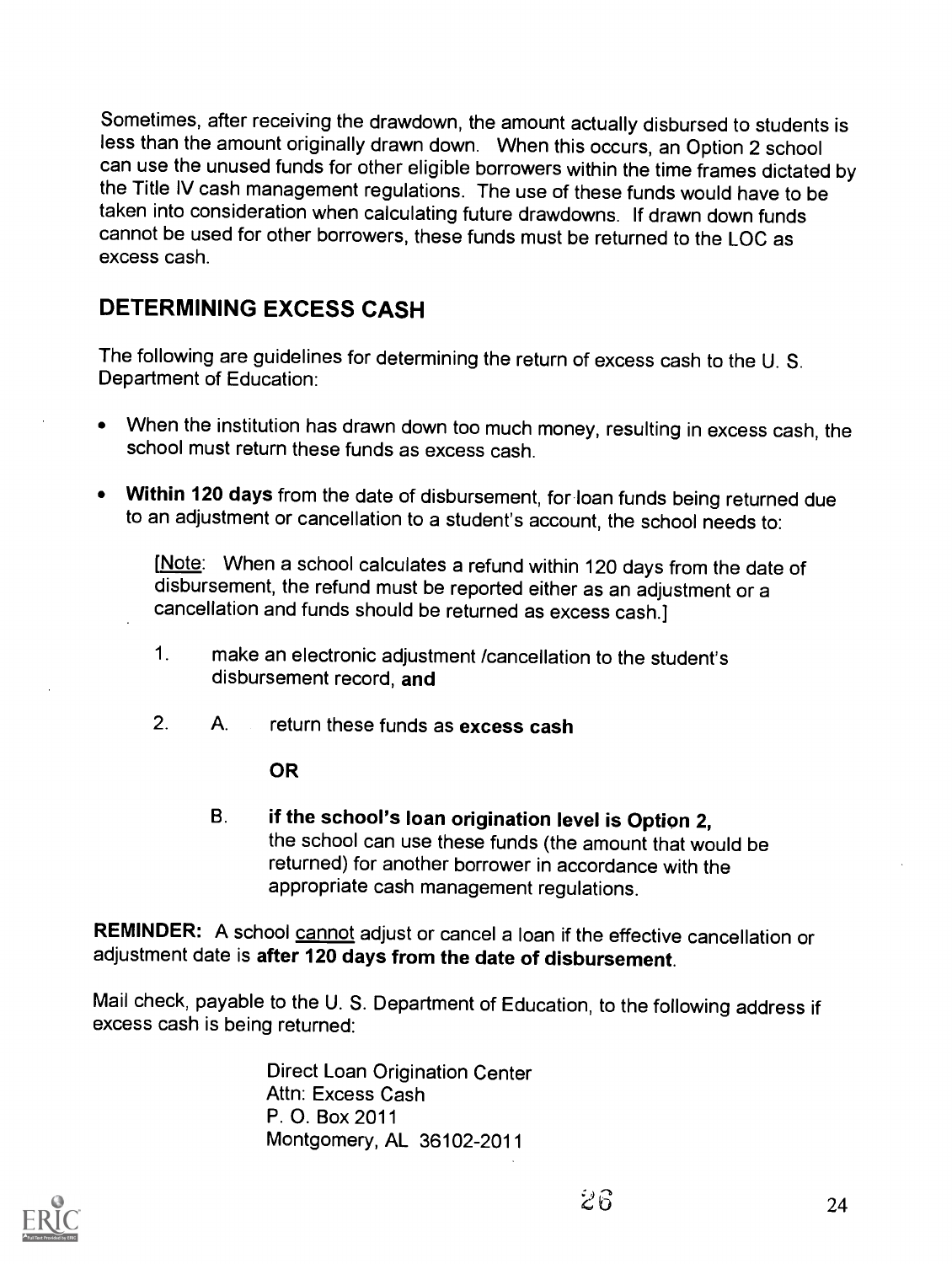- After 120 days from the date of disbursement, for loan funds being returned to "prepay" a borrower's balance (refund to the borrower's loan account), the school needs to:
	- 1. return funds as a prepayment to borrower's account (refund the amount to the borrower's account).
	- 2. do not make any electronic adjustments or cancellations to the borrower's account.

#### Remember: this amount is not excess cash.

Mail check to the following address if sending a prepayment:

Direct Loan Servicing Center Attn: Payment Center P. 0. Box 746000 Atlanta, GA 30374-6000

### RETURNING EXCESS CASH

The Direct Loan system associated with the schools (drawdowns, disbursements and excess cash) does not handle cents. As such, do not send cents, send only whole dollars on any transmittals of excess cash.

There are three methods schools can use to send Direct Loan excess cash to the Department. However, the method a school chooses is dependent upon the amount being returned:

#### Returning \$100,000 or more:

FEDWIRE -- An electronic method of transferring funds from the school's bank to the Department. This method must be used if the amount of excess cash is \$100,000 or more. Schools will need to contact their banks to find out what information is needed to initiate this type of transaction. The school's bank will need to know the following information about the LOC:

| Financial Institution: Compass Bank |           |
|-------------------------------------|-----------|
| Account Number:                     | 707726726 |
| ABA Number:                         | 062001186 |

Instruct your bank to use the following reason for the remittance:

#### Direct Loan Excess Cash

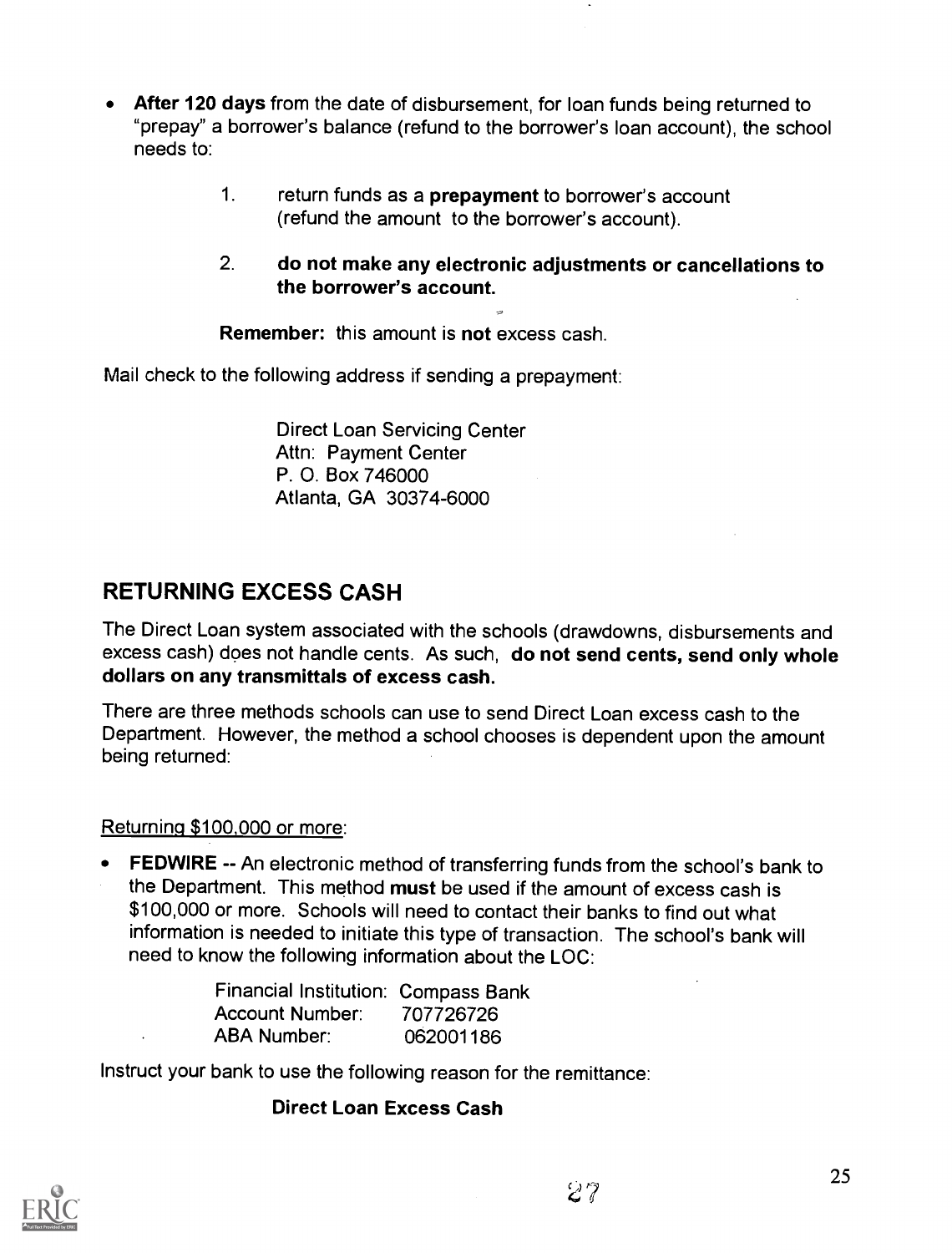### Returning less than \$100,000

• ACH (Automated Clearing House) -- This is an electronic method of transferring funds from a school's bank to an account at the LOC's bank that receives excess cash payments of Direct Loan funds only. Schools will need to contact their banks to find out what information is needed to initiate this type of transaction. The bank will need to know the following information about the LOC:

> Financial Institution: Compass Bank Account Number: 707726726 ABA Number: 062001186

- **FEDWIRE** -- (see instructions for returning funds greater than \$100,000)
- $\bullet$  CHECK  $-$  Schools can send excess cash via check if the amount being returned is less than \$100,000. Schools should not send checks for each individual borrower or each loan type. Schools need to indicate on the check, or any accompanying correspondence, that the funds being returned are Direct Loan Excess Cash and include the school's Direct Loan G-code.

### EXAMPLES OF CASH MANAGEMENT

#### Example 1: Standard Origination School

The ABC school year begins on September 16, 1997. ABC has established a bank account to receive Direct Loan funds and has been assigned the Standard Origination level of participation. On July 15, ABC submitted loan origination records for all of its borrowers with an anticipated first disbursement date of September 17 for 10 borrowers and October 17 for the remaining students. Each loan is a subsidized Stafford loan for \$2,000 with half of the loan to be disbursed in 1997 and the remaining to be disbursed in 1998. Since the school's participation level is Standard Origination, the LOC is responsible for all activities regarding promissory notes and, by September 17, has received 13 signed notes (nine of those loans to be disbursed on September 17 and four of those loans to be disbursed on October 17).

On August 5, the school received a roster from the LOC indicating that 10 loans totaling \$20,000 will have disbursements made on September 17. After examining the roster, the school determined that one of the borrowers had dropped to half time and was now only eligible for a loan of \$1,000. The school should transmit a change record to the LOC to reflect the new loan amount approved.

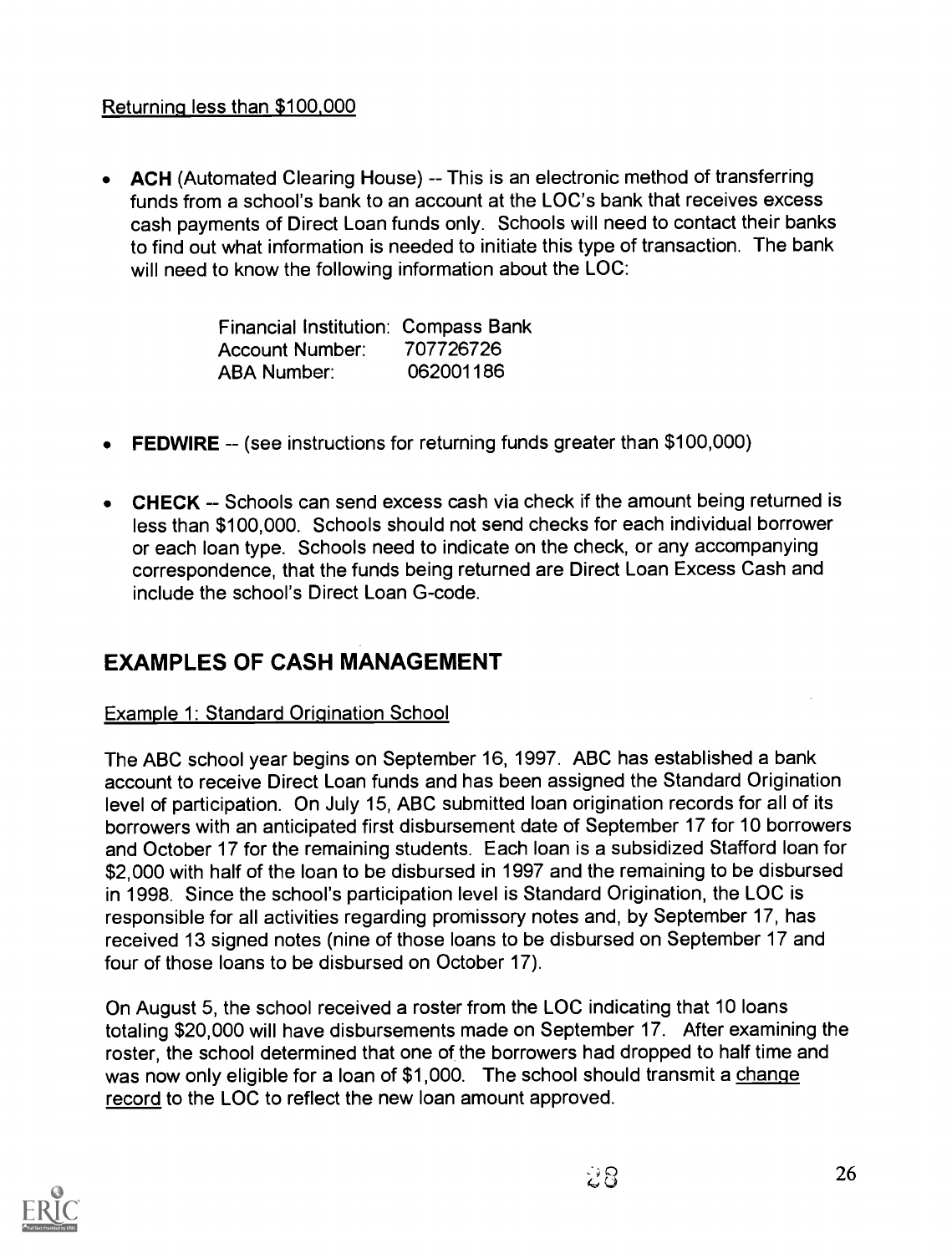On September 3, the school received another roster from the LOC indicating that five loans would be disbursed on October 17 totaling \$10,000. The school determined that one of the borrowers listed on the roster had decided to go to the XYZ school and would not be attending ABC. The school should transmit a change record to the LOC to cancel the entire loan.

On September 12, the school received a list from the LOC indicating that a drawdown would take place on that day for \$8,500. The list indicated each borrower and their respective disbursement amounts. The school noted that each borrower would receive \$1,000, except for the borrower that dropped to half time, who would only receive \$500. The school also noted that one of the borrowers was not listed. After checking with the LOC, the school determined that the borrower had not yet returned the promissory note.

On September 17, the school checked its bank account and found that \$8,500 had been deposited in its account. The \$8,500 was credited to each student's account on September 17.

On October 13, the school received another list of borrowers with an amount indicating that \$4,000 would be drawn down on that day. This amount was received on October 15 and the student's accounts were credited on October 17.

On October 18, the school received another list from the LOC which included the borrower who had not previously signed his promissory note. The list indicated that \$1,000 would be drawn down. The \$1,000 was received on October 22 and credited to the student's account.

On October 25, the end of the school's add/drop period, the school found that two students dropped out of school and three others had dropped to half-time. The school transmitted to the LOC two cancellation records totaling \$2,000 and three adjustment records totaling \$1,500 to reflect the changes. On October 28, the school sent \$3,500 to the LOC as a return of excess cash.

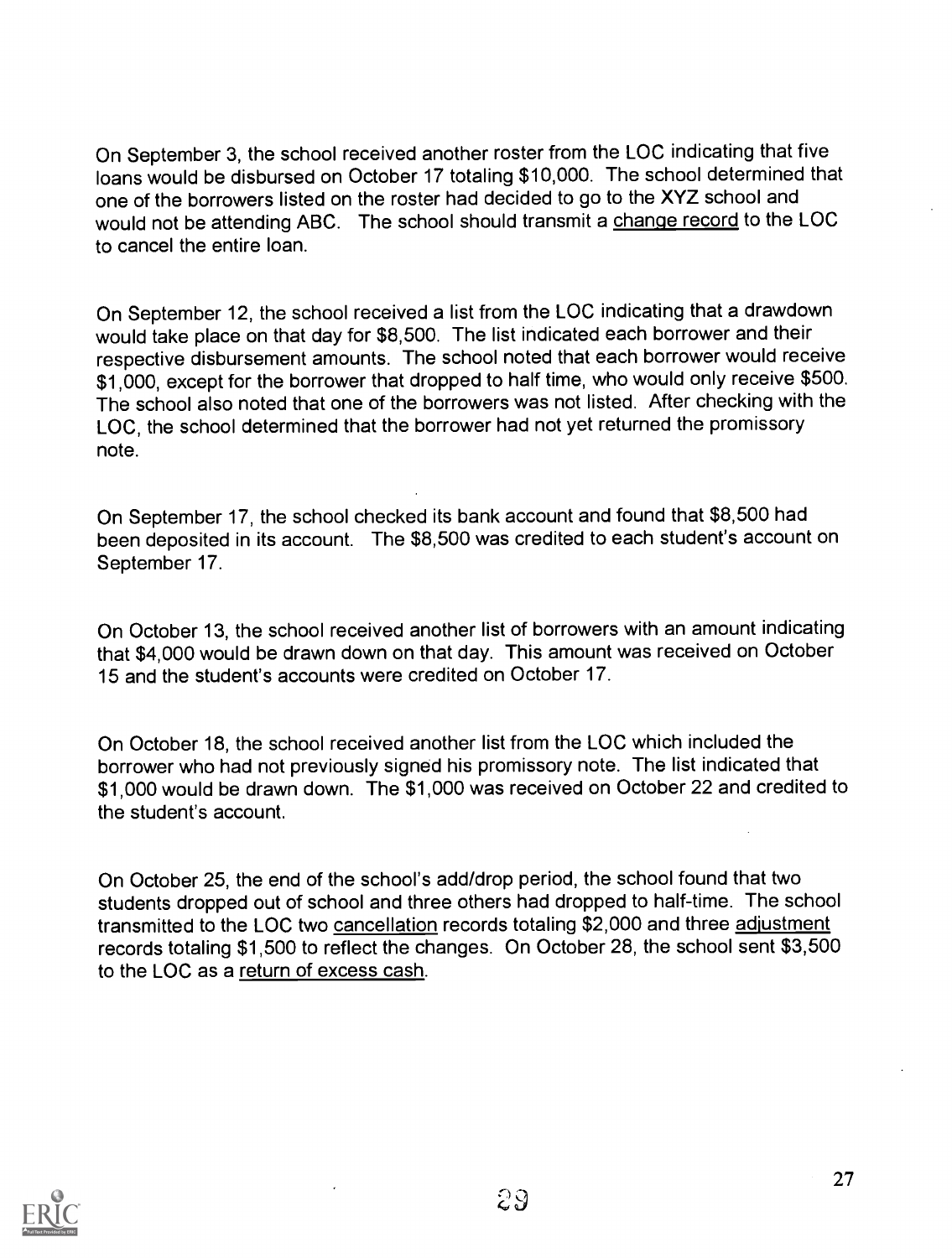The cash activity should be reflected in the school's account as follows:

| 9/17/96<br>9/17/96 | <b>Beginning Balance</b><br>Cash receipts<br>Cash disbursements | \$<br>\$<br>\$ | O<br>8,500<br>(8,500) |
|--------------------|-----------------------------------------------------------------|----------------|-----------------------|
|                    | Ending Balance, September 30                                    | \$             | O                     |
|                    | 10/15/96 Cash receipts                                          | \$             | 4,000                 |
|                    | 10/17/96 Cash disbursements                                     | \$             | (4,000)               |
|                    | 10/22/96 Cash receipts                                          | \$             | 1,000                 |
|                    | 10/2296 Cash disbursements                                      | \$             | (1,000)               |
|                    | 10/25/96 Adjustments                                            | \$             | $-1,500$              |
|                    | 10/25/96 Cancellations                                          | \$             | 2,000                 |
|                    | 10/28/96 Return of excess cash                                  | \$             | (3,500)               |
|                    | Ending Balance, October 31                                      | \$             |                       |

After all cash activity has been properly reported, the Direct Loan cash balance is zero. This indicates that all funds drawn down have been properly disbursed or returned to the LOC as excess cash. It is important to remember to send records of the disbursement, adjustment and cancellation transactions to the LOC as quickly as possible, but no later than 30 days after the transaction occurred.

### Example 2: Option 2 School

The ABC school year begins on September 15, 1997. ABC has established a bank account to receive Direct Loan funds and has been assigned an Option 2 level of participation. On July 15, ABC submitted loan origination records for all of its borrowers with an anticipated first disbursement date of September 15 for 10 borrowers and October 15 for the remaining students.

Each loan is a subsidized Stafford loan for \$2,000 with half of the loan to be disbursed in 1997 and the remaining to be disbursed in 1998. Since the school's participation level is Option 2, the school must obtain signed promissory notes from each borrower and mail them to the LOC. By September 15, the school has received 13 signed promissory notes and mailed them to the LOC (9 for those loans to be disbursed on September 15 and 4 for those loans to be disbursed on October 15). All of the notes were accepted by the LOC.

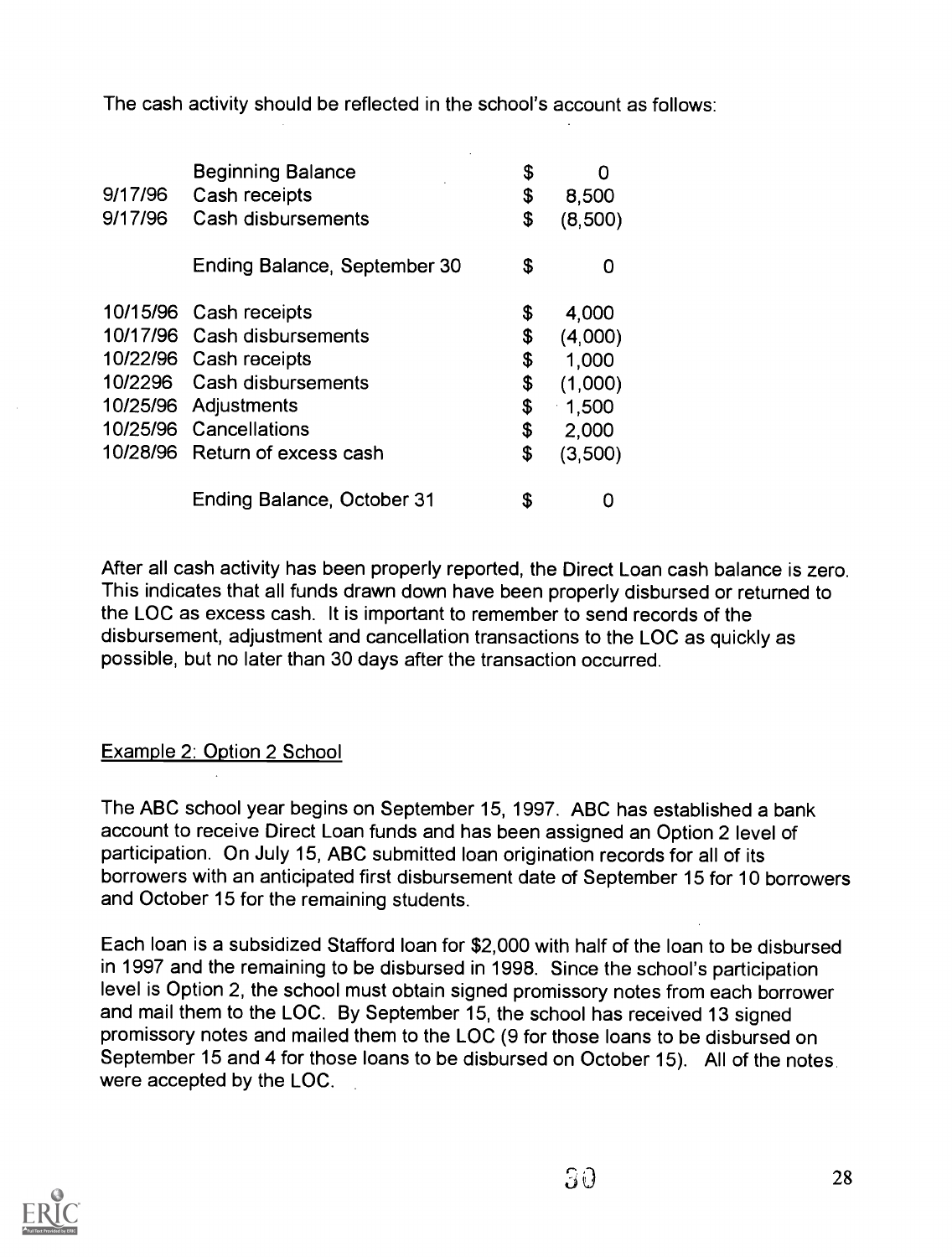The school plans to credit borrowers accounts on September 17. As such, on September 10, the school began to estimate its cash needs. It was determined that one of the borrowers had dropped to half-time and was now only eligible for a loan of \$1,000. The school should transmit a change record to the LOC to reflect the new loan amount approved.

The school uses FEDWIRE to request Direct Loan funds. On September 13 (to take into account the weekend), the school requested \$8,500 from ED. The \$8,500 represents \$1,000 for each of eight loans and \$500 for the student who dropped to halftime. Since one borrower has not yet returned his signed promissory note, the school will not disburse to him on September 17.

On September 17, after ensuring that the \$8,500 drawn down was in the school's bank account, ABC credited the nine borrowers' accounts.

On October 10, the school began to estimate its cash needs for the next drawdown which would be needed by October 17. The school calculated that it needed \$4,000 to cover the four loans of \$1,000 each. This amount was requested on October 13, received October 15 and the students' accounts were credited on October 17.

On October 18, the school received the signed promissory note not previously received. This note was immediately sent to and accepted by the LOC. A request was made for a drawdown of \$1,000 on October 20. The \$1,000 was received on October 22 and credited to the student's account.

On October 25, the end of the school's add/drop period, the school found that two students dropped out of school and three others had dropped to half-time. The school transmitted to the LOC two cancellation records totaling \$2,000 and three adjustment records totaling \$1,500 to reflect these changes. On October 28, the school sent \$3,500 to the LOC as a return of excess cash since the school could not use those funds for another borrower in accordance with cash management regulations.

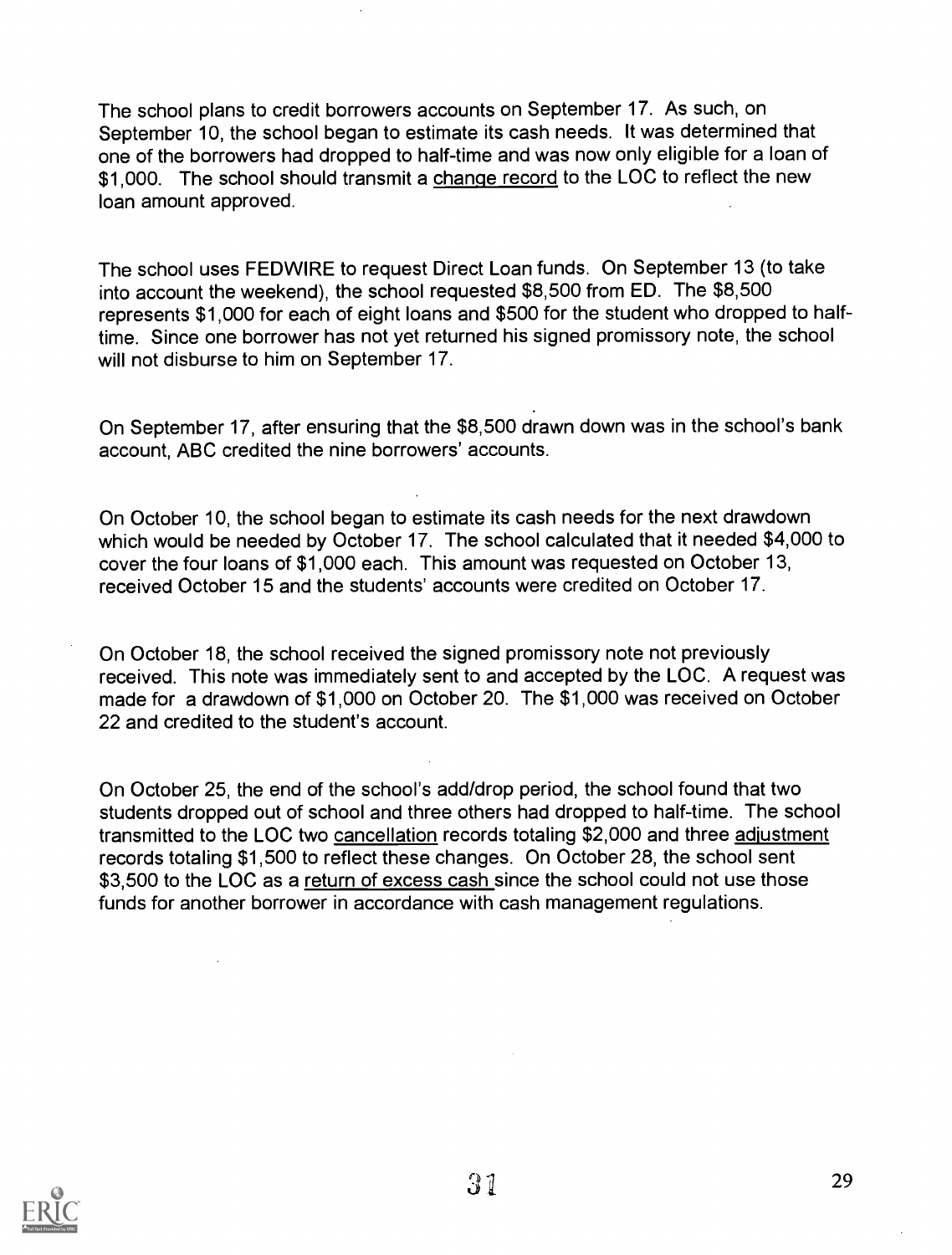The cash activity should be reflected in the school's account as follows:

| 9/17/96<br>9/17/96 | <b>Beginning Balance</b><br>Cash receipts<br>Cash disbursements                                                                                                 | \$<br>\$<br>\$                   | O<br>8,500<br>(8,500)                                  |  |
|--------------------|-----------------------------------------------------------------------------------------------------------------------------------------------------------------|----------------------------------|--------------------------------------------------------|--|
|                    | Ending Balance, September 30                                                                                                                                    | \$                               | O                                                      |  |
|                    | 10/15/96 Cash receipts<br>10/17/96 Cash disbursements<br>10/22/96 Cash receipts<br>10/2296 Cash disbursements<br>10/25/96 Adjustments<br>10/25/96 Cancellations | \$<br>\$<br>\$<br>\$<br>\$<br>\$ | 4,000<br>(4,000)<br>1,000<br>(1,000)<br>1,500<br>2,000 |  |
|                    | 10/28/96 Return of excess cash                                                                                                                                  | \$                               | (3,500)                                                |  |
|                    | Ending Balance, October 31                                                                                                                                      | \$                               |                                                        |  |

Note that in both examples, the cash transactions and balances are identical. All schools, regardless of the participation level, will record cash transactions in the same manner, based upon the amounts and dates that the transactions occur.

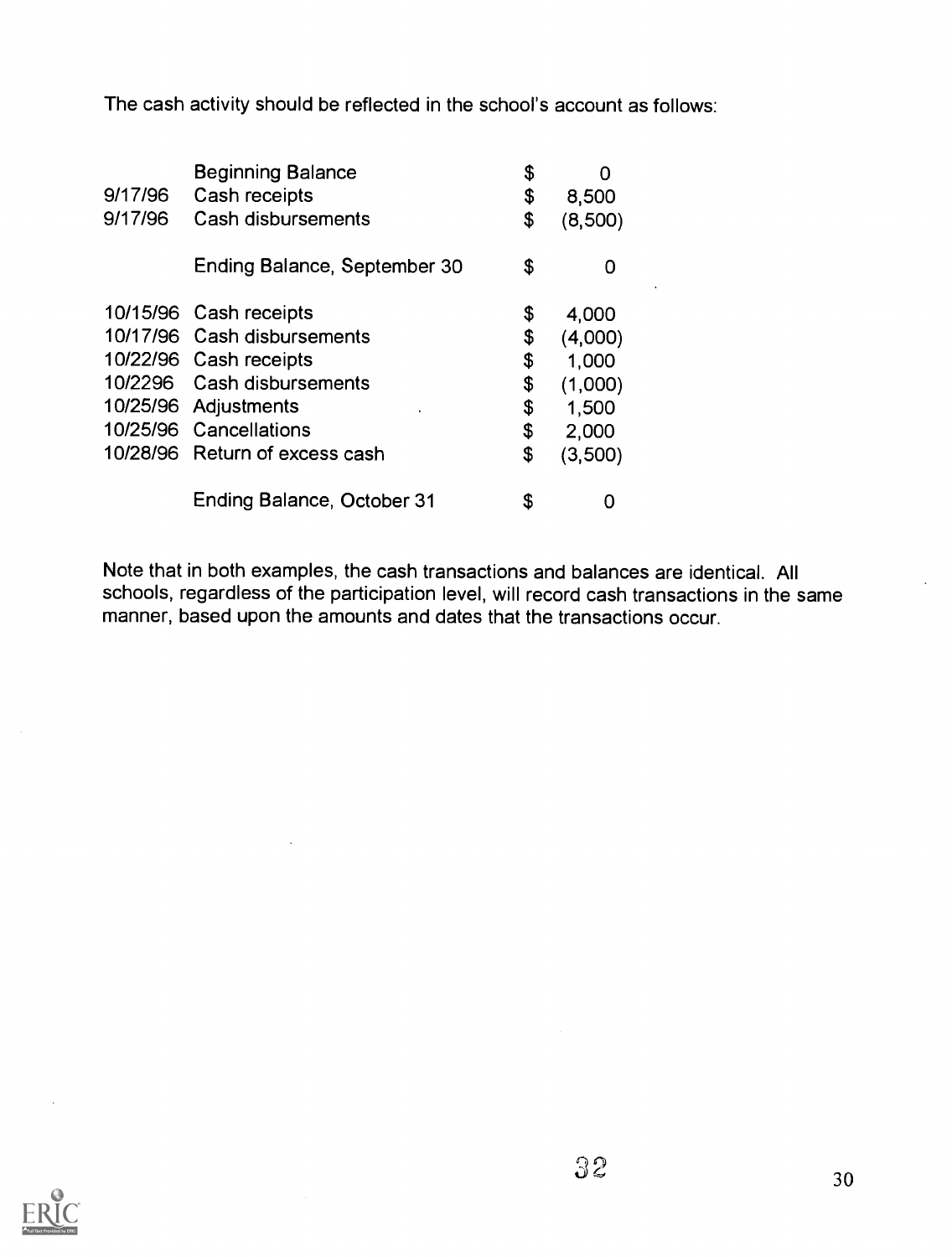# CHAPTER 5

# THE DATA MATCHING PROCESS

The second step of "reconciliation" for the Direct Loan Program is the data matching activity. This process compares the records on the school's system with records on file with the Loan Origination Center. The information "matched" in this process is comprised of:

**Loan detail records** - disbursement data which has been previously sent to the LOC by the school in disbursement files (records of actual disbursements, adjustments to actual disbursements and cancellations of actual disbursements);

Cash detail records - receipts of cash (drawdowns) and returns of excess cash that are matched against LOC records of checks (or electronic funds) received from the school and school drawdowns as reported to the LOC by ED;

**Cash summary records** - total loan detail and total cash detail records.

The data matching process occurs as the final step in a school's processing cycle of Direct Loans. The data matching activity should be performed at least every 30 days and may be conducted more frequently, if needed. Performing this activity on a monthly basis provides a school with the ability to ensure the accuracy of loan information for the school's borrowers.

The task of "problem resolution" is an essential step in resolving unmatched data between the school and the LOC. A school is responsible for making sure that all items match and if not, needs to determine the problem and resolve it as quickly as possible. If the school manages all Direct Loan processes accurately and efficiently, the school will reduce the number of unreconciled items returned by the LOC.

### DATA MATCHING - LOAN DETAIL RECORDS

The creation of a disbursement record, whether an actual disbursement record, an adjustment to an actual disbursement record or a cancellation of an actual disbursement, creates a loan detail record which will be included in a reconciliation file. It is important to point out that while disbursement records are sent frequently throughout a school's monthly processing cycle, loan detail records are submitted only in the reconciliation file.

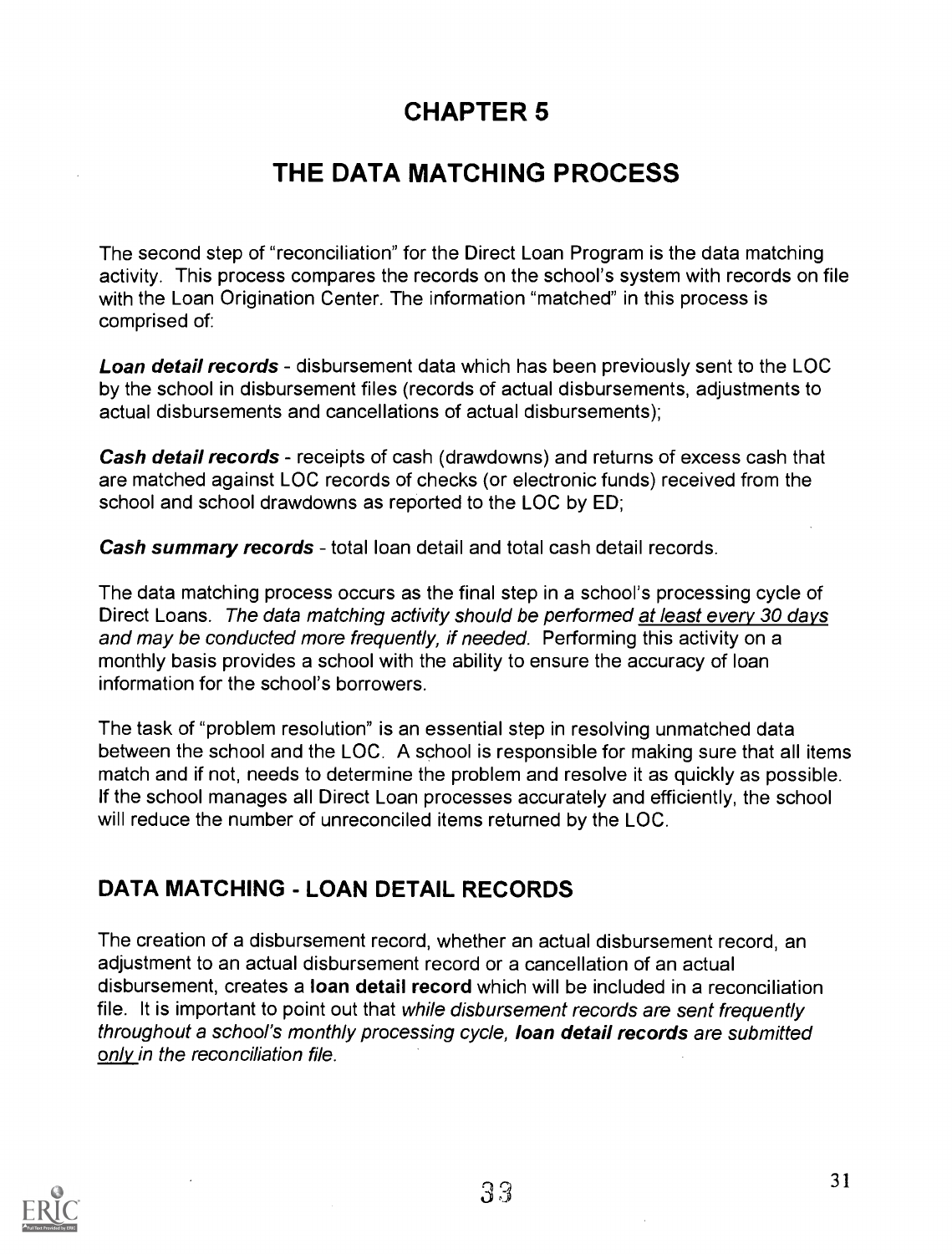The reconciliation file transmitted to the LOC should include all loan detail records that have not been previously submitted and reconciled.

For Direct Loan Program Academic Year 1997-98, many loan records will have already been reconciled (booked) at the time that either the promissory note or disbursement record was accepted and acknowledged by the LOC, and therefore will not be included as loan detail records in the monthly reconciliation file submitted to the LOC.

For 1997-98, when either the promissory note or the initial disbursement record has been received, accepted by the LOC and results in the loan being booked, the acknowledgment returned by the LOC for the booking component (either the promissory note acknowledgment or disbursement acknowledgment) will include a status flag indicating that the record has been reconciled. The current amount of the loan that has been disbursed to the borrower (the cumulative amount to date, including adjustments and cancellations) will also be returned with the acknowledgment. When a subsequent disbursement for this loan (including adjustments or cancellations) is reported to the LOC and accepted by the LOC, the acknowledgments for the subsequent disbursements will also indicate that these disbursements have been reconciled (booked) and will include the current amount disbursed to the borrower. Since the initial and subsequent disbursement records have already been acknowledged by the LOC as reconciled, there will be no loan detail records for this loan included in the reconciliation file. For 1997-98, the school's monthly reconciliation file should now include only cash detail records (drawdowns and excess cash) and unbooked disbursement records.

### The following example illustrates the 1997-98 processing change:

A school reports a first actual disbursement amount of \$2,000 for a borrower. The loan origination record and promissory note for this loan have already been accepted by the LOC. After reporting the \$2,000 disbursement, the school makes an adjustment decreasing the loan amount to \$1,000 and reports the adjustment to the LOC.

For 1995-96 and 1996-97, when this school creates a reconciliation file, the loan detail records for the first actual disbursement and the subsequent disbursement will be included in the reconciliation file. The school submits the reconciliation file to the LOC and the LOC matches both loan detail records to the corresponding disbursement records previously submitted to the LOC. Both of the loan detail records will be accepted by the LOC because the loan has been booked and the dollar amounts match.

For 1997-98, when the school imports the acknowledgment for the first actual disbursement, the acknowledgment will reflect that the disbursement has been accepted. In addition, the reconciliation status will indicate that the disbursement has

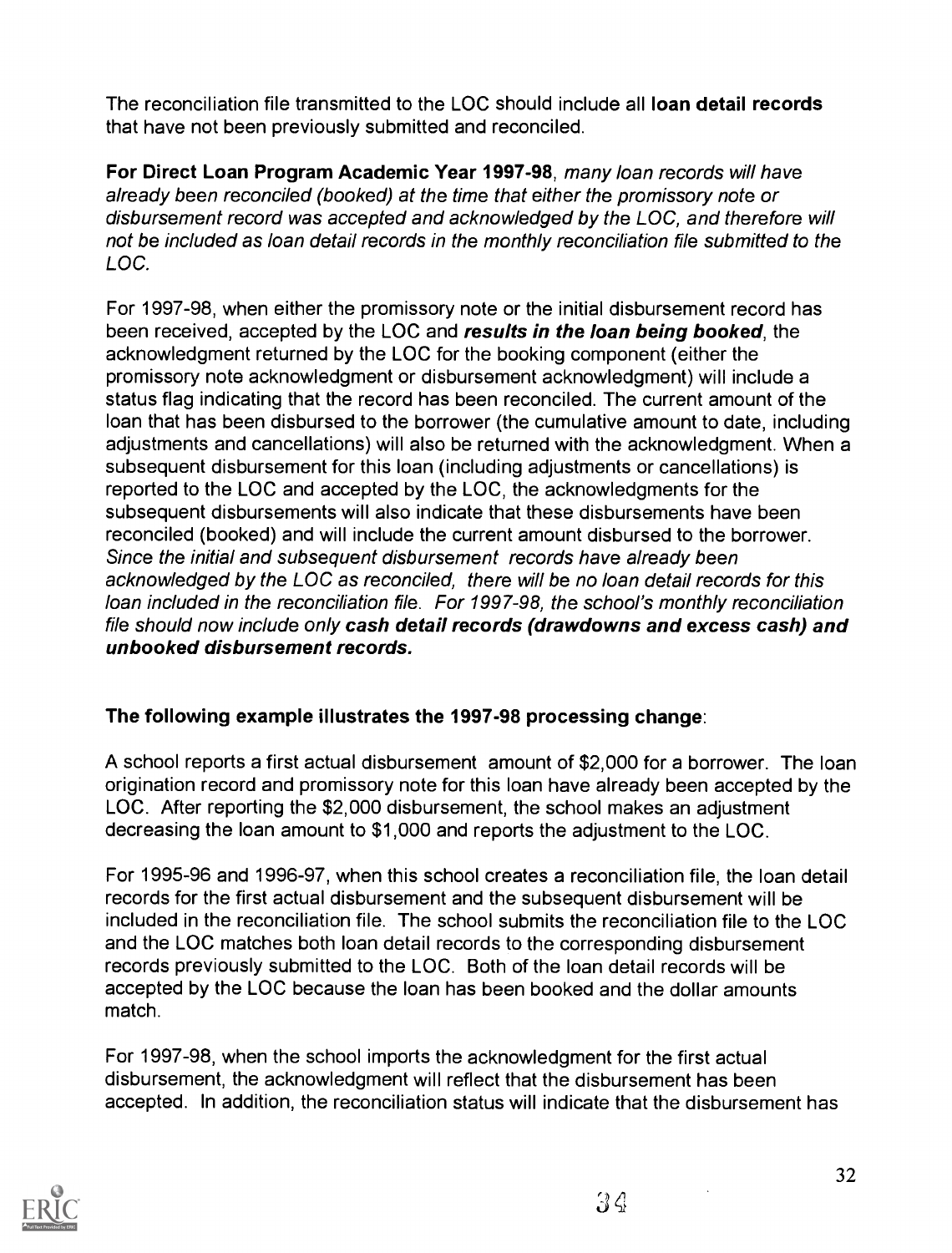been reconciled (booked) and that the current amount of the loan is \$2,000. When the school imports the acknowledgment for the adjustment, the acknowledgment will indicate that the adjustment has been reconciled (booked) and the current amount of the loan is now \$1,000. Since these records will have already been reconciled, these records should not be included in the reconciliation file submitted by the school.

### DATA MATCHING - CASH DETAIL RECORDS

As part of the data matching portion of reconciliation, schools are required to match drawdown and return of excess cash transactions (cash detail transactions) with the LOC. These transactions are reported to the LOC by the Department of Education. The school must create cash detail records on its system that should match the amounts reported by ED to the LOC. The school uses its bank account records to obtain the information (date, amount and, if applicable, confirmation number) required to create the cash detail records.

### Cash Receipts

Each time a school receives Direct Loan funds, the school must create a cash receipt record to be transmitted to the LOC with the school's reconciliation file.

- $\bullet$ The school must enter a separate cash receipt record for each drawdown, even if the drawdowns were received on the same day.
- The date to be used on the record is the date the Direct Loan funds were received in the school's bank account.
- When a drawdown is made, the school receives a confirmation code. This number should be included with the record.
- If an erroneous amount or date is entered on the cash receipt record, the erroneous  $\bullet$ record is corrected by entering a negative transaction with the same date and amount, followed by entering the correct date and amount on a new record.
- Schools must transmit cash receipt records regardless of whether the LOC requested the drawdown (Standard and Option 1 participation levels) or the school made the request (Option 2 participation level).
- Drawdowns for 1997-98 must be separate from drawdowns for any prior award year.

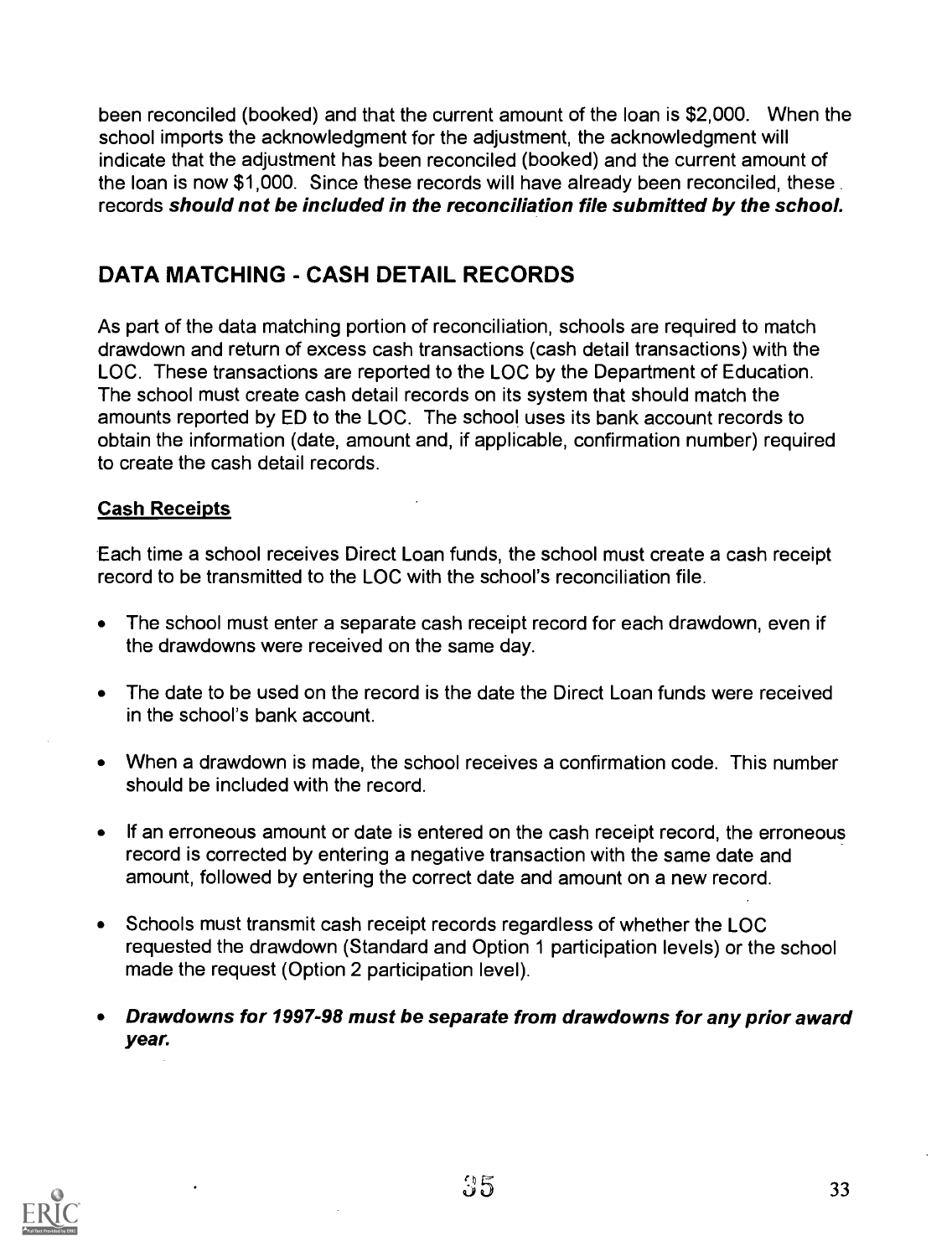### Return of Excess Cash

Each time a school returns Direct Loan funds that are "excess cash" to the Department of Education, the school must create an excess cash record to be transmitted to the LOC with the school's reconciliation file.

- Excess cash return records must include the date and amount corresponding to actual excess cash returns to the Department of Education.
- Excess cash return amounts cannot be netted with cash drawdowns and transmitted as one record. Each excess cash return transaction must have a corresponding excess cash return record.
- If an erroneous amount or date is entered on the excess cash return record, the erroneous record is corrected by entering a negative transaction with the same date and amount, followed by entering the correct date and amount on a new record.
- Excess cash for 1997-98 must be returned separately from excess cash for all prior academic years.

#### Cash Summary Records

The balances in the Cash Summary report are matched with the LOC system. The Cash Summary report lists the school's ending cash balances, total for disbursements, adjustments and cancellations; and totals for receipts of cash and returns of excess cash. The Cash Summary report also provides the total of unbooked loan balances. Unreconciled amounts in the Cash Summary report indicate unreconciled loan and cash detail records. The school should compare cash summary balances with its internal records.

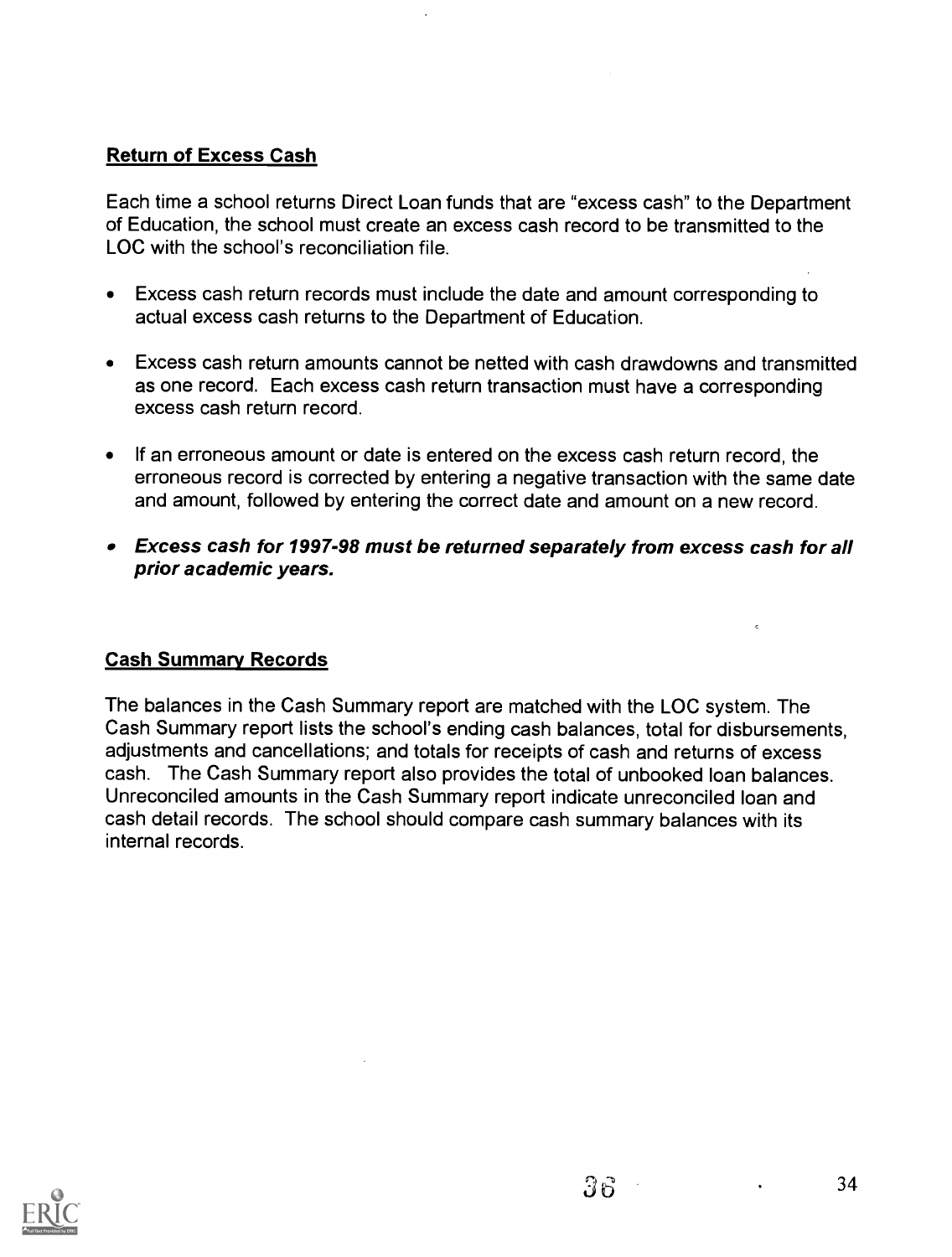# CHAPTER 6

# THE RECONCILIATION FILE AND PROBLEM RESOLUTION

### PRIOR TO RECONCILING

The school is required to submit a reconciliation file to the Loan Origination Center every 30 days. Before the school attempts to export a reconciliation file, the school should make sure that it has imported all outstanding acknowledgments for loan origination records, promissory notes, disbursements and change records in order to minimize the number of unreconciled items. The following steps should be followed:

#### 1. Export all pending data:

- Export and transmit all loan origination records and change records to the LOC.  $\bullet$
- Export and transmit the electronic promissory note manifest. Sign the paper,  $\bullet$ manifest and mail it with the corresponding promissory notes to the LOC.
- Export and transmit all disbursement records (including adjustments and  $\bullet$ cancellations) to the LOC.
- It is best to process and transmit records in the order of occurrence: Ioan origination records, promissory notes, disbursement records, cancellations and adjustments.

#### 2. Import all outstanding acknowledgments:

- Receive and import all loan origination acknowledgments.  $\bullet$
- Receive and import all promissory note acknowledgments.  $\bullet$
- Receive and import all disbursement (including adjustments and cancellations) acknowledgments.

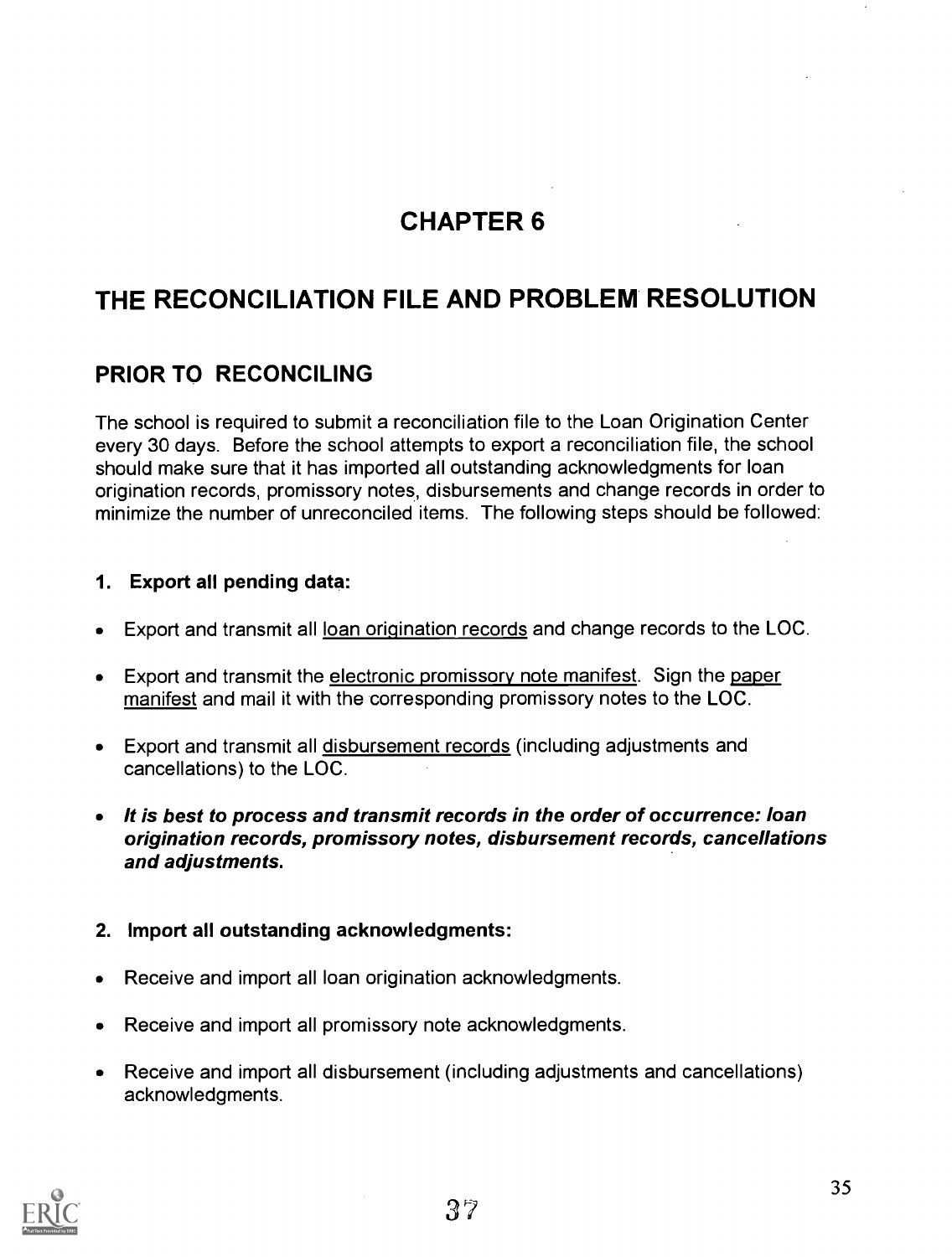- Remember to check for all rejected records. Correct all rejected records and re-transmit the corrections as quickly as possible to avoid any processing delays.
- 3. Allow enough time for pending items to return to the school from the LOC as acknowledged.
- 4. Verify that all transmitted batches have been acknowledged.
- 5. Review cash receipts and returns of excess cash for accuracy and reconcile this information with the school's internal accounting records:
- This should be done on a daily or weekly basis.
- Make sure the dates and amounts match and that the correct transaction type has been entered. Be careful not to record a receipt of cash amount as an excess cash transaction or vice versa.
- 6. Identify those loans which have not yet been booked. Only those loans which have been booked will reconcile. Unbooked loans will be returned as unreconciled items:
- Loan origination record status must be equal to "A".
- Promissory note status must be equal to "A".
- Disbursement record status must be equal to "A".
- 7. Back up your system:
- Always back up your system regularly. In addition, periodically check your back-up data to make sure the back-up system is working correctly.
- The school should always back up its system before any major processing has begun.

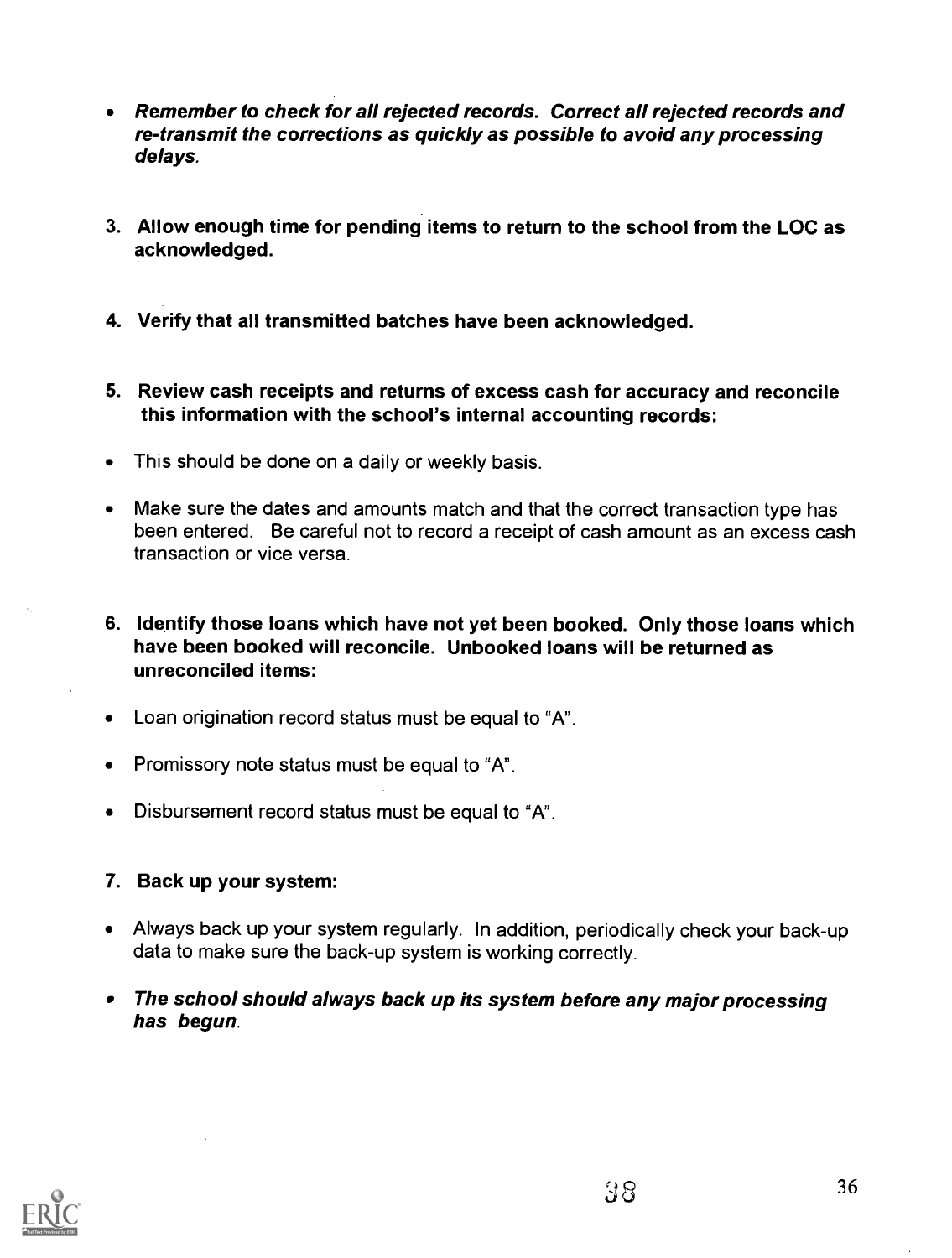#### 8. Be sure to use correct "as of" date for the school's reconciliation file.

Always use the school's designated "as of " date for the current period, even if the school is reconciling items from a previous period. If the wrong date is used, the file will not be processed and all records will be rejected. The entire file will then have to be re-submitted.

### CREATING THE RECONCILIATION FILE

#### "AS OF" DATE

When creating a reconciliation file, the school must use as its end date the "as of" date the school has selected. A school can select any day of the month as its "as of" date; however, the date must be used consistently for each reconciliation file submitted. If a school uses the end of the month as its "as of" date, the school must always use the actual last day of each month ( for example; February 28, March 31, April 30, etc.).

#### YEAR-SPECIFIC RECONCILIATION FILES

Schools must submit a reconciliation file for 1997-98 separate from a reconciliation file for all previous years. Therefore, schools will be sending two reconciliation files each month until 1995-96 and 1996-97 are closed.

#### TIMING ISSUES

After a reconciliation file has been sent for a new reconciliation period, previous periods are closed. When the file for the new reconciliation period is submitted, it will include all unreconciled items. Unreconciled items from a previous period are carried over into the current period and included with the current month's unreconciled items. Schools should resolve all unreconciled items from a previous month's reconciliation attempt before submitting the next reconciliation file, since those items will be included in the next submission. If not resolved, the unreconciled item will be returned again as unreconciled.

Schools which serve as a central drawdown point and then allocate funds among multiple campuses should wait at least *five days* after requesting a drawdown before exporting a Drawdown Reconciliation/Allocation Statement. This will allow the LOC to receive the drawdown record from ED prior to receiving the Drawdown Reconciliation/Allocation Statement.

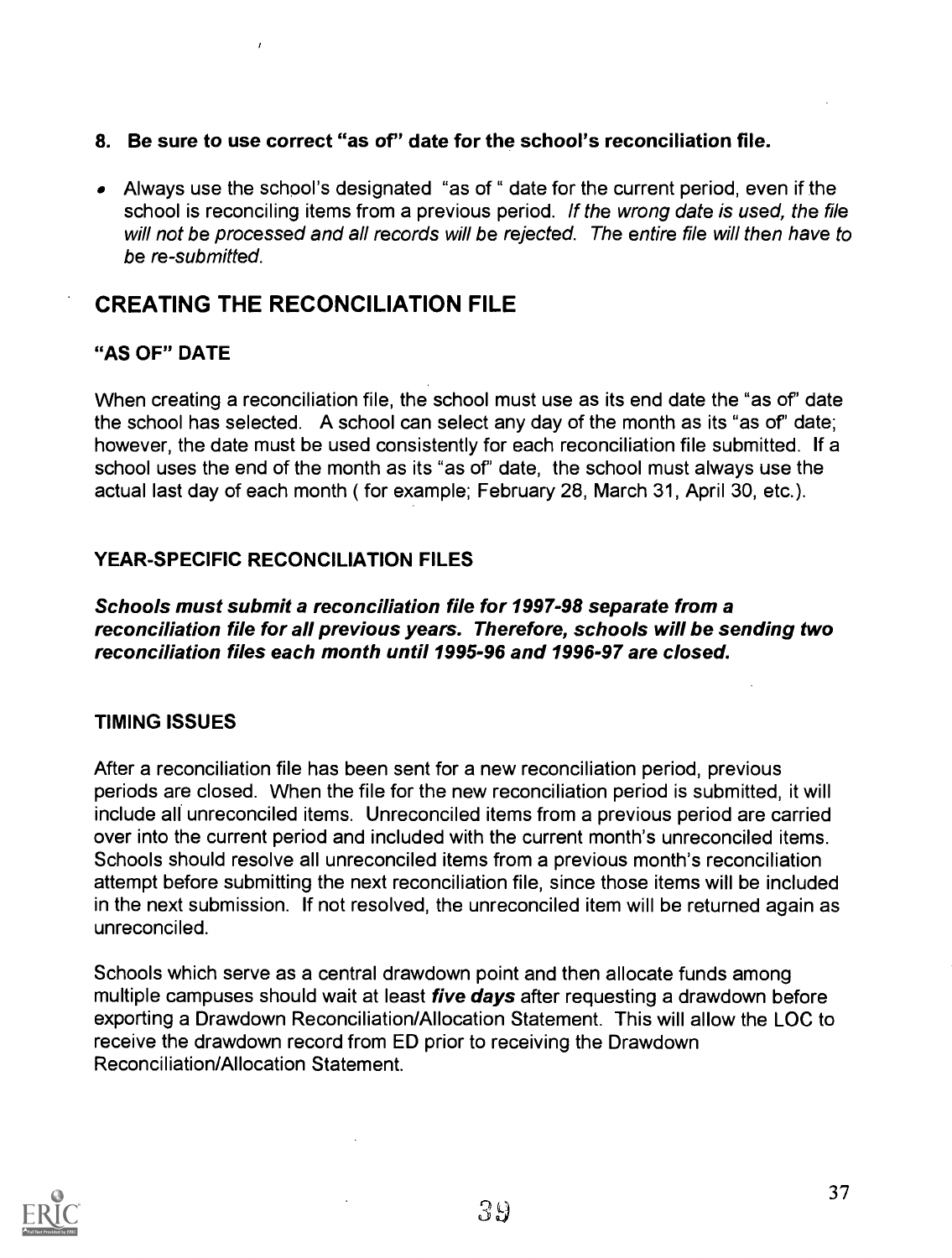### MULTIPLE RECONCILIATION FILES

The school can send multiple reconciliation files during the current 30-day reconciliation period. Sending more than one file in a period has important advantages. Transmitting a file early in the 30-day period will enable the school to begin resolving unreconciled items immediately. In addition, multiple reconciliation files could mean smaller batches are being transmitted and, if so, this will help shorten the transmission time and reduce the occurrence of transmission errors. Remember, regardless of how many reconciliation files are submitted by the school within the current reconciliation period, the school must always use the established "as of" date for the period. For example, if the "as of" date selected is the end of the month and a school submits a reconciliation file at the end of each week during the month of September, each of the reconciliation files submitted during that month must all have the same "as of" date (September 30), despite the fact that each file was submitted on various dates (September 7, 14, 21 and 29).

#### FALLING BEHIND

Schools are required to submit a reconciliation file every 30 days. However, if a school is unable to submit a reconciliation file on a monthly basis due to a systems or transmission problem, schools have two options available for reconciling the prior periods:

1. Reconcile with the current period "as of" date. The reconciliation file will include all records previously unreconciled from the beginning of the school's drawdown and disbursement activities.

For example: A school receives its first drawdown in August and begins reporting disbursements. However, the school is unable to submit its first reconciliation file until November. The school has selected the end of the month as its "as of " date. In early December, the school submits its first reconciliation attempt with an "as of" date of November 30. This reconciliation file will include all loan and cash detail records from August through November 30. This file will be quite large and could have a number of unreconciled items that will need to be addressed by the school prior to the next 30-day reconciliation period.

2. Reconcile each prior period individually and consecutively. The acknowledgment for each period must be imported and all unreconciled items must be resolved prior to submitting the reconciliation file for the next period.



38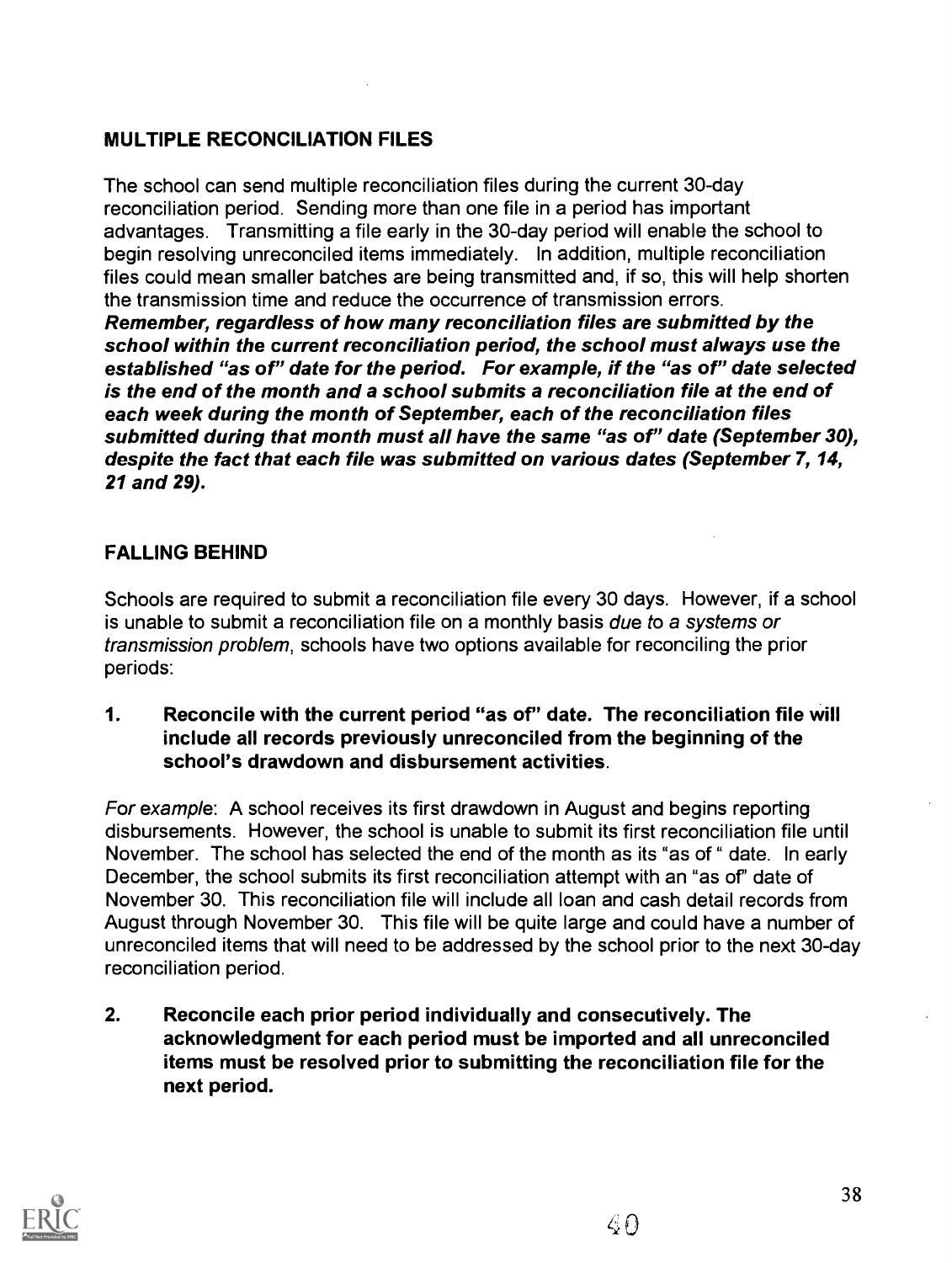For example: In early December, the school would submit a reconciliation file for the first previous period that should have been submitted. Since the school's "as of" date is the end of the month, this reconciliation file would have an "as of" date of August 31. The school would import the acknowledgment for this file, resolve any unreconciled items and send in a file for the next previous period. This next reconciliation file would have an "as of" date of September 30 and would include the September loan and cash detail records and all previously unreconciled records from the August file that have been corrected by the school. The school proceeds in this manner until it is caught up with the current period.

### THE DATA MATCHING PROCESS

After a school submits a reconciliation file to the LOC, the LOC will perform the necessary data matching activity and will return a reconciliation acknowledgment to the school. The school should import the reconciliation acknowledgment immediately. This process should update the loan and cash detail reconciliation status flags. If the records were accepted by the LOC, the corresponding loan and cash detail records will be considered reconciled. Any loan or cash detail records that were not matched with data on the LOC system will be returned as unreconciled and must be resolved.

# PROBLEM RESOLUTION

Unreconciled records fall into three categories:

- Cash Summary
- Cash Detail
- Loan Detail.

In order to address unreconciled items in a timely manner, the school needs to import the acknowledgment and begin resolving all unreconciled items.

### UNRECONCILED CASH SUMMARY

The cash summary section of the reconciliation acknowledgment reflects information regarding the following:

- Amount reported by the school for each cash balance
- Amount on the LOC's system for each cash balance
- Reconciliation status of each cash balance

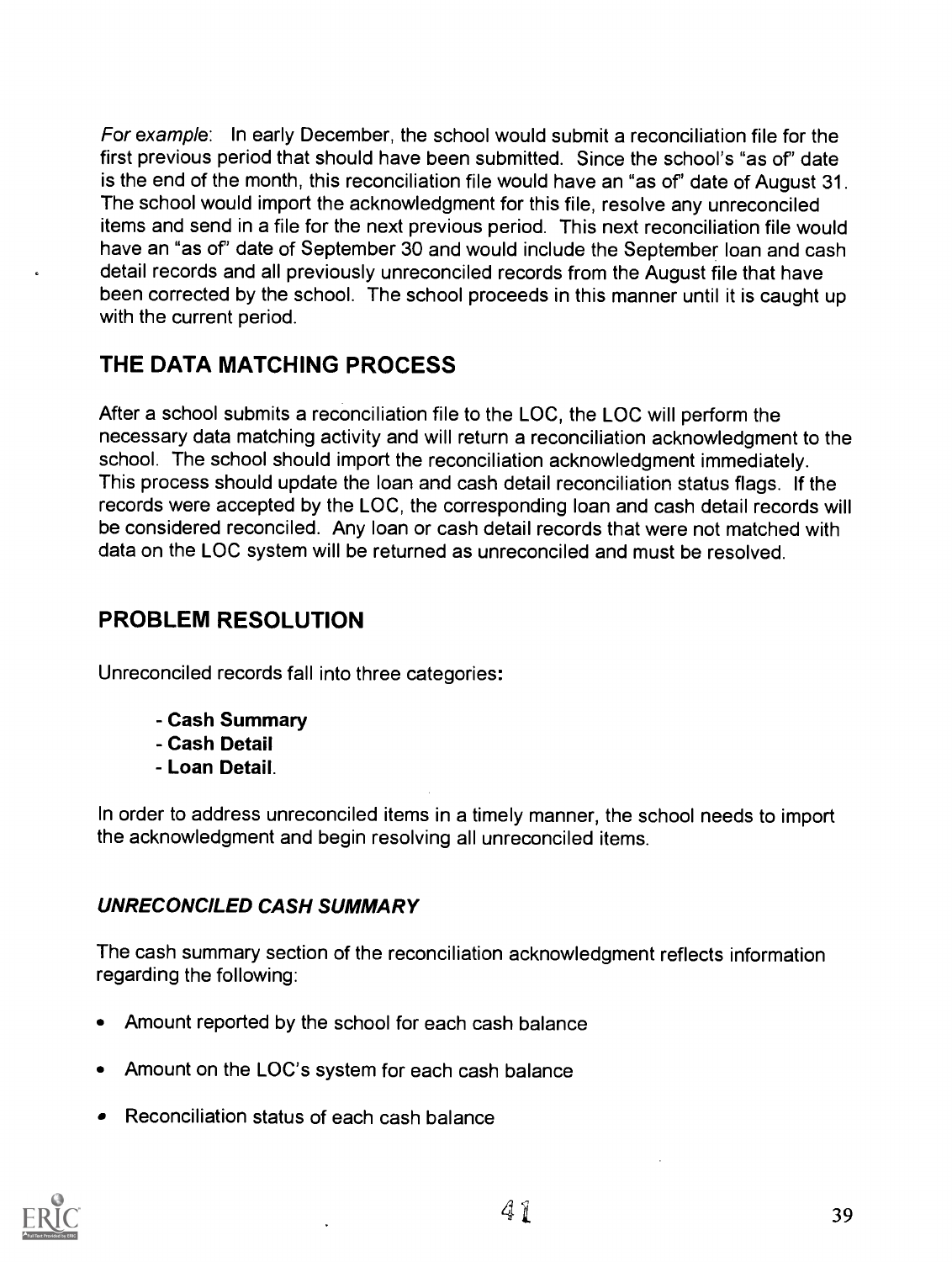### UNRECONCILED CASH DETAIL

The cash detail section of the reconciliation acknowledgment provides information regarding the status of cash detail records (cash receipts and returns of excess cash). The following information is included in this section:

- Date of each cash transaction
- Amount reported by the school for each cash transaction
- Amount on the LOC's system for each cash transaction
- Reconciliation status of each transaction
- If not reconciled, applicable reconciliation reject codes

The LOC receives the school's drawdown and excess cash history from ED for each reconciliation period. The LOC matches the information from ED against the information provided in the school's reconciliation file. The dates the funds were deposited into the school's account and the amounts for each drawdown request should match the LOC's records. In addition, the dates and amounts of excess cash transactions in the school's reconciliation file should match the dates and amounts on checks or electronic transactions received by the LOC.

Cash detail records may not match if there are:

- Missing or inaccurate school cash receipt records
- Missing or inaccurate school excess cash records
- Missing or inaccurate LOC cash receipt records
- Missing or inaccurate LOC excess cash records

### UNRECONCILED LOAN DETAIL

The loan detail section of the acknowledgment provides information regarding the reconciliation status of each disbursement record submitted in the reconciliation file. This section reflects the following:

Borrower name and ID for each transaction

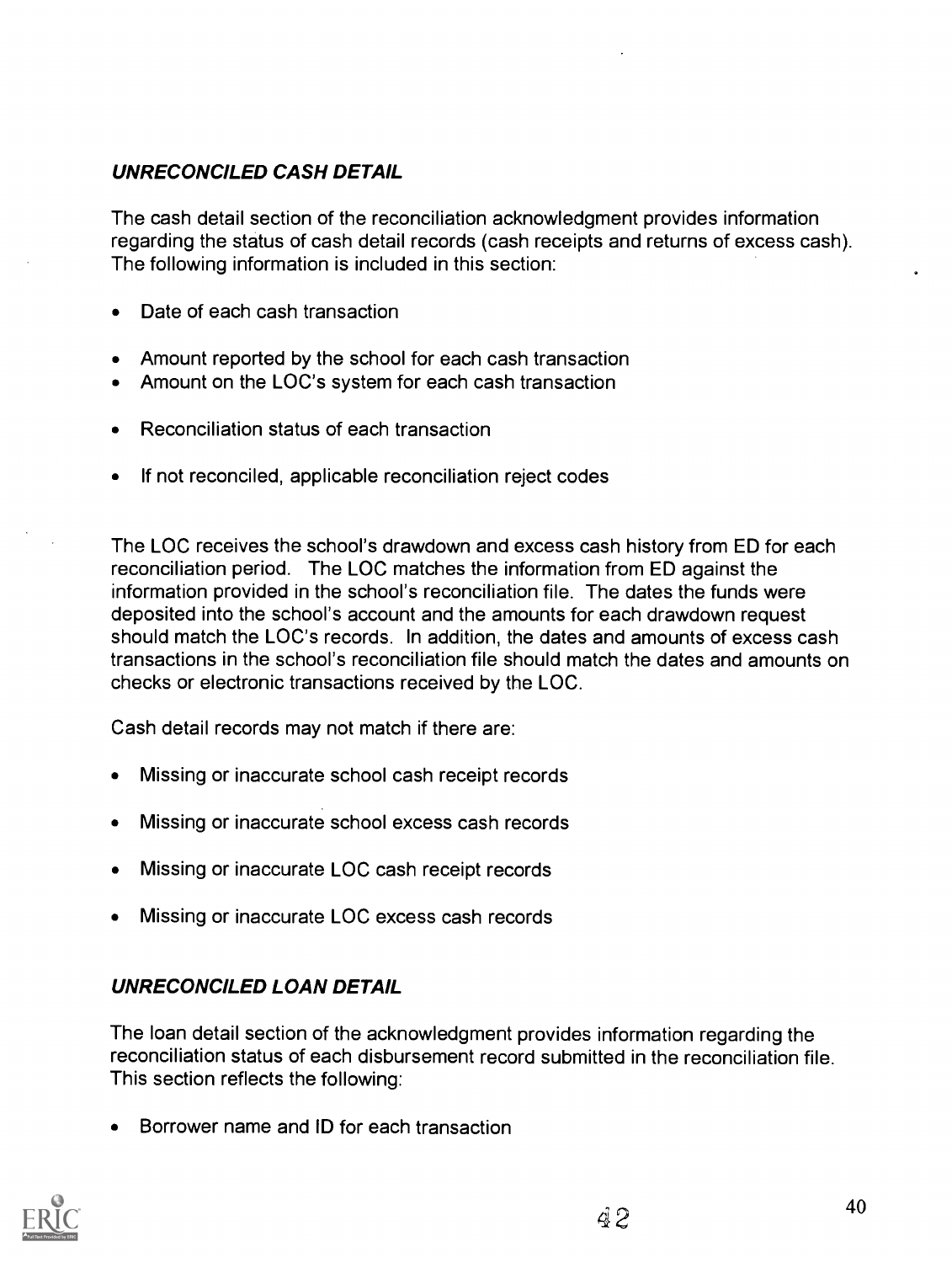- Disbursement number
- Type of loan transaction (disbursement, cancellation or adjustment)
- Amount reported by the school for each transaction
- Reconciliation status
- If not reconciled, applicable reconciliation reject codes

For 1995-96 and 1996-97, there should be a loan detail record for each disbursement record previously transmitted to the LOC. For 1997-98, the only loan detail records that will be included in the reconciliation file will be for those loans that have not yet been booked. Loan detail records will be returned as unreconciled by the LOC for one of the following reasons:

- Missing or inaccurate school loan data (including promissory notes)  $\bullet$
- Missing or inaccurate LOC loan data
- Failure to resolve rejected loan transactions

### COMMON RECONCILIATION PROBLEMS/RESOLUTIONS

In order to assist schools with resolving unreconciled items in the Cash Summary, Cash Detail and Loan Detail sections of the reconciliation acknowledgment, a list of common problems and resolutions follows:

#### I. SUBMISSION ERRORS:

Problem: The entire reconciliation file is returned as rejected by the LOC.

**Answer #1:** The school entered the wrong "as of" date.

The school should import the acknowledgment from the rejected file and export another reconciliation file using the correct "as of" date.

Answer # 2: The school reconciled for a period prior to the period covered in the last reconciliation file (for example, the last reconciliation file was for the period 9-30-97 and the school submitted a new file through 8-31-97).



41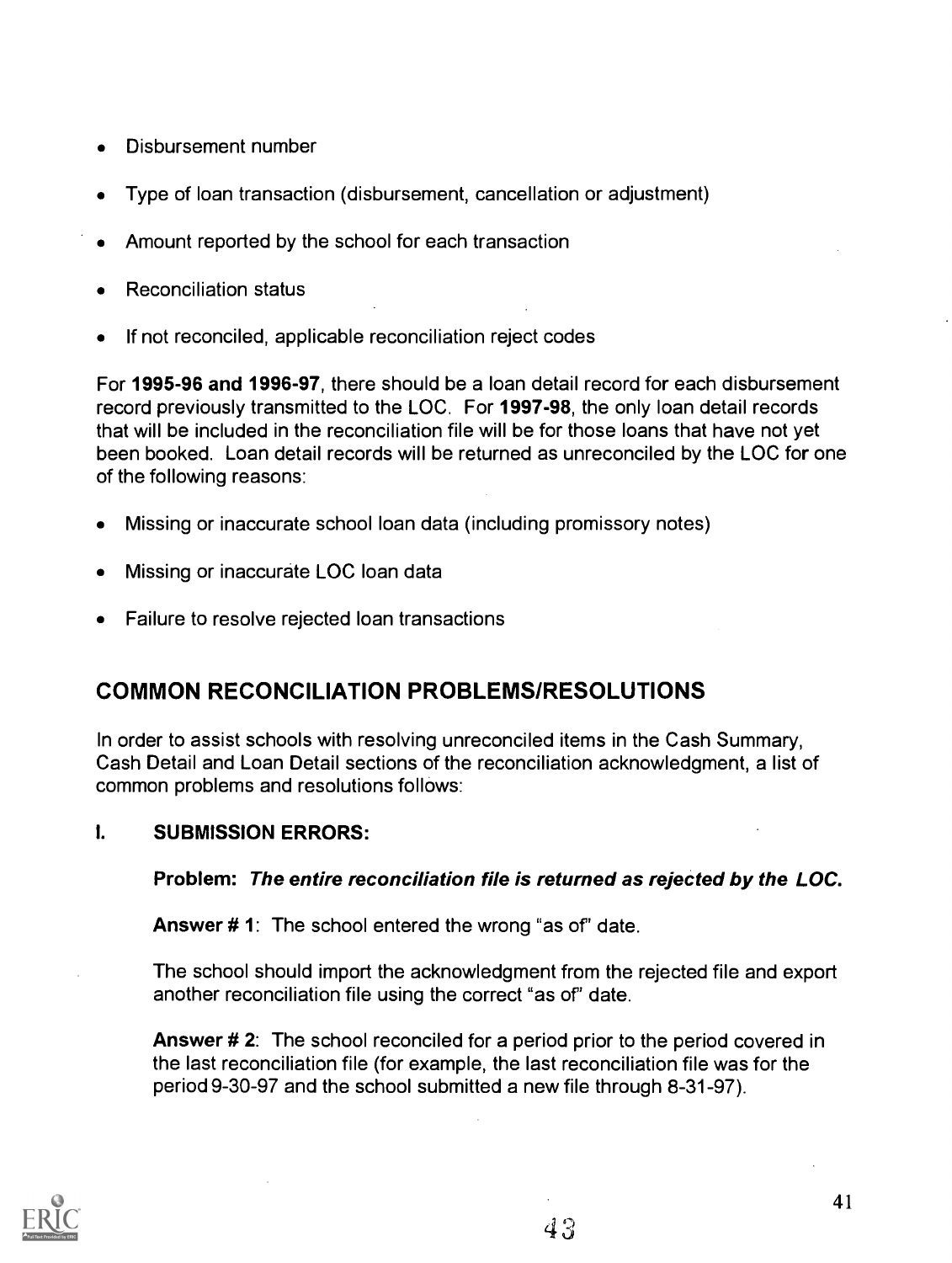The school should import the acknowledgment from the rejected file and export another reconciliation file using a later "as of" date (such as 9-30-97 or 10-31-97).

#### Problem: The reconciliation file is not processed by the LOC.

Answer: This usually occurs when there is something wrong with the file; for example: the LOC never received it due to transmission problems or the school sent a duplicate batch, etc. If the school does not receive a timely acknowledgment, the school should call the LOC for assistance.

#### II. CASH SUMMARY:

Problem: The school's cash summary balances do not match the summary balances at the LOC.

Answer # 1: This will occur when any cash or loan detail records are unreconciled.

The school should resolve any unreconciled items and then re-submit a reconciliation file using the same "as of" date. If all records are then reconciled, the summary balances should also reconcile. If not, the school should contact the LOC.

Answer # 2: The school has disbursement records recorded on its system that have not been submitted to the LOC or submitted for reconciliation.

Review reports for a disbursement status of not accepted. The school will need to export a disbursement file and transmit these records to the LOC. The school then needs to export a reconciliation file and transmit it to the LOC.

#### III. CASH DETAIL:

#### Problem: The cash receipt record the school sent in the reconciliation file does not match the LOC's due to a date discrepancy.

Answer: The school needs to verify that cash receipts were posted with the date the money was deposited in its bank account. If the school's date is correct, the school should contact the LOC. If the school's date is incorrect, the school needs to reverse out the entry and add another entry with the correct date.

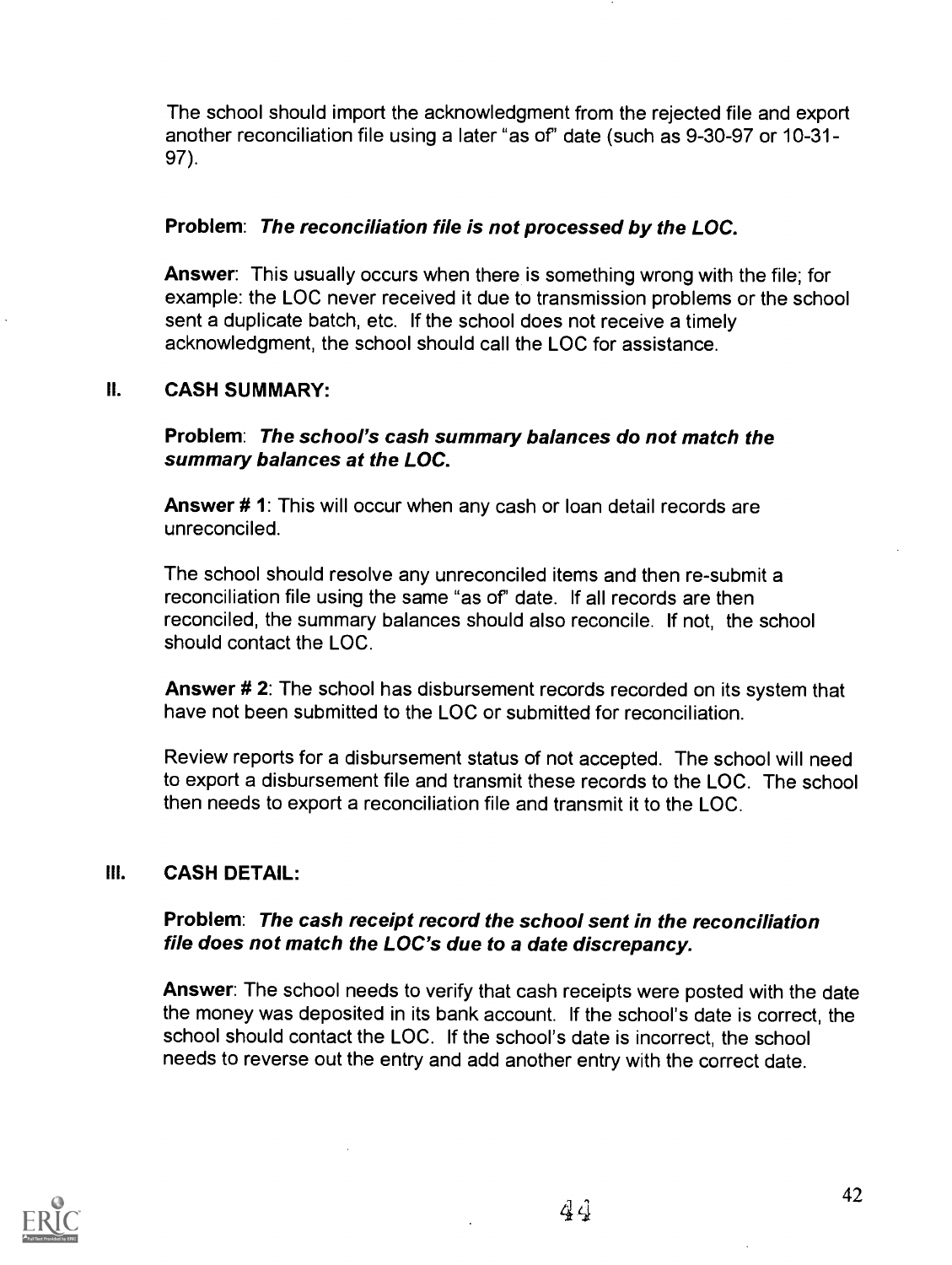#### Problem: The school's record showing return of excess cash does not match the LOC due to a date discrepancy.

Answer: The school needs to verify that the date it posted the transaction was the date the check was mailed (not the date of the check) or the date of the ACH or FEDWIRE transaction. If the school's date is correct, the school should contact the LOC. If the school's date is incorrect, the school needs to reverse out the entry and add another entry with the correct date.

#### Problem: The cash receipt and/or return of excess cash record the school sent in the reconciliation file does not match the LOC due to the school drawing down multiple times or sending back multiple excess cash records but recording only one transaction in its software.

Answer: One entry should be recorded in the software for each drawdown or return of excess cash. The school needs to reverse out the incorrect entry and record an entry for each separate transaction.

#### Problem: The school sent a cash receipt record but the LOC does not have a matching record.

Answer #1: The school or LOC incorrectly posted the cash receipt.

The school should verify that the cash receipt is a Direct Loan drawdown and not other Title IV funds. If the school is correct, the LOC may have posted the cash receipt to the wrong school. If the school is incorrect, the school needs to reverse out the entry.

Answer # 2: The school submitted two records for the same drawdown in the school's reconciliation file.

The school should reverse the double entry.

Answer # 3: The cash receipt record submitted by the school has been posted to the incorrect year by the LOC.

The school should contact the LOC to request that the data be posted to the correct year on the LOC's system.

Problem: The LOC has a cash receipt record posted, but the school has not submitted a matching record in the school's reconciliation file.

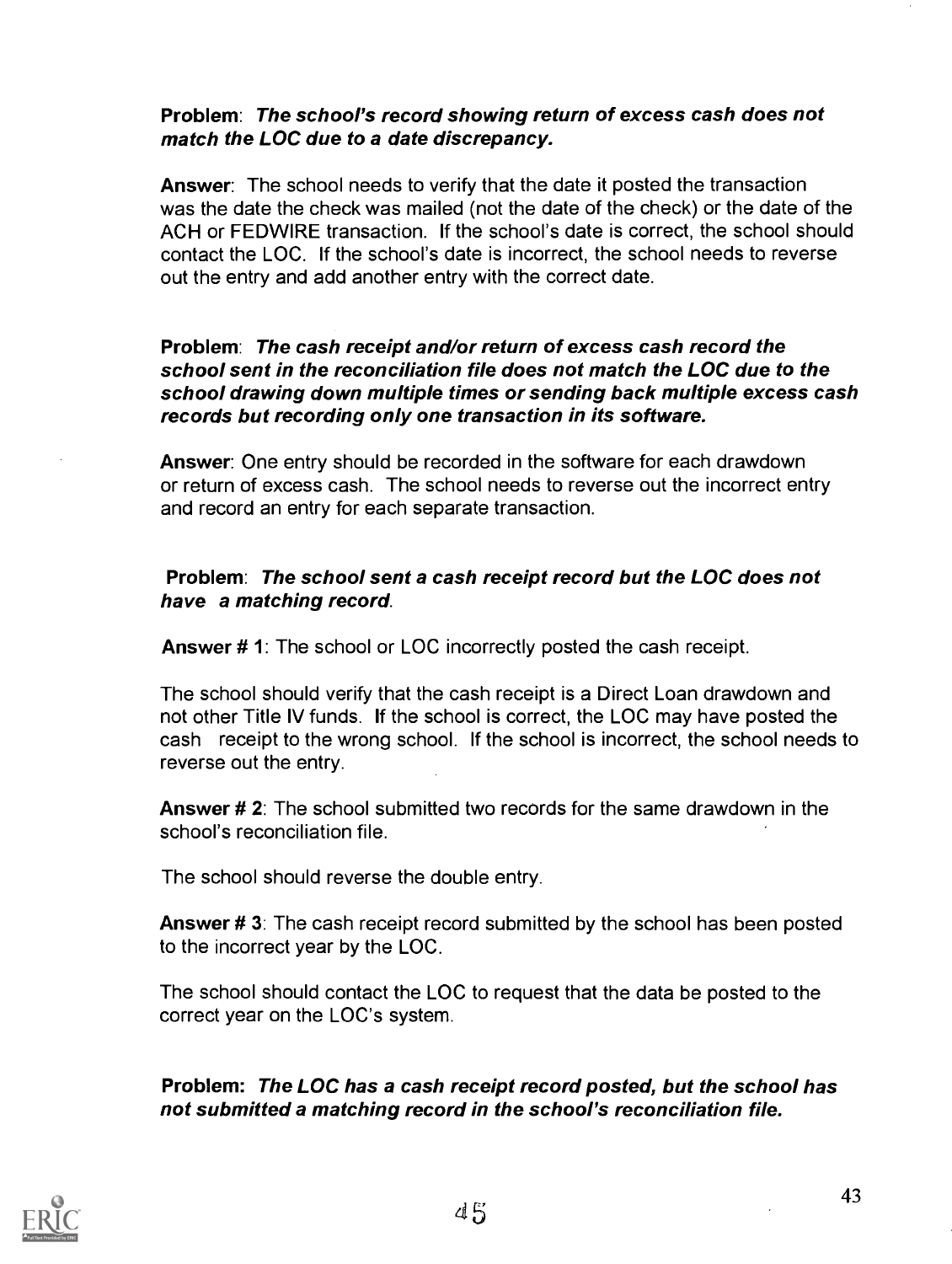Answer # 1: The school failed to enter the cash receipt in its software.

The school needs to enter the cash receipt in its software using the correct amount and the date the money was deposited in the school's bank account.

Answer # 2: This may have occurred because the school may not have transmitted a reconciliation file containing the cash receipt to the LOC and if the school did transmit the file, the school may not have imported the corresponding acknowledgment.

Answer # 3: The LOC applied the cash receipt to the wrong school.

The school needs to call the LOC to request the LOC to reverse the entry and post it to the correct school.

#### Problem: The school is sending a return of excess cash record but the LOC does not have a matching record.

Answer # 1: The LOC posted the return of excess cash as a payment to the student's record.

The school should verify whether the transaction should be a payment or return of excess cash. If it should have been a payment, the school needs to reverse the entry on the school's system. If it should be an excess cash transaction, the school needs to call the LOC and have the payment reversed.

Answer # 2: The LOC has not received the return of excess cash.

The school should verify that the excess cash funds were actually returned to the correct address. If the funds were appropriately returned, the school should contact the LOC to determine why the funds were not been received by the LOC.

Answer #3: The LOC posted the transaction to the wrong school.

The school needs to call the LOC to request the LOC to reverse the entry and post it to the correct school.

#### Problem: The LOC has a return of excess cash record posted but the school has not submitted a matching record in the reconciliation file.

Answer # 1: The school failed to enter the excess cash record in its software.

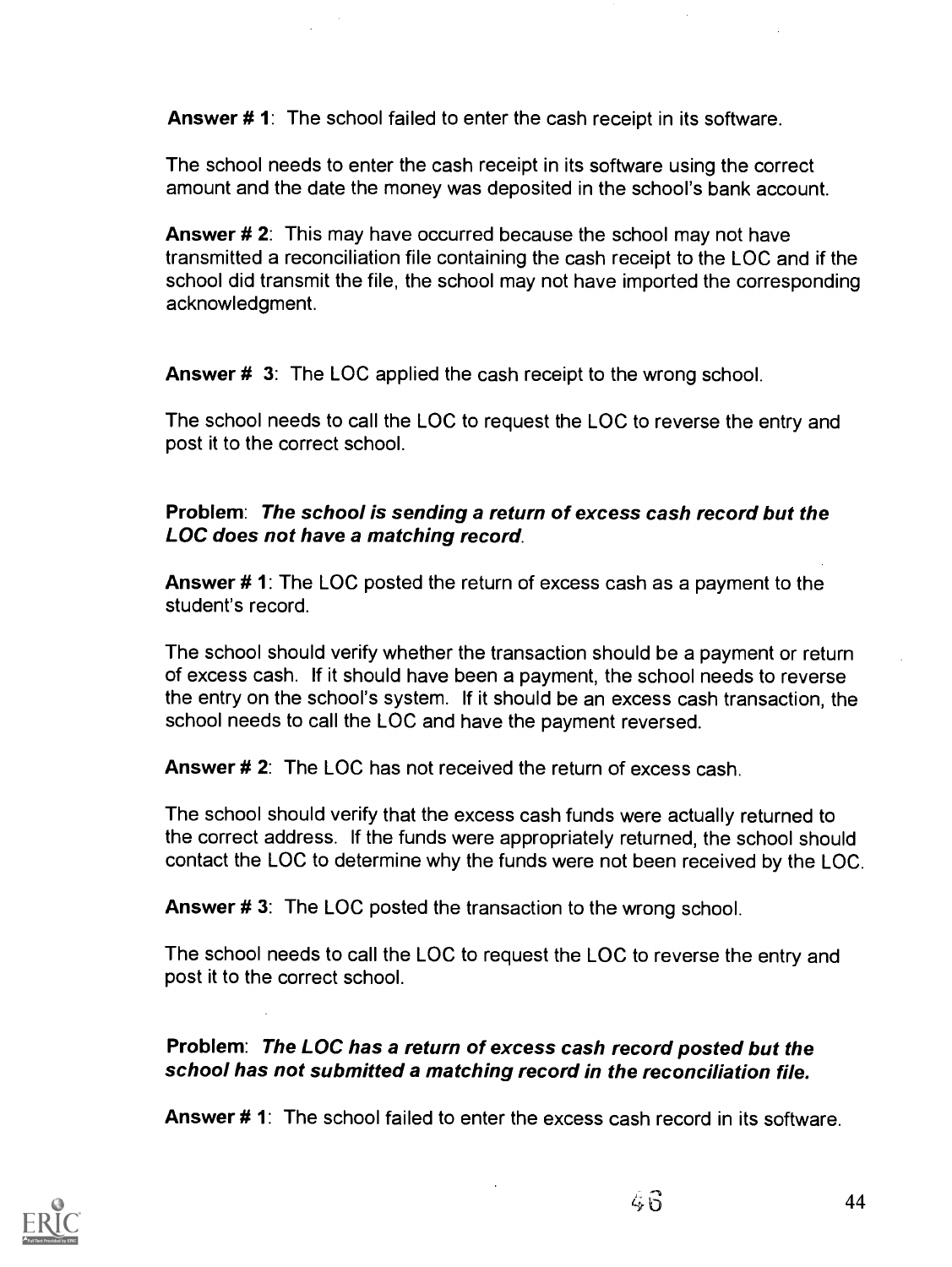The school needs to enter the excess cash record in its software using the correct amount and the date the check was mailed or the date of the ACH or **FFDWIRF** 

Answer # 2: This may have occurred because the school may not have transmitted a reconciliation file containing the excess cash record to the LOC and if the school did transmit the file, the school may not have imported the corresponding acknowledgment.

Answer # 3: The LOC applied the excess cash record to the wrong school.

The school needs to call the LOC to request the LOC to reverse the entry and post it to the correct school.

Answer # 4: The school returned the funds as a payment to the student's account, but the LOC recorded it as an excess cash transaction.

The school should verify whether the transaction should be a payment or return of excess cash. If it should have been a payment, the school needs to, call the LOC and have the excess cash transaction reversed. If it should be an excess cash transaction, the school needs to create an excess cash transaction on the school's system.

#### IV. LOAN DETAIL:

### Problem: The school submitted a disbursement, adjustment, or cancellation record in the reconciliation file but there is no matching record on the LOC's side.

Answer # 1: The school has not transmitted the disbursement, adjustment, or cancellation record to the LOC.

The school needs to transmit the disbursement batch to the LOC.

Answer # 2: The record has not booked due to the timing of the submission of the disbursement to the LOC.

For 1995-96 and 1996-97, the record should reconcile when the school sends its next reconciliation file.

For 1997-98, the record will be reconciled when the disbursement has been acknowledged by the LOC (assuming the loan has been booked), and therefore, should not be included in the school's next reconciliation file.

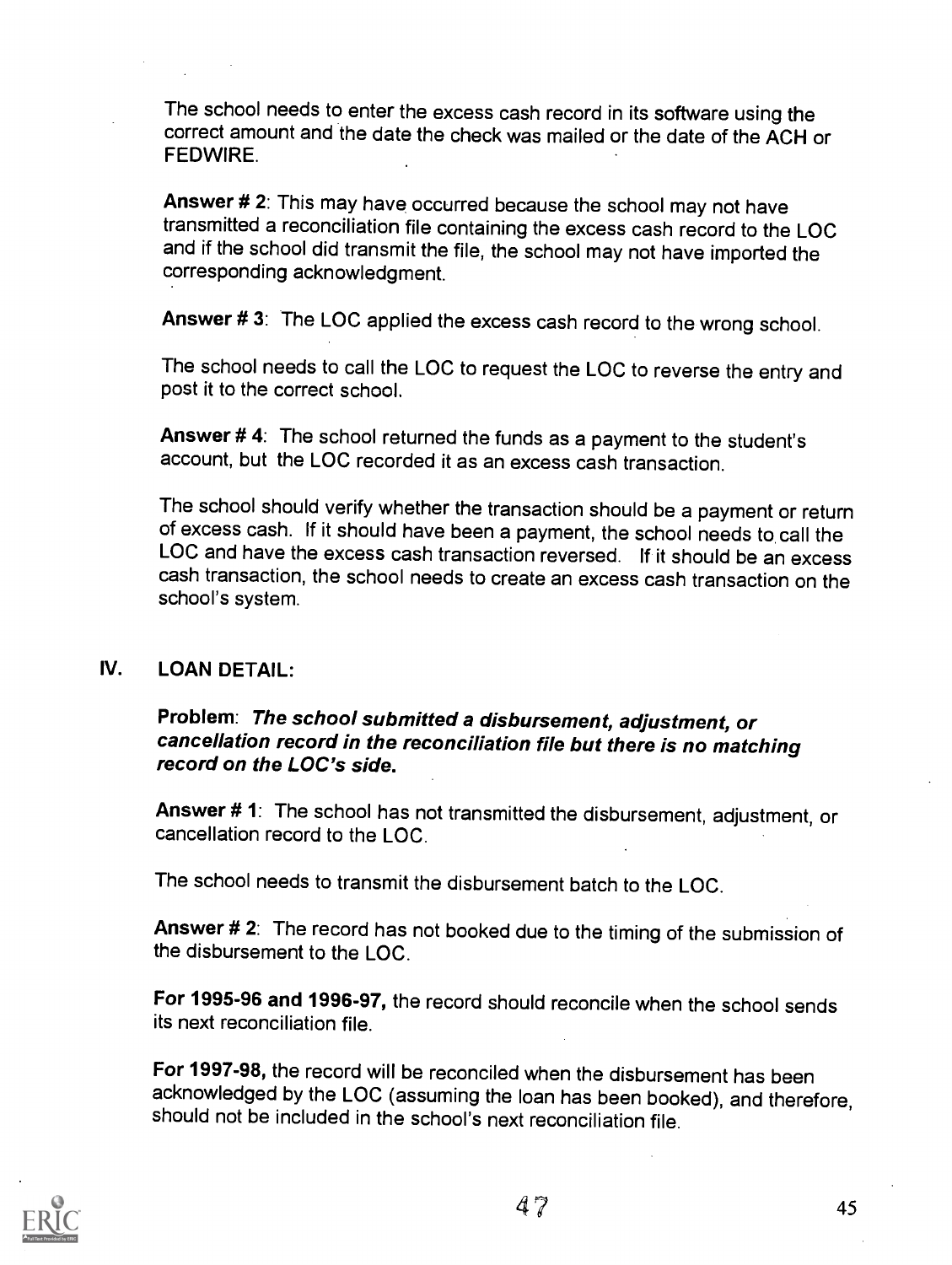### Problem: The LOC has a disbursement, adjustment, or cancellation record, but the school has not submitted a matching record in its reconciliation file.

Answer: The school needs to transmit a reconciliation file to the LOC with the corresponding loan detail record.

### Problem: The record the school submitted does not match the LOC's record because the amounts are different.

Answer: The school sent a disbursement record in a disbursement batch with one amount and then the school sent the same record in a reconciliation batch with a different amount.

The school needs to submit the correct amount in the school's next reconciliation file.